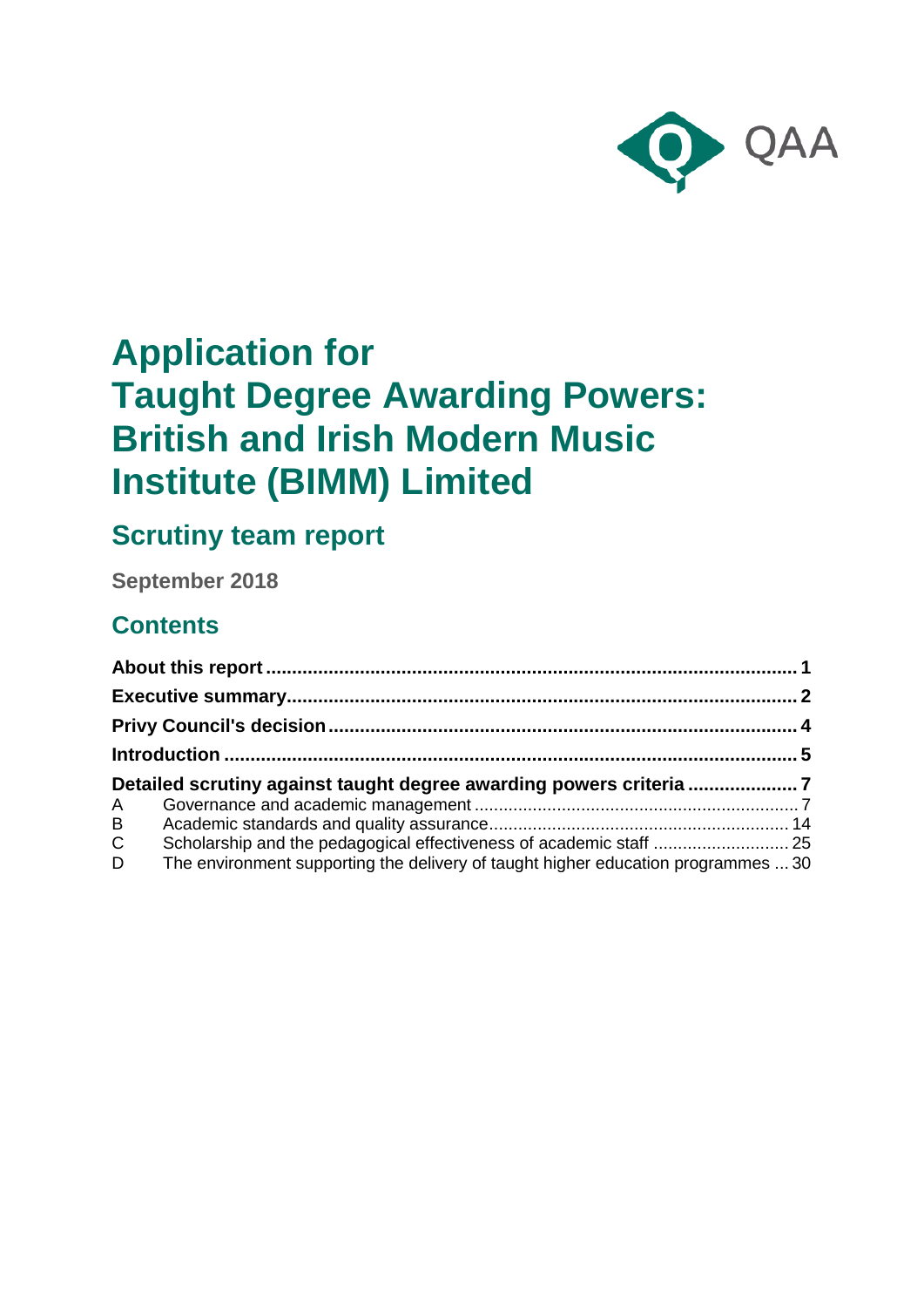# <span id="page-1-0"></span>**About this report**

-

This report reflects the findings of a team appointed by the Quality Assurance Agency for Higher Education (QAA) to conduct a detailed scrutiny of an application from the British and Irish Modern Music Institute Limited for the power to award taught degrees.

The application was considered under criteria approved by Government in 2015. In advising on applications, QAA is guided by the relevant criteria and the associated evidence requirements. QAA's work in this area is overseen by its Advisory Committee on Degree Awarding Powers (ACDAP), a subcommittee of the QAA Board.

ACDAP's initial consideration of applications establishes whether an applicant has made a case to proceed to detailed scrutiny of the application and the evidence on which it is based. If satisfied on this matter, ACDAP agrees that a team may be appointed to conduct the scrutiny and prepare a report, enabling ACDAP to determine the nature of the recommendation it will make to the QAA Board.

Scrutiny teams produce reports following each of the engagements undertaken. The final report reflects the team's findings and is structured around the four main criteria contained in the 2015 TDAP criteria, $1$  namely:

- governance and academic management
- academic standards and quality assurance
- scholarship and the pedagogical effectiveness of academic staff
- the environment supporting the delivery of taught higher education programmes.

Subject to the approval of the Board, QAA's advice is communicated to the appropriate minister. This advice is provided in confidence. The minister determines whether it should be disclosed to the applicant. A final decision on an application, and the notification of that decision, is a matter for the Privy Council.

<sup>1</sup> The TDAP criteria are available in Annex A of the Department for Business, Innovation and Skills' *Taught Degree Awarding Powers and Research Degree Awarding Powers: Guidance for Higher Education Providers: Criteria and Process for applying for Taught Degree Awarding Powers and Research Degree Awarding Powers*  (September 2015) at [www.gov.uk/government/uploads/system/uploads/attachment\\_data/file/526813/BIS-15-525](http://www.gov.uk/government/uploads/system/uploads/attachment_data/file/526813/BIS-15-525-degree-awarding-powers.pdf) [degree-awarding-powers.pdf](http://www.gov.uk/government/uploads/system/uploads/attachment_data/file/526813/BIS-15-525-degree-awarding-powers.pdf) (PDF, 535KB)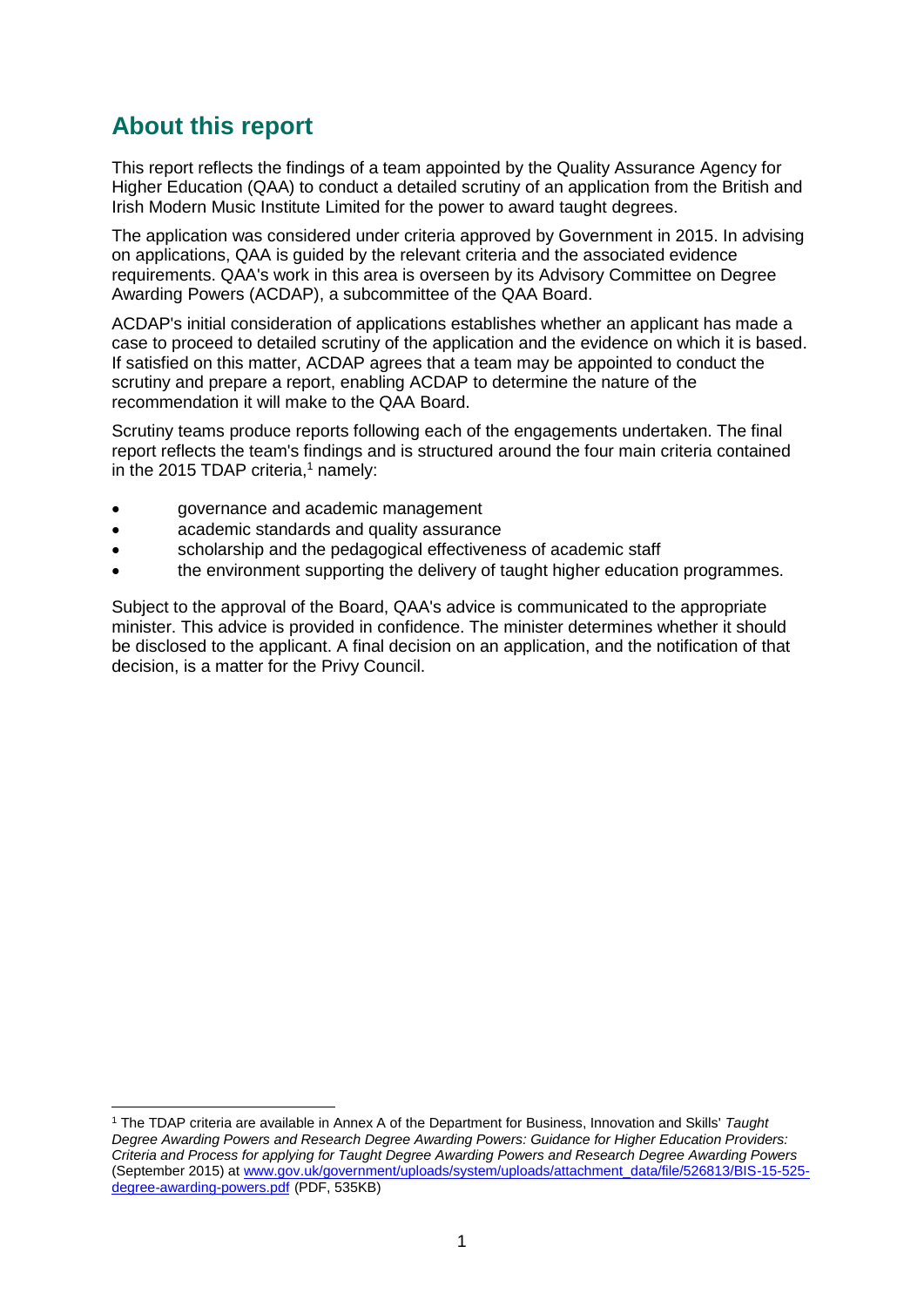# <span id="page-2-0"></span>**Executive summary**

#### **Governance and academic management**

BIMM Institute Limited (BIMM) has expended considerable effort in establishing its governance arrangements, reviewing them regularly, and operating them effectively. The TopCo Board, Academic Board and the management structure, including the Executive Management Group, Senior Management Group and College Management Teams, operate with clear terms of reference, composition and delegated powers, which are understood by those directly involved and by staff and student representatives as a whole.

Particularly noteworthy is the high quality of the presentation of agendas, papers, minutes and comprehensive action lists, which characterises the operation of the various committees. Committees are well chaired, inclusive and transparent in their deliberations, and offer BIMM clear academic, business and financial strategic and operational leadership.

Strategic and operational planning for taught degree awarding powers has been comprehensive, detailed and effective, with BIMM in a position to implement these arrangements satisfactorily. In addition to establishing a deliberative structure suitable for a degree-awarding body, and in preparing an appropriate regulatory and academic framework, BIMM's decision to consolidate the awards of all its current programmes onto a single degree-awarding body demonstrates its willingness to engage in additional activities involving the review with the University Sussex of those programmes previously validated by Bath Spa University and the University of West London.

There are detailed and regular quantitative updates and analyses provided to the Academic Board and TopCo Board concerning BIMM's applications, recruitment, progress and achievements of students, at both course and BIMM College levels. Similarly, there are equally detailed financial and risk analyses presented to and considered by the TopCo Board.

BIMM's post-TDAP quality assurance arrangements appear robust, having been developed from those it has operated very effectively on behalf of its awarding bodies. BIMM's longer term aim is to develop subject-based programmes at level 7, though no earlier than 2022-23. BIMM's cautious approach in this regard acknowledges the requirement for a comprehensive action plan to ensure such proposals are able to meet satisfactorily, in every respect, the rigorous threshold requirements of BIMM's own quality assurance regulations.

The small size of the TopCo Board, which is currently working well, could raise questions of its capacity, particularly of its external members (it meets usually monthly), and possible conflicts of interest. Although BIMM has a variety of ways to receive and act upon student and staff feedback, the absence of student and staff membership of the Board, though currently not distracting from the Board's business, could limit the Board's collective experience and perspectives.

On the basis of these findings ACDAP concludes that BIMM meets Criterion A.

#### **Academic standards and quality assurance**

BIMM operates consistently within the regulatory frameworks of its three awarding bodies. All its awarding bodies have confirmed that BIMM is in a position of readiness to award its own degrees. An appropriate regulatory framework has been developed by BIMM in preparation for granting its own degrees and is an indicator of the institute's readiness for degree awarding powers.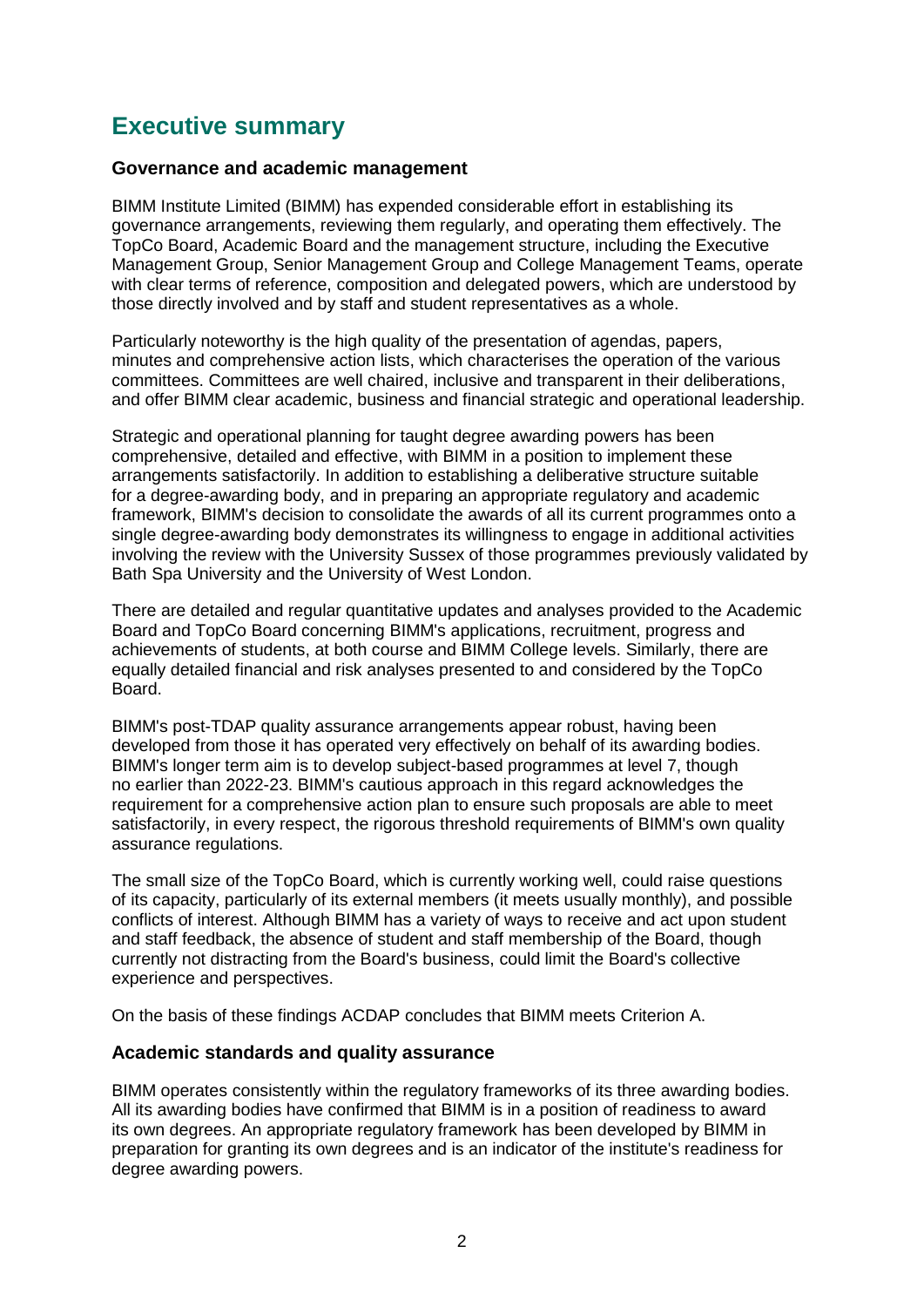Widespread and effective use is made of external advice and guidance in the management of academic standards and quality. External advisers are involved in the internal programme development process and industry advisory panels help to ensure programmes reflect current knowledge and practice. The advice and input from external examiners is considered at all levels of the academic governance structure and is responded to appropriately as part of annual monitoring processes and formal academic governance. The existing effective use made of external advice is accounted for in BIMM's proposed regulatory framework for post-TDAP providing a level of assurance that current practice will continue.

BIMM has developed its own programme approval, monitoring and review processes, while currently operating those of its awarding institutions. These internal processes are clearly set out and are widely understood by staff involved in curriculum development and programme management. There is widespread adherence to operating BIMM's procedures across colleges, supported by the departmental and leadership structures, which facilitate a sound level of consistency across the institute. Academic Board maintains effective oversight of approval, monitoring and review. The proposed post-TDAP regulatory framework incorporates these procedures.

BIMM is effective at keeping its students and staff informed about policies and procedures, including those for programme design, monitoring and review. The electronically published Academic Development and Quality Assurance (ADQA) Manual is comprehensive and detailed in its coverage of quality assurance processes and is easily accessible. The ADQA staff team are effective in the support that they provide for those involved in programme design, monitoring and review activity. Regarding assessment criteria and practices, both staff and students are well informed. For staff the ADQA Manual is a key reference, and programme specifications and handbooks, in addition to clear assessment briefs, are the main sources of information for students.

Two approval events that occurred during the duration of the scrutiny provided an indication that planning for resourcing of new programmes and/or new centres could be more strategic and proactive. Although the circumstances were different and not of equal severity, in both cases initial validation events led to conditions relating to matters such as accommodation and teaching resources. BIMM responded to the conditions set in a positive, swift and rigorous manner and the conditions were met before delivery commenced. Students subsequently recruited to the new programmes/centre were not disadvantaged and reported a positive experience.

On the basis of these findings ACDAP concludes that BIMM meets Criterion B.

#### **Scholarship and the pedagogical effectiveness of academic staff**

There is strength in core BIMM staff who show a good understanding of, and commitment to, quality and standards, and student experience. Academic staff have practical knowledge and experience of the music industry that is valued by students, and BIMM has put effort into designing and delivering a Postgraduate Certificate to meet the needs of industry professionals moving into higher education teaching, which is valued by staff. Teaching observation and student feedback is used effectively to ensure teaching is fit for purpose. A range of staff development opportunities is available, and some opportunities for research are provided and supported.

The proportion of staff with higher degrees, and the proportion of staff who are active researchers, are relatively low. There are opportunities for research, but examples relate primarily to pedagogical research, with currently limited discipline-focused research. BIMM is taking steps to address the position, but change will take time, and this has implications for the ability of BIMM to offer wider provision at master's level. Quite a high proportion of academic staff are fractional or hourly paid, and while the staff body is relatively stable, this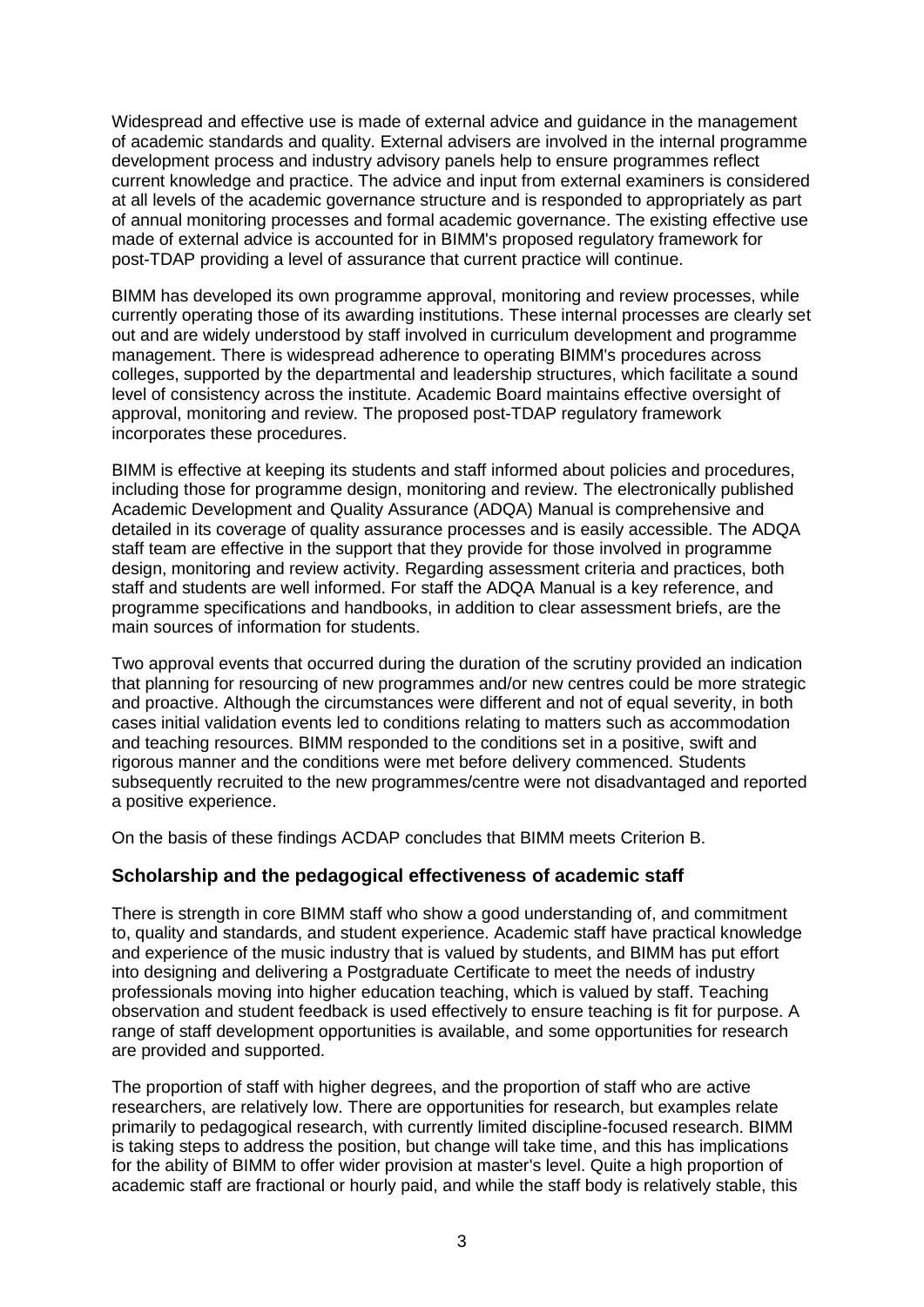has some implications for the coherence of the academic community. In general terms, BIMM has taken some steps to encourage staff to engage in research and undertake relevant external engagements, but it is in the early stages of collecting and reviewing data in these areas and setting goals to increase participation.

On the basis of these findings ACDAP concludes that BIMM meets Criterion C.

#### **The environment supporting the delivery of taught higher education programmes**

Academic and professional staff work in an integrated and coordinated manner to monitor and improve the effectiveness of the learning and teaching infrastructure. Enhancements to learning and teaching are promoted through: clearly articulated institutional goals supported by college-specific action plans; a well-received developmental teaching observation scheme; and opportunities to share good and innovative practice through tutor development days; support for teaching and learning projects; and an annual institute-wide learning and teaching conference.

BIMM makes good use of student-related data to identify enhancements to provision, support decision-making and to make interventions to address concerns. However, it accepts that it has found it a challenge to meet the demands on alternative providers to report to an increasing number of external agencies. It has taken prompt action to identify the weaknesses and to strengthen its data analysis and reporting capacity.

BIMM has well organised and effective arrangements for obtaining feedback from students, staff, employers and other stakeholders. Students are actively engaged in quality assurance and enhancement, although there is scope to extend student membership to some committees. There is an unremitting focus on the quality of the student experience from first contact, application, enrolment and induction, through the range of career-related activities available within and outside the curriculum, and after graduation through its alumni network. BIMM's knowledge of and connections to the music industry are extensive and are put to good use for the benefit of students. Student support arrangements are highly attuned to the needs of the students. The development of a periodic review process, planned for implementation in 2018-19, incorporates a review of support services and will provide a formal and systematic way of assessing the effectiveness of these services.

BIMM is aware of the need to address the concerns of students in relation to feedback on assessment and the timely provision of adequate learning resources. Actions include helping students to understand what constitutes feedback, providing a stock of core texts and investing in its electronic library. The team identified some weaknesses in BIMM's capacity to identify and plan the provision of physical resources required for new academic developments prior to approval but were nonetheless given assurance by BIMM of the need to strengthen resource planning. BIMM has a commitment to equality of opportunity but it has only just recognised the need to monitor formally the impact of its policies.

On the basis of these findings ACDAP concludes that BIMM meets Criterion D.

# <span id="page-4-0"></span>**Privy Council's decision**

The Privy Council's decision is to grant BIMM Limited renewable taught degree awarding powers for a six-year term beginning on 14 March 2019 and expiring on 13 March 2025.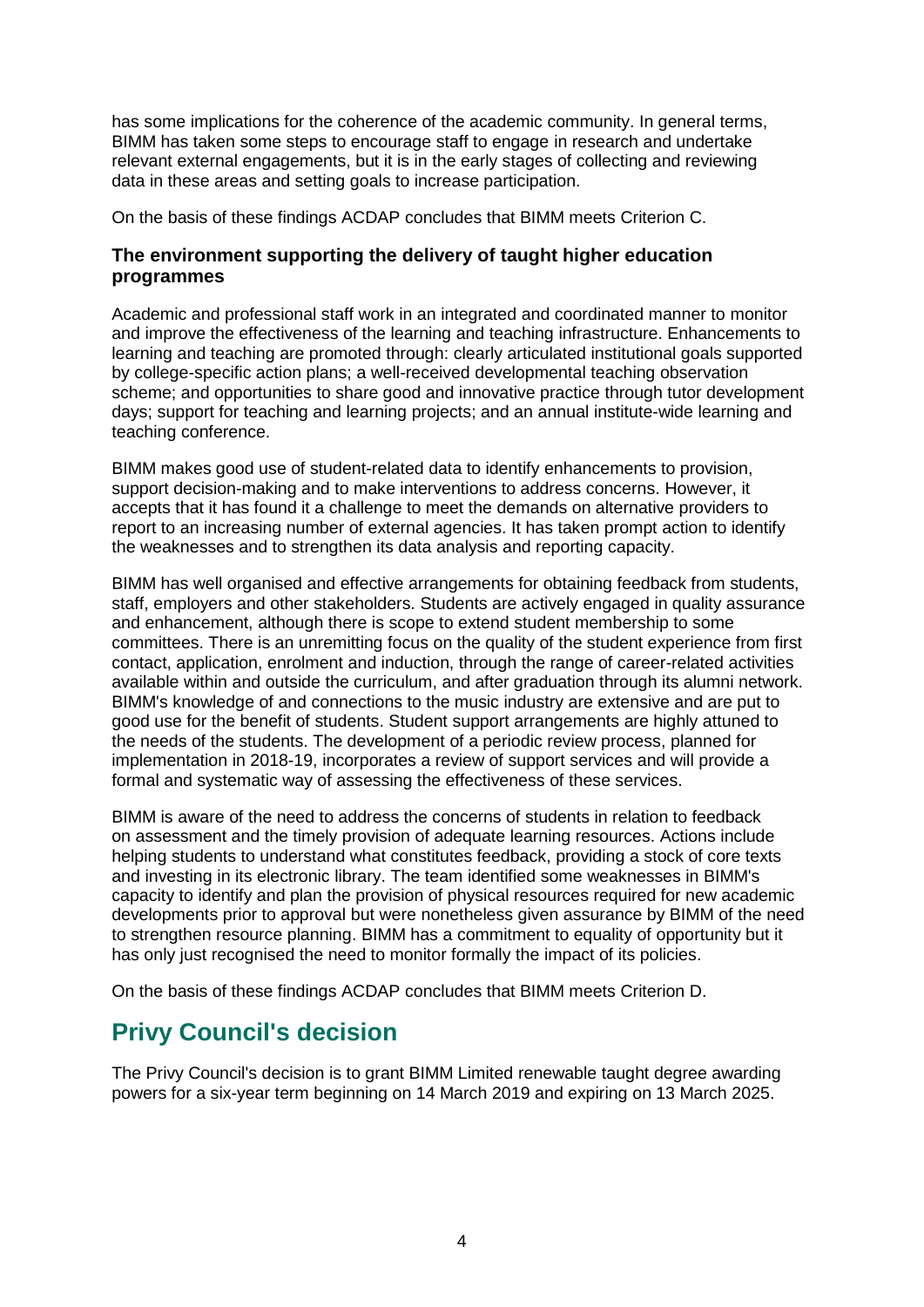# <span id="page-5-0"></span>**Introduction**

This report provides a summary of the work and findings of the scrutiny team (the team) appointed by QAA to review in detail the evidence submitted in support of an application for taught degree awarding powers (TDAP) by the British and Irish Modern Music Institute Limited.

The application was considered by QAA's Advisory Committee on Degree Awarding Powers (ACDAP) in February 2017, when the Committee agreed to proceed to the detailed scrutiny of the application. The team appointed to conduct the detailed scrutiny comprised Professor Peter Bush, Professor Susan Blake, Mr James Perkins, Ms Sarah Riches (scrutiny team members) and Ms Helen Uglow (secretary). The detailed scrutiny was managed on behalf of QAA by Mr Alan Weale, Quality Manager.

The detailed scrutiny began in May 2017, culminating in a report to ACDAP in September 2018. In the course of the scrutiny, the team read a wide range of documents presented in support of the application. The team also spoke to a range of stakeholders and observed meetings and events pertinent to the application.

### **Key information about the British and Irish Modern Music Institute Limited**

The British and Irish Modern Music Institute Limited (BIMM) is an independent provider of popular music and performing arts education ultimately owned by Sovereign Capital Partners (SCP), the non-executive Chairman, a non-executive director and the Executive Management Team and is governed by the BIMM TopCo Limited Board which has specific responsibility for the determination of the educational character and mission of the institution.

BIMM is part of the wider British and Irish Modern Music Institute, which includes BIMM Institute Dublin, BIMM Institute Berlin and BIMM Institute Hamburg. On gaining TDAP the intention is for BIMM to validate the courses offered by BIMM Institute Berlin and BIMM Institute Hamburg; however, BIMM Institute Dublin will continue its existing franchise partnership with Dublin Institute of Technology. Throughout the body of this report, where reference to 'BIMM' is made, this refers to The British and Irish Modern Music Institute Limited. Individual component sites or institutes are referred to as colleges.

BIMM is the wholly-owned subsidiary that is designated for student finance by the Department for Education and operates as a single institution with five colleges in England: BIMM Institute Brighton, BIMM Institute Bristol, BIMM Institute London, BIMM Institute Manchester, and BIMM Institute Birmingham which opened in October 2017. During the period of the scrutiny BIMM has expanded its curricula into the wider performing arts sector through the acquisition of Bird Studios to create the Brighton Institute for Contemporary Theatre Training (BRICTT) and which is wholly incorporated into BIMM Institute Brighton.

BIMM's mission is to 'to provide students with the best opportunity to achieve a sustainable career in the music and broader creative arts industries'.

BIMM presents its distinctive offer to students as that of a vocational and relevant learning environment that immerses students in the regional and national creative industries through contact with staff who are deeply connected to those industries, and who are also qualified as academics and educators. The BIMM curriculum is focused on a vocational ethos, which aims to provide disciplinary knowledge and skills, while also developing each student's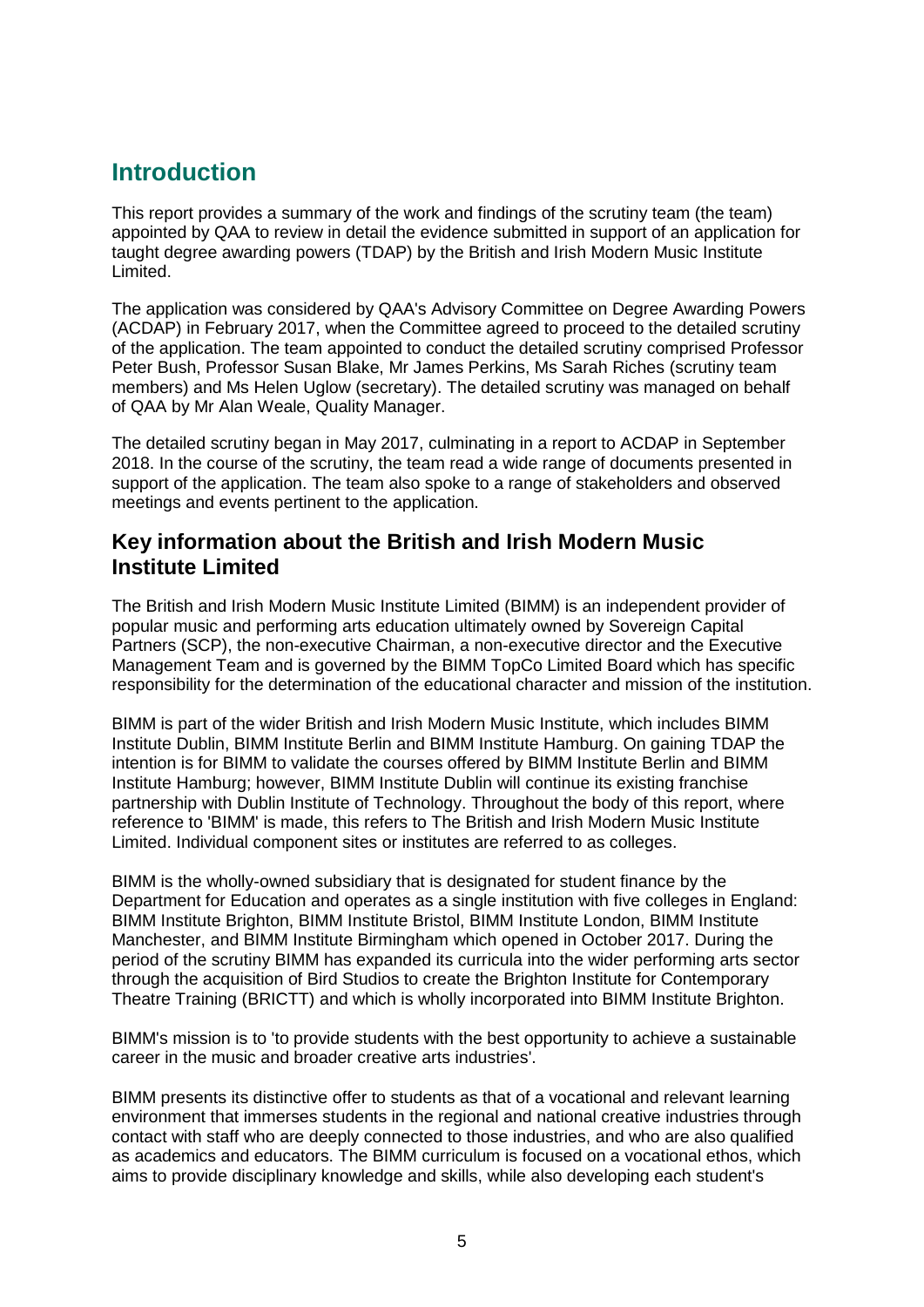academic abilities. BIMM's awarding body partnerships have been in place with the University of West London since 1995, the University of Sussex since 2003 and with Bath Spa University since 2008. BIMM has completed the move to a single awarding body, the University of Sussex and is in a transition period that should be completed by the Summer of 2019.

BIMM has a total of 5,129 students across all five colleges and employs 448 staff of whom 194 occupy permanent full-time leadership, management, support or administrative posts at college or Group level supported by 86 part-time staff (FTE 50). There are 158 staff employed in fractional course-level management posts (course leaders, module leaders and heads of curriculum departments). In total, 315 staff are engaged in academic leadership, management or teaching roles on either an employment contract or in the case of teachingonly staff, on a freelance basis.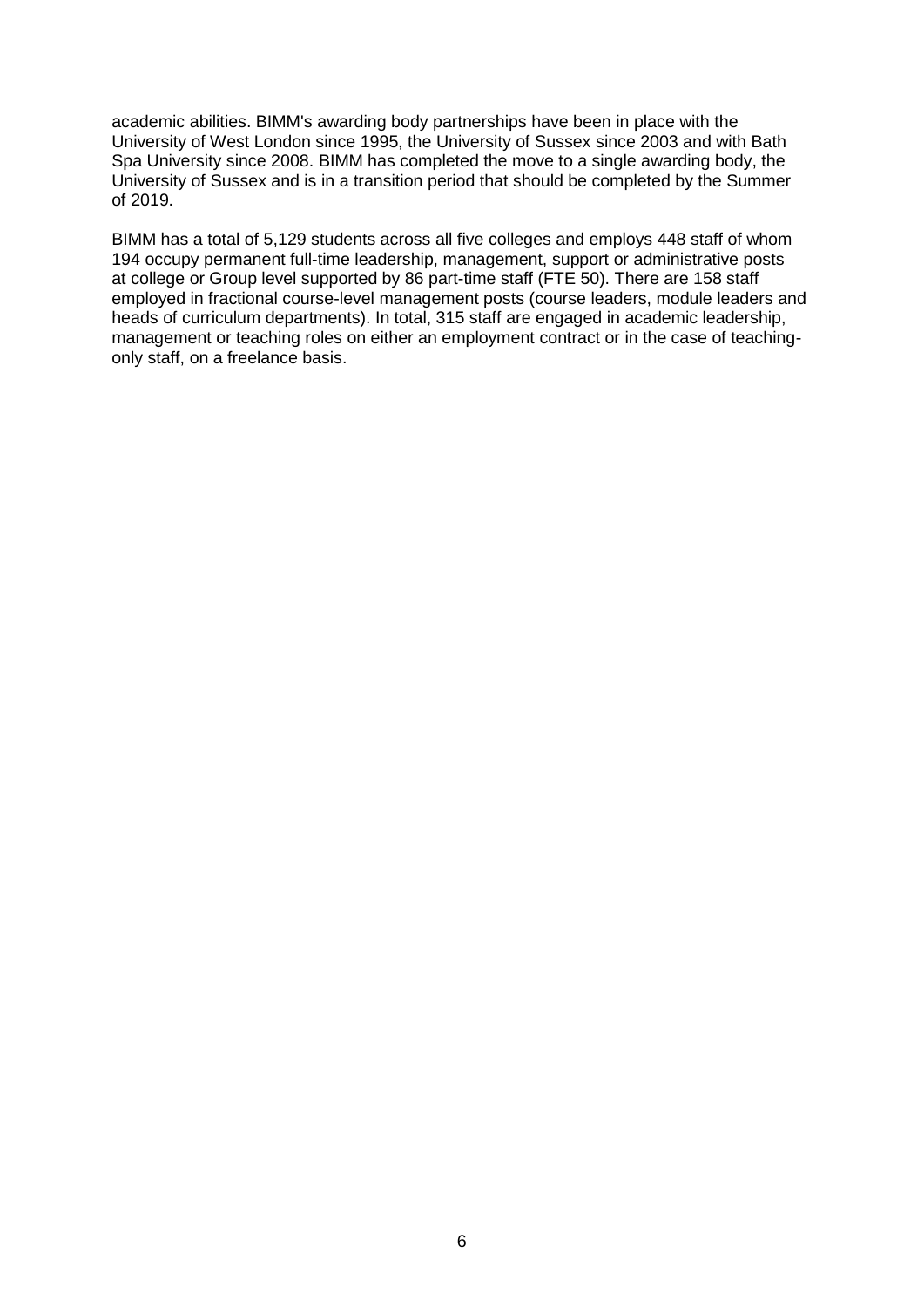# <span id="page-7-0"></span>**Detailed scrutiny against taught degree awarding powers criteria**

# <span id="page-7-1"></span>**A Governance and academic management**

### **Criterion A1**

An organisation granted taught degree awarding powers is governed, managed and administered effectively, with clear and appropriate lines of accountability for its academic responsibilities. Its financial management is sound, and a clear relationship exists between its financial policy and the safeguarding of the quality and standards of its higher education provision. In the case of an organisation that is not primarily a higher education institution, its principal activities are compatible with the provision of higher education programmes and awards.

#### **Financial planning, quality assurance, and resource allocation policies are coherent and relate to the organisation's higher education mission, aims and objectives**

1 BIMM's mission is to provide students with the best opportunities to achieve a sustainable career in the music and broader creative arts industries. Securing taught degree awarding powers (TDAP), enhancing BIMM's position as a market leader for popular music education, particularly for students seeking a career in music and the wider creative industries, and improving student progression and achievement rates are among the six aims of the 2016-17 Strategic Plan. This plan develops the earlier focus on increasing BIMM's market share at its then core locations (Brighton, Bristol and London), extending its curriculum range within the performing arts sector, and expanding its operations into Dublin, Manchester and Berlin. BIMM has subsequently opened BIMM Institute Birmingham; expanded its curricula into the wider performing arts sector by acquiring Bird Studios and creating the Brighton Institute for Contemporary Theatre Training (BRICTT); secured validation and site approval for the related development of a BA (Hons) Performing Arts by the University of Sussex; and extended its work in Germany. The overall Strategic Plan and agreed annual priorities are discussed by the BIMM TopCo Board, with delivery delegated to the Executive Management Group (EMG).

2 The Director of Finance, working closely with the Chief Executive Officer and Head of Institution (CEO), has oversight of financial planning and monitoring in implementing the financial priorities of the Board including the detailed annual budget-setting. In late 2016 Sovereign Capital Partners (SCP) confirmed investment in BIMM Limited for a further extended period and the ownership structure was changed from SCP Fund II to SCP Partners Fund IV. In overseeing BIMM's strategy, the Board plans capital expenditure for the estate and responds to additional capital requirements as they emerge, although action relating to the configuration and increase of space associated with the acquisition of other organisations has been more reactive than strategic.

3 Financial considerations play a key role in EMG and TopCo Board considerations of a range of capital and investment projects. The annual budget-setting process is lengthy and is based largely on current and anticipated student numbers and their staffing implications, involving discussions by College Management Teams (CMTs), the Senior Management Group (SMG) comprising the two Executive Principals (who each have executive oversight for a number of BIMM colleges), College Principals and Heads of BIMM Group central services. EMG considers a draft budget prior to approval at the TopCo Board in August, amended subsequently on the finalisation of actual student numbers. TopCo Board receives detailed financial statements at each meeting together with each college's profit and loss positions, overheads, balance sheet and cash-flow data as well as the financial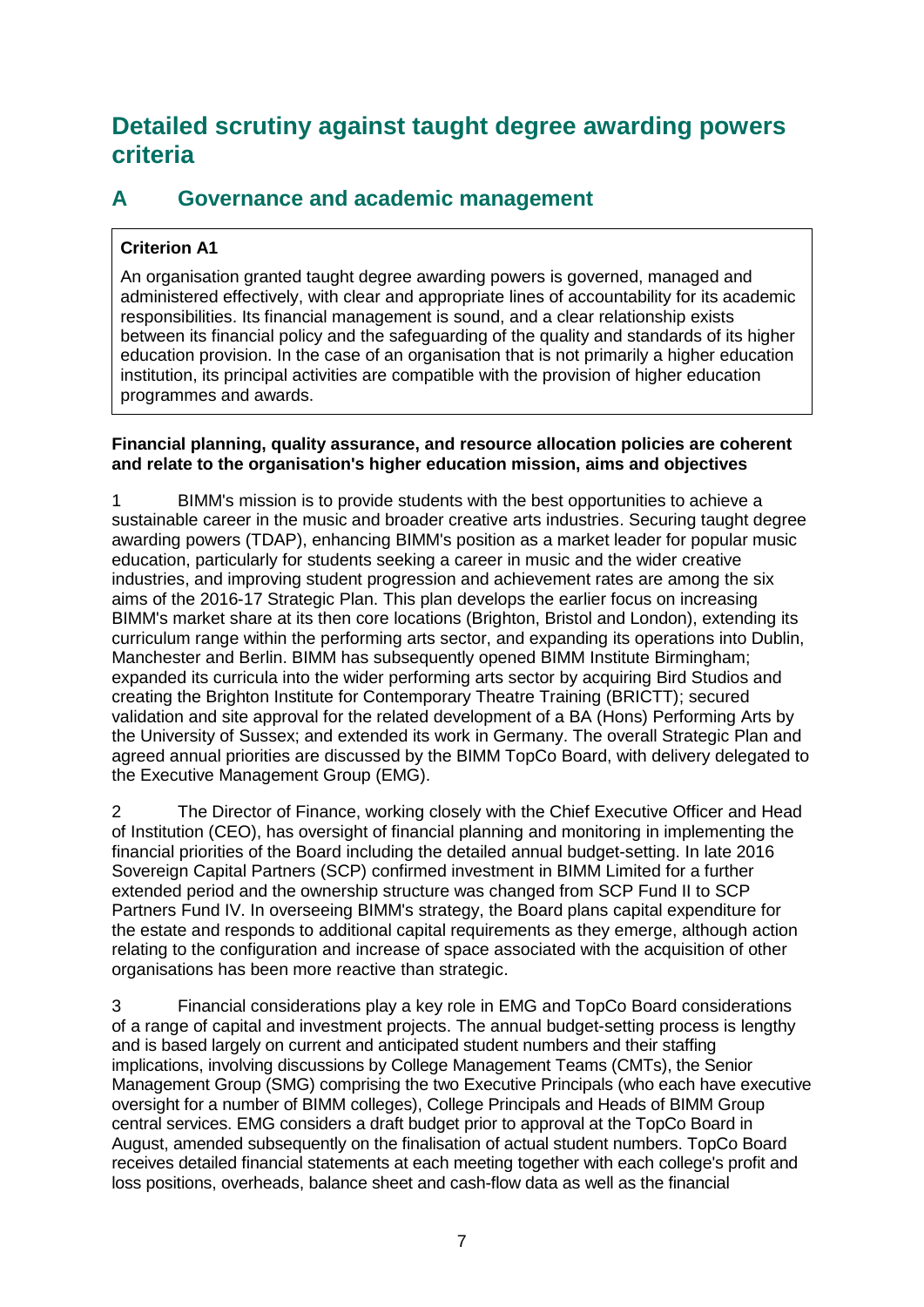implications of new developments. At local levels, CMTs regularly monitor college use of resources while the Academic Resource Group (ARG) advises the Learning Teaching and Enhancement Committee (LTEC) of the Academic Board on enhancing physical learning resources, the virtual learning environment (VLE) and special projects.

4 BIMM's quality assurance arrangements are discussed under the section of this report covering Criterion B. The Board considers comprehensive reports on academic matters from the Provost, including detailed minutes of the most recent Academic Board. It reviews the contractual arrangements with awarding bodies, the outcomes of validation events, including financial consequences of panel outcomes, and the budgetary implications of student progression and retention.

#### **Higher education mission and associated policies and systems are understood and applied consistently both by those connected with the delivery of the organisation's higher education programmes and, where appropriate, by students**

5 The Strategic Plan is available to all staff and students through the VLE linked to the BIMM website. The delivery and monitoring of the strategic plan is the prime responsibility of the EMG overseen by TopCo Board. The Academic Board and its subcommittees, Boards of Studies and local CMTs (see paragraph 8) develop and implement policies and strategies designed to provide appropriate learning and career opportunities for students that match BIMM's educational objectives.

6 BIMM's reporting lines and the delineation of executive and academic responsibilities have reinforced the commonality of institution-wide arrangements. The establishment in 2017 of the SMG reporting directly to EMG (see paragraph 11) has facilitated a more direct channel of communication between College Principals, central services staff and EMG. The scrutiny team noted opportunities for considering information from senior managers and academic committees in various college forums such as CMTs, Boards of Studies and Higher Education Group meetings. Students are represented on College Student Representative Forums (SRFs), Boards of Studies, the LTEC, the Quality Assurance Committee (QAC) and the Academic Board.

7 Staff were generally aware of BIMM strategic priorities, particularly regarding TDAP, the opening of new centres and the expansion into other areas of the performing arts. Part-time and associate staff were less aware but acknowledged that local academic leaders supported and advised them on key academic policies and operational matters. While students were not as familiar with TDAP or the processes involved with it, they spoke positively of their support for BIMM as a degree-awarding body**.** 

#### **There is a clarity of function and responsibility at all levels in the organisation in relation to its governance structures and systems for managing its higher education provision**

8 In preparing for its TDAP application, during 2016 BIMM's then governing body undertook a review of governance noting relevant sector-led guidance and the advice of external consultants. New governance arrangements were formally adopted by the TopCo Board in January 2017. These reconstituted the Board, revised the membership of the Audit, Nomination and Remuneration subcommittees, established the already existing Academic Board formally as a subcommittee of the Board and introduced an internal audit function. There are four inter-linked organisational systems within BIMM: TopCo Board and its subcommittees, including the Academic Board; the EMG, led by the CEO; the Academic Board with its subcommittees including college Boards of Studies; and the CMTs at each of BIMM's colleges, which report directly to the SMG.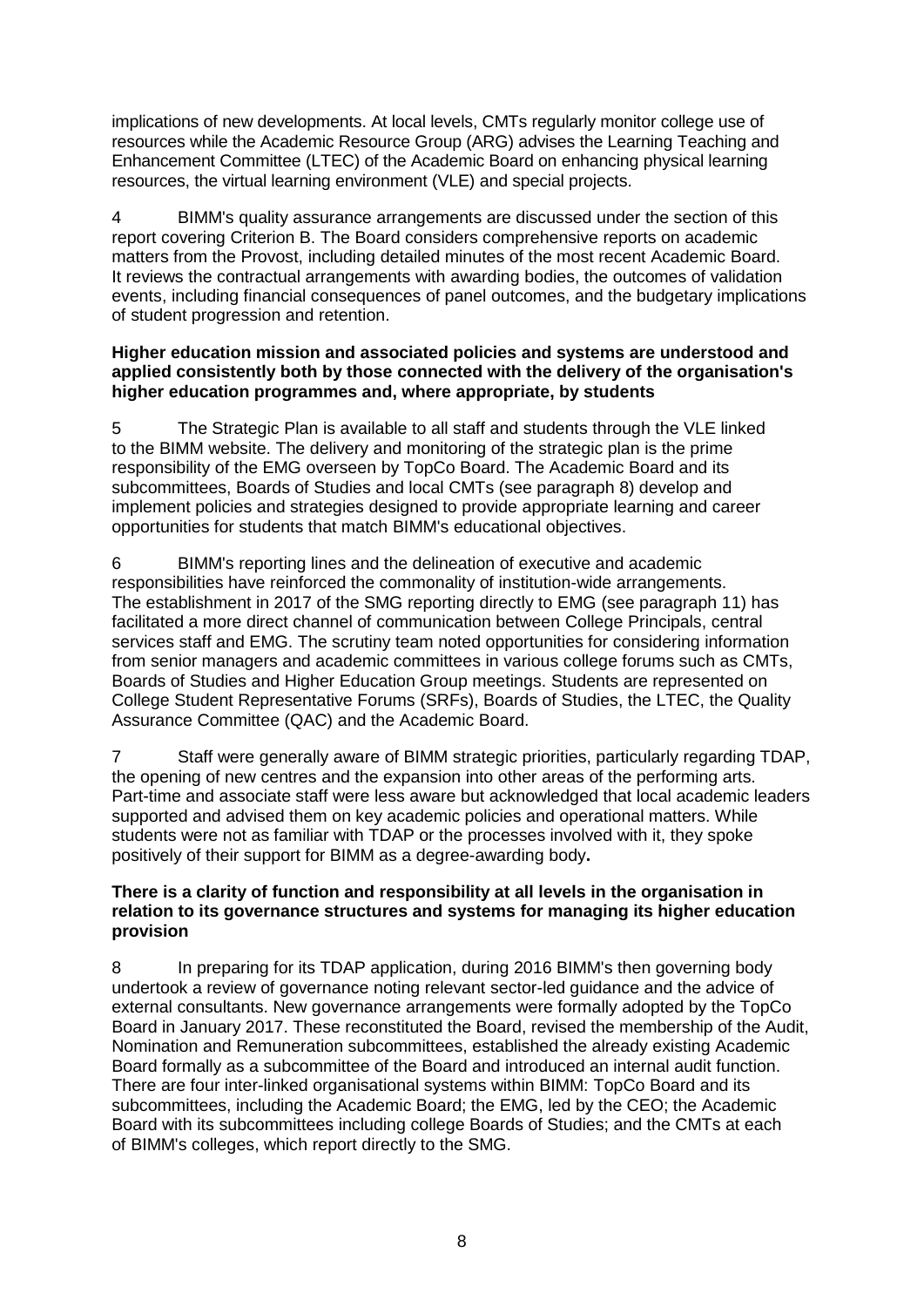9 TopCo Board has overall responsibility for strategic, commercial and financial governance including the educational character and mission of BIMM. It comprises a non-executive chair, an investment Director representing SCP, three senior non-executive Directors, one from the music industry, one with global commercial branding experience, and one with a senior academic leadership background, and two executive Directors, (the CEO and Director of Finance). Agendas include detailed reports from the CEO, the Director of Finance, the Provost, and the Marketing and Admissions Director; other EMG members attend as appropriate to lead pre-scheduled discussions on strategic topics. Discussions are well informed, and reports and proposals from the CEO and Director of Finance are rigorously challenged by non-executive Board members. TopCo Board maintains oversight of academic affairs through receipt of minutes of the Academic Board and reports on academic matters from the Chair of Academic Board (who is also a non-executive member of TopCo Board) and the Provost, including updates on the progress of the TDAP scrutiny and proposals for post-TDAP operating arrangements.

10 The Audit Committee is responsible for establishing a framework of accountability, reviewing all control methods, including the risk register (see paragraphs 25 and 26) and recommending the appointment of internal and external auditors. Meeting twice a year, Audit Committee is conducted professionally and effectively with advice from the CEO, Director of Finance, the Provost and the external audit firms. Remuneration Committee's prime role, meeting annually, is to determine the remuneration of the Chair (in the Chair's absence) and of EMG members. Renumeration Committee minutes for November 2017 accurately reflected the Committee's role although the TopCo Board minutes do not record that Remuneration Committee met nor that its minutes are circulated in confidence to nonexecutive Board members. The Nominations Committee, chaired by the Chair of the Board, appears effectively to meet its key roles of recommending to the TopCo Board the appointment or re-appointment of Board and subcommittee members and managing the membership process**.** 

11 The EMG comprises the CEO, Director of Finance (who has assumed the role of Executive Principal for Brighton and London), the Business Development and Creative Careers Director, the Provost, the Marketing and Admissions Director, and the Executive Principal for Birmingham, Bristol, Dublin and Manchester. Meeting monthly, it reports to the Board mainly on strategic, financial, business development and student recruitment and marketing activities. Formally designated a TopCo Board subcommittee in 2018, EMG is action orientated, although its papers and notes are detailed and comprehensive. It receives reports from the Executive Principals who alternately chair the SMG. In receiving reports from the fortnightly CMTs, chaired by College Principals and including heads of academic, administrative and support departments, SMG is well informed, able to share best practice, advise EMG of issues within colleges, and to update on progress implementing BIMM policies and decisions.

12 Academic Board's main duties are to have strategic oversight of academic standards and the quality of learning opportunities for all BIMM Institute colleges, to recommend to EMG and TopCo Board proposals for new course developments, and to oversee BIMM's academic preparations for TDAP. It has wide powers of delegation and is responsible for establishing and receiving minutes and reports from subcommittees, namely LTEC, QAC, the Research and Enterprise Committee (REC), and the Module and Programme Assessment Boards (MABs, PABs). This structure provides institute-wide arrangements to oversee academic quality and standards on a consistently applied and understood BIMM-wide basis. The composition and terms of reference of Academic Board and its subcommittees were reviewed in summer 2018 with College Principals joining the Board and the College Heads of Education joining the LTEC and QAC. The TopCo Board non-executive Director with senior academic leadership experience was appointed as Academic Board Chair in January 2017, bringing experienced external expertise to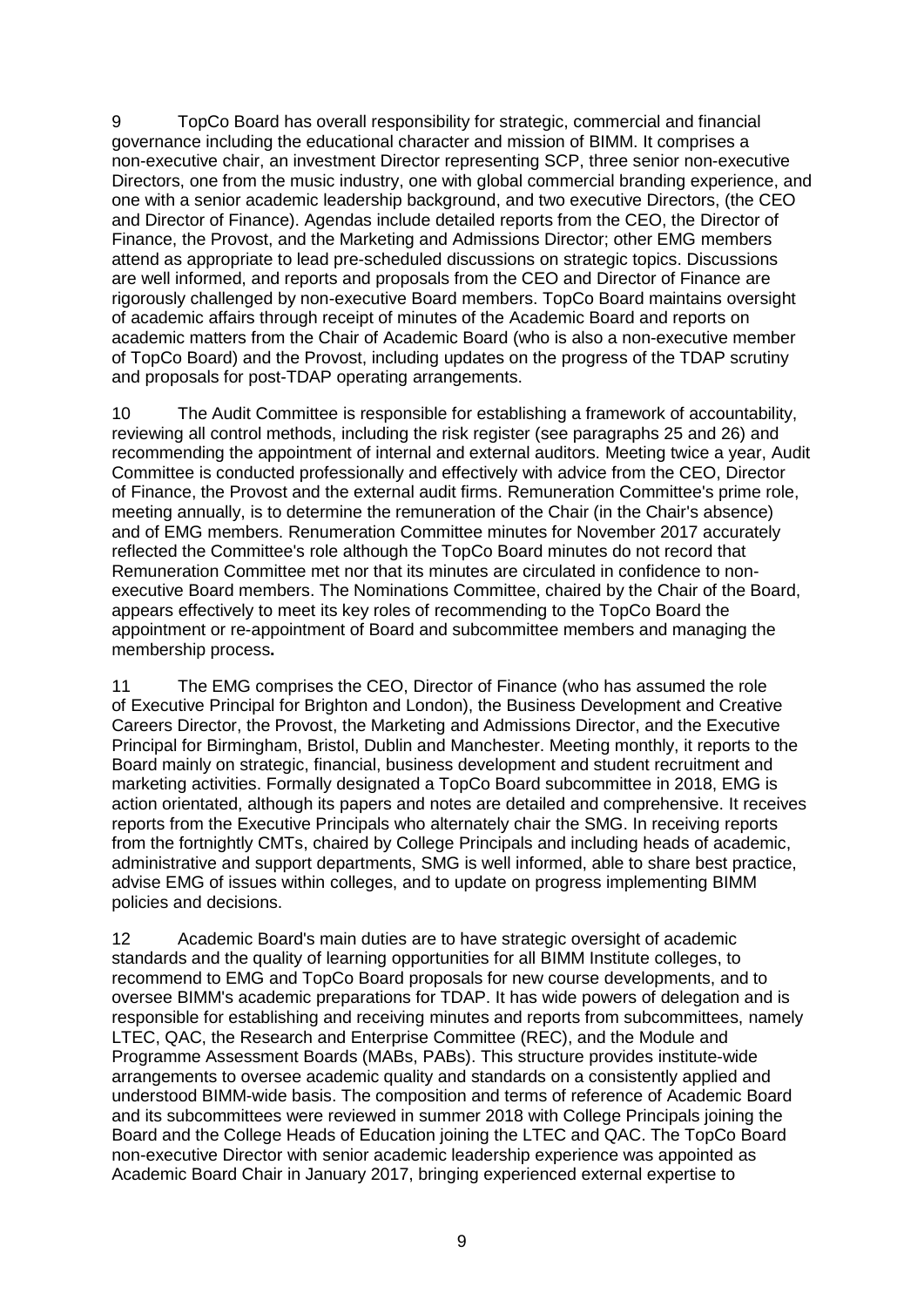Academic Board and because the most appropriate internal member had a possible conflict of interest as a holder of equity in the company. College Higher Education Boards of Studies, chaired by the College Head of Education, with student and staff representation, report directly to LTEC.

13 BIMM's overall governance arrangements are clear and well understood. The scrutiny team notes the very detailed papers, usually including executive summaries, prepared in advance of all the meetings in the four systems referred to above, and the meticulous recording of minutes and detailed action reports. TopCo Board is effective, is well supported by the diligent CEO and Director of Finance in advising on risk and control issues and is appropriately informed on academic matters through receipt of equally detailed Academic Board minutes and comprehensive written and oral reports from the Provost. Though TopCo Board membership is highly relevant to the mission of BIMM, its small size notwithstanding the recent appointment of an additional non-executive member might in the future challenge the capacity of the Board, given its detailed monthly meetings. It will wish to assure itself of the continued robustness of the independence of the advice it receives from its subcommittees, given the inevitable overlap of the external membership among these. The inclusion within its membership of a staff member involved with the running of programmes and a student representative would bring to the Board wider experience of the teaching and learning environment at BIMM.

#### **There is depth and strength of academic leadership across the whole of the organisation's higher education provision**

14 Senior academic leadership is delivered through the EMG, primarily through the Provost, who leads the Academic Development and Quality Assurance team (ADQA), the Dean of Higher Education, College Principals and Heads of Education at the BIMM Institute colleges, and the Academic Board and its subcommittees (see paragraphs 11 and 12).

15 The six EMG members offer complementary experience. The CEO, Director of Finance/Executive Principal and the Marketing and Admissions Director have senior high profile commercial and financial backgrounds. The Provost (the Deputy Chair of the Academic Board, who chairs the TDAP Implementation Group), and the Business Development and Careers Director are qualified at level 7 or above and have experienced senior academic leadership roles in BIMM with senior level experience in other cognate higher education institutions. The Executive Principal has considerable experience of senior academic and management leadership within BIMM. The Board receives well-informed inputs from its non-executive experienced external academic who chairs the Academic Board. BIMM's awarding bodies are reassured by the recruitment of appropriate staff to senior positions, their relevant qualifications and the experience of ADQA staff who have significant institutional liaison roles and have contributed to the awarding bodies' own quality assurance work.

16 Oversight of each of the BIMM colleges is provided by the CMTs, chaired by the College Principal and including the Head of Education and heads of academic, administrative and support departments. CMTs report to SMG, chaired alternately by the Executive Principals who are responsible for the development of the College Principals. The scrutiny team recognises the College Principals as an increasingly able, well-respected and effective layer in the management structure, developing academic leadership authority as well as managing their particular college. College Principals attend Academic Board and College Boards of Studies, working closely with the Heads of Education, who normally chair the latter, and operate to a cross BIMM Group agenda.

17 Receiving reports from its three subcommittees (see paragraph 12) which include senior college academic staff and student representatives, Academic Board is well-informed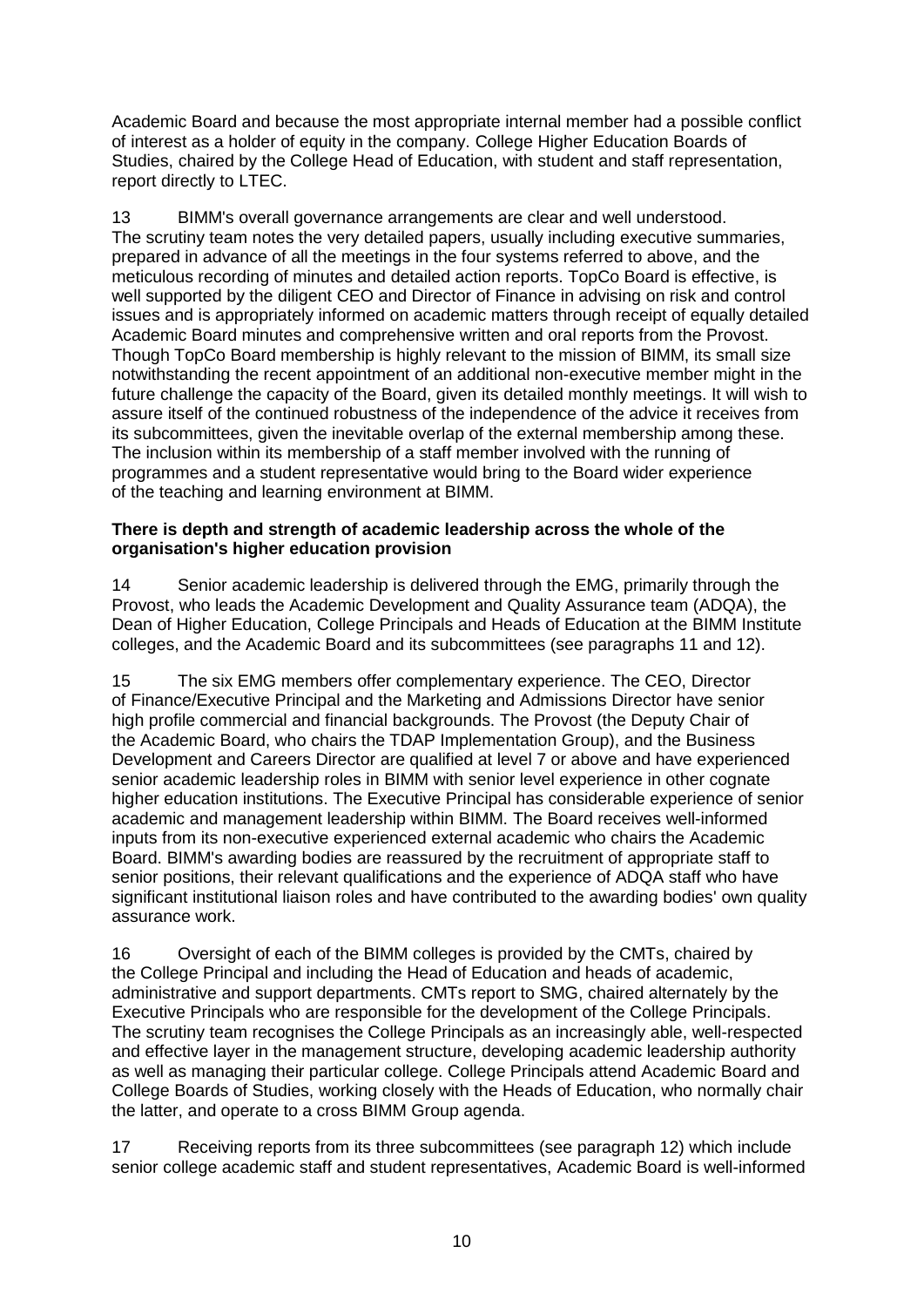on the broader higher education environment through the Chair, a highly experienced external senior academic, the Provost and the Dean of Higher Education. The scrutiny team observed well-informed discussion and debate at Academic Board, noting valuable contributions from non-executive staff and students' representatives.

#### **The organisation develops, implements and communicates its academic policies and systems in collaboration with those responsible for the delivery of its higher education programmes, and with relevant stakeholders**

18 BIMM operates effective measures which ensures that its mission, policies and systems are developed and widely understood by its key stakeholders. These include greater alignment of college and departmental structures into consistent BIMM group-wide arrangements, the availability on the website of all BIMM's policies and procedures through the ADQA Manual, BIMM's engagement with students, and the organisation's close links with the popular music industry and its key professionals.

19 The report of the 2016 QAA Higher Education Review (Alternative Providers) commended BIMM on the 'extensive use of the music industry practitioners in course design and development'. Industry Advisory Panels play significant roles in programme development and on internal validation panels, a feature commended by one of its awarding institutions. Additionally, BIMM's part-time tutors are mainly experienced music industry practitioners, which further facilitates collaboration with stakeholders in the design and development of courses.

#### **Academic policies, systems and activities are monitored and reviewed, and appropriate and timely action is taken when deficiencies are identified**

20 BIMM's academic policies are monitored and reviewed by Academic Board on a four-yearly cycle, with an initial review at the end of the first year of operation; policies are date-stamped at approval, a process overseen by the Academic Registrar. All policies are published in the ADQA Manual, which is publicly available. The last full review of all academic policies was undertaken in mid-2016 and approved by Academic Board in December 2016 partly to ensure that all BIMM's academic policies and procedures were aligned with the current legal and regulatory higher education landscape.

21 Academic Board approved revisions to the current University of Sussex regulations in September 2017 following agreement to transfer all programmes to that degree-awarding body. In June 2017, Academic Board approved changes to the moderation and sampling policies for external examiners to coincide with this transfer. The scrutiny team regarded as significant the June 2017 Academic Board's discussion and approval of the comprehensive, and professionally developed and presented, post-TDAP course approval and periodic review handbooks and in March 2018, the post-TDAP BIMM Calendar, Regulatory Framework and Academic Regulations, and the policy for the recognition of prior learning**.** 

#### **Higher education activities take full account of relevant legislation, the UK Quality Code for Higher Education, and associated guidance**

22 BIMM ensures its activities take account of the current higher education environment through the clear briefings of the TopCo Board, Academic Board and their subcommittees, EMG and SMG primarily from the CEO, Director of Finance, the Provost and its external professional consultancy firms. BIMM Limited subscribes to the Higher Education Statistical Agency (HESA), the Office for the Independent Adjudicator (OIA) and is an active member of GuildHE and Advance HE (HEA). More recently the EMG submitted BIMM's Gender Pay Gap to government.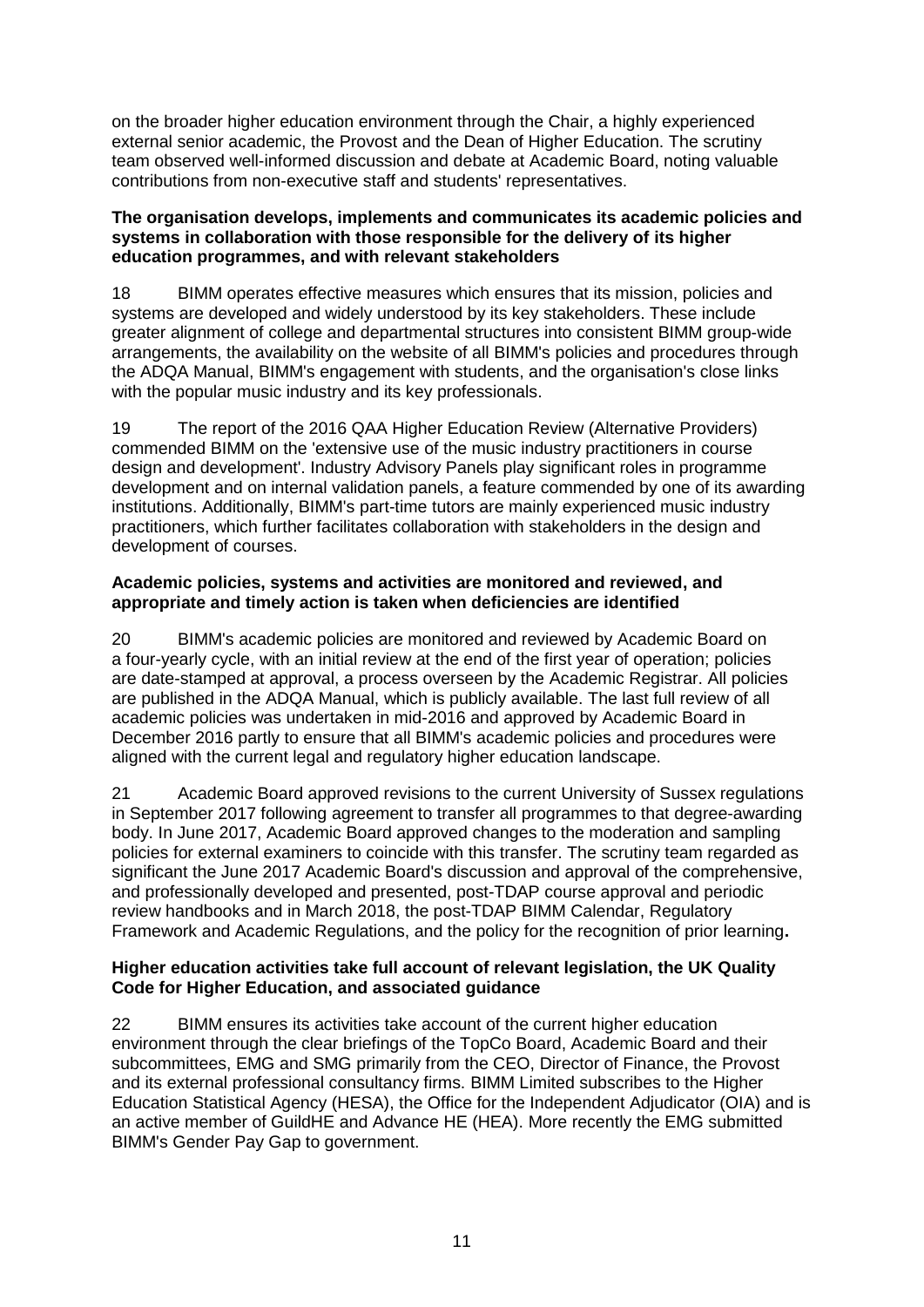23 The 2016 report of the QAA Higher Education Review (Alternative Providers) confirmed that BIMM met the expectations of the UK Quality Code for Higher Education (Quality Code), commending it on the quality of student learning opportunities. Programme approval and review documentation, and programme approval events, demonstrate the Institution's awareness and application of *The Framework for Higher Education Qualifications in England, Wales and Northern Ireland* (FHEQ), relevant Qualification and Subject Benchmark Statements, and, more generally, a comprehensive understanding of the issues relating to course approval and review. BIMM comprehensively mapped its quality assurance arrangements against the Quality Code in 2016 and disseminated the Code to staff.

24 Staff are well informed on legislative and higher education policies generally through a combination of Higher Education and CMT meetings at local levels, regular reports from Heads of Education, by the complementary staff representation on Academic Board and its three subcommittees and the easily accessible ADQA Manual. Academic Board members, who disseminate information to colleagues, welcomed the series of presentations, usually led by ADQA colleagues, on sector-wide matters.

#### **Academic risk and change management strategies are effective**

25 In January 2017 the TopCo Board implemented the recommendation of the internal corporate review (see paragraph 10) to record and review risk more formally through the establishment of a risk register. This replaced the previous practice whereby the former BIMM Board (now TopCo Board) was alerted to a variety of risks through the monthly reports and mitigation proposals from the CEO and Director of Finance. Topco Board delegated to the Audit Committee powers to approve and regularly consider a risk register, (prepared by the Director of Finance), advising the Board of its deliberations as part of its normal business cycle.

26 Audit Committee and then TopCo Board initially considered and categorised 10 BIMM Group risks and Audit Committee added two additional risks: the quality of data returns to statutory bodies and the failure to comply with UKVI regulations. The team noted the care taken by both Audit Committee and TopCo Board in considering all elements of the risk register and in questioning the Director of Finance and the Chair of Audit Committee on the analysis of the likelihood and impact of the risks.

27 EMG and TopCo Board regularly analyse the risk elements of the business propositions, monitoring the academic and marketing Key Performance Indicators (KPIs), including student progression and graduation data presented at individual course, college and institution levels. These analyses led to agreed percentage targets for the BIMM Group for each measure and actions from colleges to deliver specific targets. EMG and TopCo Board additionally receive detailed analyses of application and enrolment data informing discussions on the effectiveness of admissions and marketing strategies. EMG prepares updates on the progress of BIMM's current projects, including reports to TopCo Board on the BRICTT and Birmingham initiatives, and the levels of financial, reputational and resource risks associated with a range of other projects ahead of strategic discussions with the TopCo Board.

#### **Robust mechanisms are in place to ensure that the academic standards of the organisation's higher education awards are not put at risk**

28 The awarding bodies have regularly commended BIMM on its internal quality assurance commitment and activities. BIMM's adherence to these agreements have ensured that its programmes operate within the overall academic and regulatory frameworks of the awarding institutions. These include robust and externally monitored assessment processes and outcomes to secure the standards of the universities' awards. The scrutiny team noted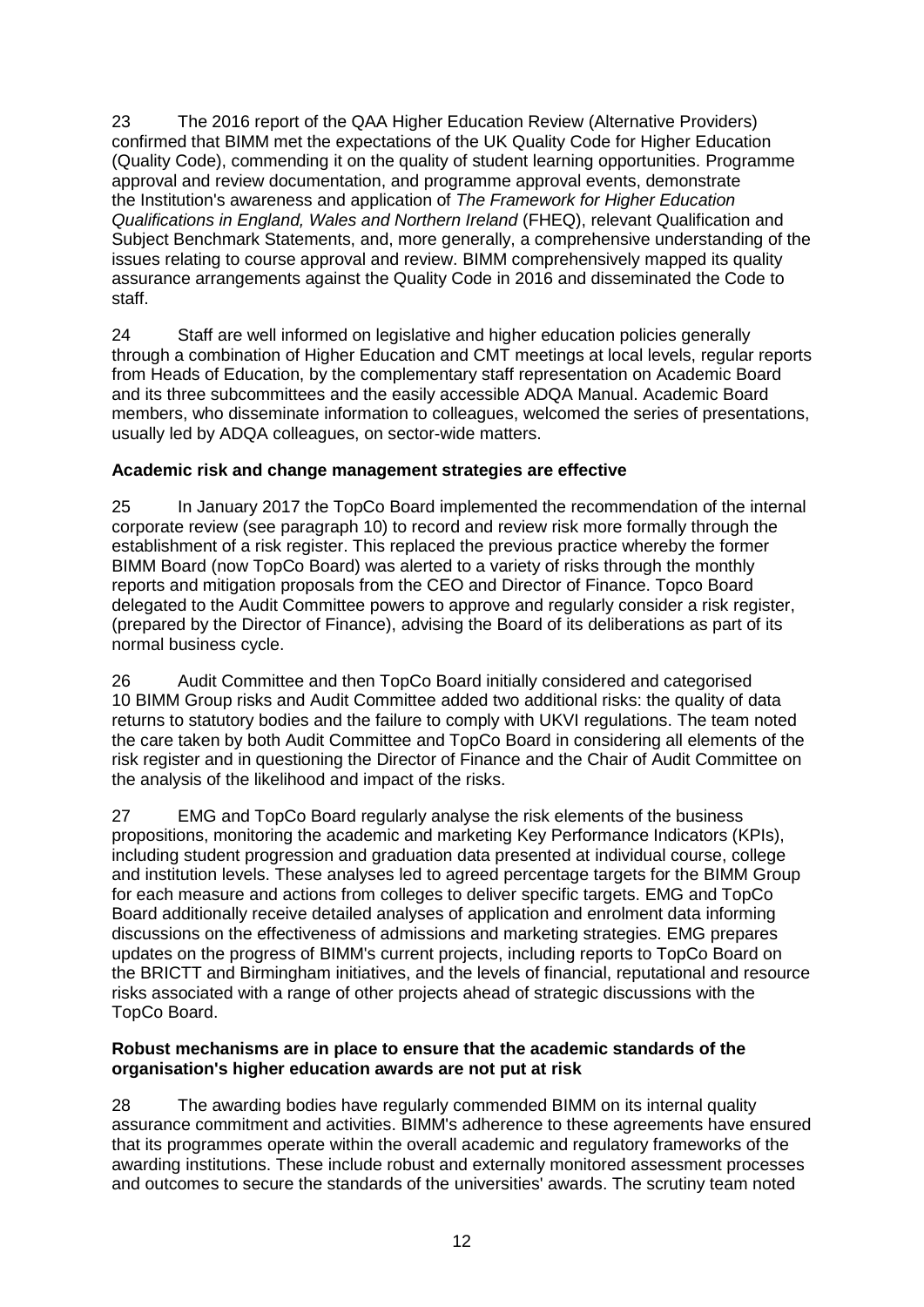the careful consideration of the accurate and timely information prepared by BIMM's support systems for MABs and the key role of the external examiners, nominated by BIMM and appointed by the University, in assisting the Boards as the guardian of academic standards. In anticipation of its receipt of TDAP, BIMM has developed a comprehensive regulatory framework based on that operating with the University of Sussex.

29 BIMM's internal quality assurance arrangements are examined in detail under the sections covering Criterion B. The events observed by the team included a review of a programme at level 7, the validation of a programme in the performing arts, and reviews of new teaching centres. The awarding body approved each of these programmes, though for the performing arts programme for a smaller cohort and for a shorter timescale than proposed to allow BIMM time to implement the space requirements of the approval panel. Given BIMM's intention to expand further in the creative industries and the awarding body's initial concerns with the proposal, the scrutiny team was reassured that the institution had learned much from the validation of the BRICTT programme, including a review of the external composition of its internal validation panels.

#### **The organisation has the capability of managing successfully the additional responsibilities vested in it were taught degree awarding powers granted**

30 The Provost, the Dean of Higher Education and the Academic Registrar have led the oversight of the TDAP process on behalf of EMG and steered through Academic Board the development of BIMM's post-TDAP academic arrangements, updating EMG and TopCo Board. TopCo Board endorsed the strategic view of Academic Board to consolidate, with effect from session 2017-18, its validated provision under a single degree-awarding institution to support BIMM's development of its own post-TDAP regulatory framework. Academic Board approved in March 2018 a comprehensive Academic Framework for adoption on the implementation of TDAP. This incorporates the principles governing all awards within the framework, detailed academic regulations, the policy and procedures for recognition of prior learning and a broad institutional calendar. Academic Board also approved a BIMM programme validation events calendar from 2018, to enable BIMM to offer its own taught awards from 2020-21. The scrutiny team believes that these comprehensive arrangements BIMM has put in place are effective for a degree-awarding body.

31 The significant levels of delegated authority BIMM receives from its degreeawarding bodies and the experience of BIMM's staff in implementing these have ensured that there are sufficient staffing resources, in terms of experience, expertise and numbers, to assume the additional post-TDAP responsibilities. The support has been strengthened by the appointment of an Academic Registrar in January 2018.

32 The scrutiny team noted positive letters of support from BIMM's awarding bodies at the beginning of the scrutiny, all of which reported their successful long-standing arrangements with BIMM and expressed their confidence in its ability to carry out effectively the responsibilities of awarding its own degrees. More recently, representatives of the degree-awarding bodies strongly endorsed these views, commenting positively on the quality and depth of BIMM staff, BIMM's commitment to its students and the care with which it undertakes all its quality assurance responsibilities. While noting the successful validation of BIMM's Postgraduate Certificate in Higher Education by the University of Sussex in 2018, awarding bodies doubted whether BIMM is currently adequately equipped to deliver specialist music and related programmes at level 7. BIMM has recognised this in confirming that it does not expect to teach subject-based level 7 programmes until 2022-23 at the earliest, and although work has commenced on the preparation of staff to teach at this level, there is currently no formal detailed action plan setting out a preparation strategy and stages (see also paragraphs 87 and 100).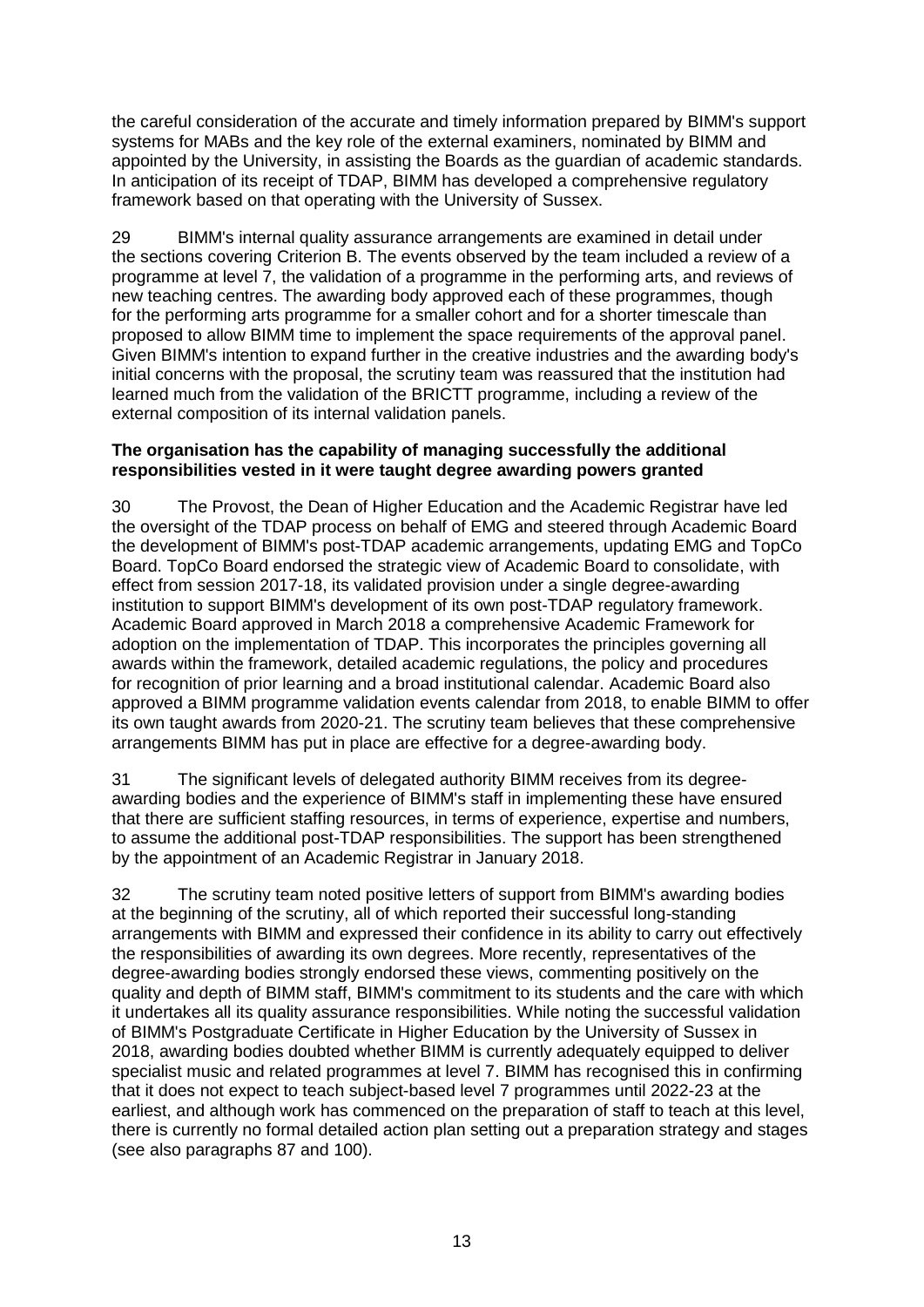33 On the basis of the evidence discussed above, the scrutiny team concludes that BIMM Institute has the capability of managing successfully the additional responsibilities vested in it were taught degree awarding powers granted.

# <span id="page-14-0"></span>**B Academic standards and quality assurance**

### **Criterion B1**

An organisation granted taught degree awarding powers has in place an appropriate regulatory framework to govern the award of its higher education qualifications.

#### **The regulatory framework governing the organisation's higher education provision (covering, for example, student admissions, progress, assessment, appeals and complaints) is appropriate to its current status and is implemented fully and consistently**

34 BIMM operates within the regulatory frameworks of its three awarding bodies. The institution has developed and approved regulations designed to accommodate undergraduate and postgraduate taught provision, covering admissions, credit accumulation and progression, assessment, appeals, complaints, exceptional or mitigating circumstances and academic misconduct. Decisions and changes to academic regulations, policies and procedures are shared by email, with staff reporting that they are suitably informed to implement the regulations. These frameworks are implemented fully and consistently, in partnership with key contacts from the awarding bodies.

#### **The organisation has created in readiness a regulatory framework which will be appropriate for the granting of its own higher education awards**

35 At the commencement of the scrutiny, BIMM had initiated a process to consolidate provision to one awarding body to facilitate an easier transition should they be able to award their own degrees. BIMM's awarding institutions have all confirmed that the institution is ready to grant its own awards. BIMM has developed a regulatory framework in readiness for the granting of its own higher education awards through a process of consultation and iteration, which is appropriate and demonstrates preparedness for granting its own higher education awards. In the event of degree awarding powers being conferred, BIMM intends to review this framework to ensure it remains appropriate and robust ahead of delivering its own degrees.

### **Criterion B2**

An organisation granted taught degree awarding powers has clear and consistently applied mechanisms for defining and securing the academic standards of its higher education provision.

#### **Higher education awards are offered at levels that correspond to the relevant levels of the Qualification Frameworks**

36 BIMM's programmes are mapped against the FHEQ and relevant Subject Benchmark Statements, which is confirmed during approval and validation processes. Staff are made aware of the descriptors expressed within the FHEQ during induction and through online resources. BIMM is diligent in its use of, and reference to, the FHEQ during the development and review of curricula, regulations and marking criteria, and also in confirming student performance in relation to the corresponding levels.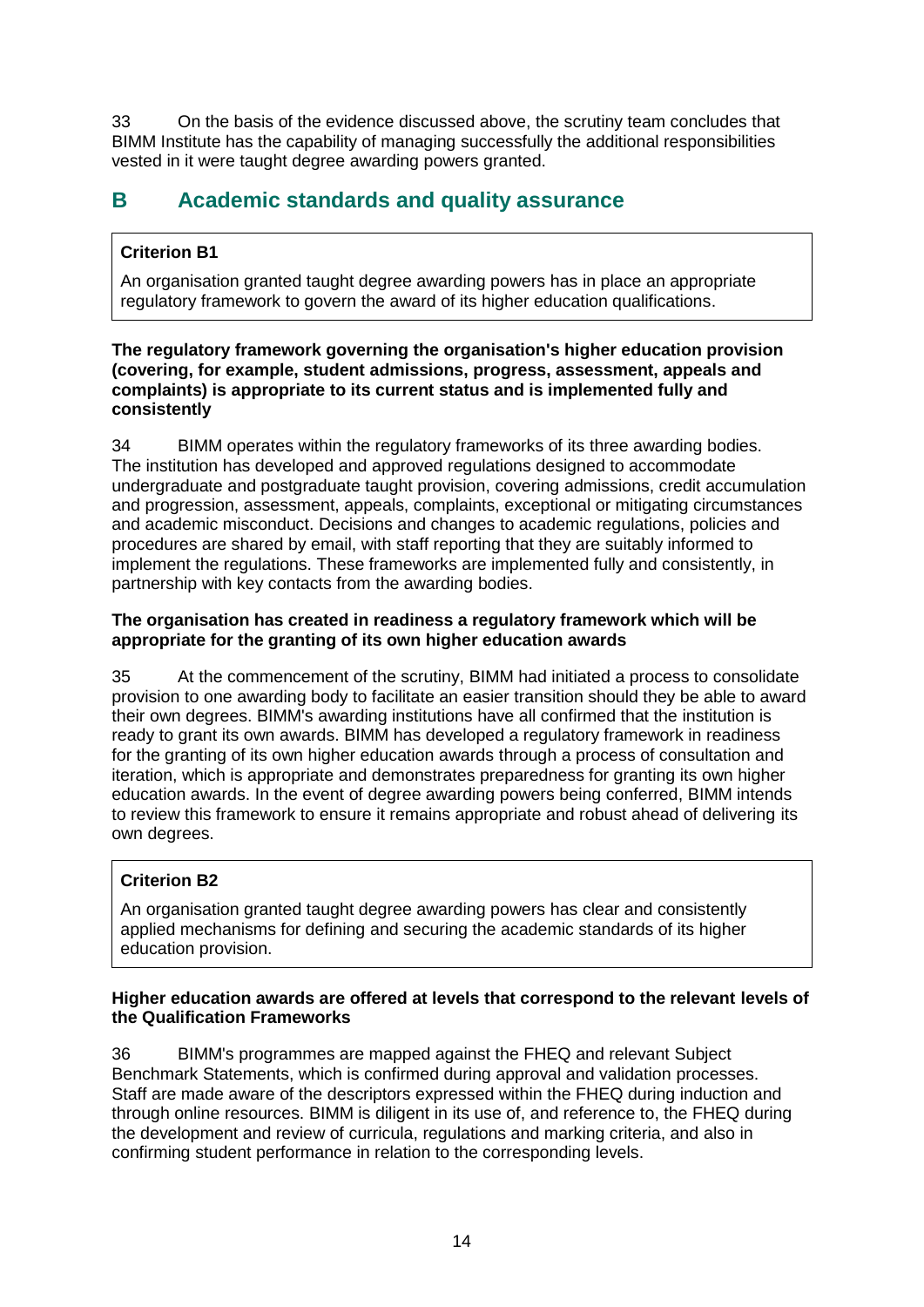#### **Management of its higher education provision takes appropriate account of the Quality Code***,* **characteristics statements***;* **credit frameworks***;* **relevant Subject Benchmark Statements; and the requirements of any relevant professional and statutory bodies**

37 BIMM is self-critical in its approach to the Quality Code. The role of the ADQA team across BIMM is focused on ensuring that quality assurance and enhancement processes adhere to the expectations of the Quality Code. The development of its own periodic review process makes explicit reference to the Quality Code and gives assurance that the Institute's recently developed regulatory framework aligns to the expectations of the Code. The regulatory framework proposed for BIMM's own awards is designed in accordance with, and makes explicit reference to, the higher education credit framework for England, including a 1:10 ratio of credits to notional learning hours, and European Credit Accumulation and Transfer System (ECTS) equivalence.

38 Programme documentation demonstrates how modules and intended student outcomes are designed in alignment with Subject Benchmark Statements. While one awarding body expressed concern about the preparedness of BIMM to develop and deliver curriculum outside of its existing areas of expertise, BIMM demonstrates careful consideration of mapping outside of its 'core' subject of music, as well as using related benchmarks where none exist.

39 While BIMM does not offer any provision accredited by a professional, statutory and regulatory body (PSRB) currently, advisory panels comprised of members of industry are engaged within colleges to reflect critically on the currency and relevance of programmes to industry and during the early stages of curriculum design.

#### **In establishing, and then maintaining, comparability of standards with other providers of equivalent level programmes, the organisation explicitly seeks advice from external peers and, where appropriate, professional and statutory bodies**

40 All programmes delivered by BIMM have external examiners. Programme approval events also include external subject experts. External examiners attend progress and award boards and reflect on student performance with respect to comparability of standards with UK higher education providers. The advice and input from external examiners are widely considered, and appropriately responded to, as part of annual monitoring processes and formal academic governance, with external examiner reports made available online.

41 Detailed summaries of external examiner reports for provision at all colleges are provided annually to Academic Board. As part of the move towards a single awarding body, BIMM developed its approach to external examination through identifying lead examiners for programmes to ensure comparability of standards across colleges. Further external advice is sought across different levels of the institution. The Academic Board is chaired by an external to provide external expertise and criticality (see paragraph 15), while industry advisory panels provide advice on the relative professional standards developed through the Institute's provision. The arrangements within BIMM currently do, and are likely to continue to, provide appropriate levels of academic and professional externality, and external examiner reports are likely to continue to be used rigorously, as detailed within the proposed regulations.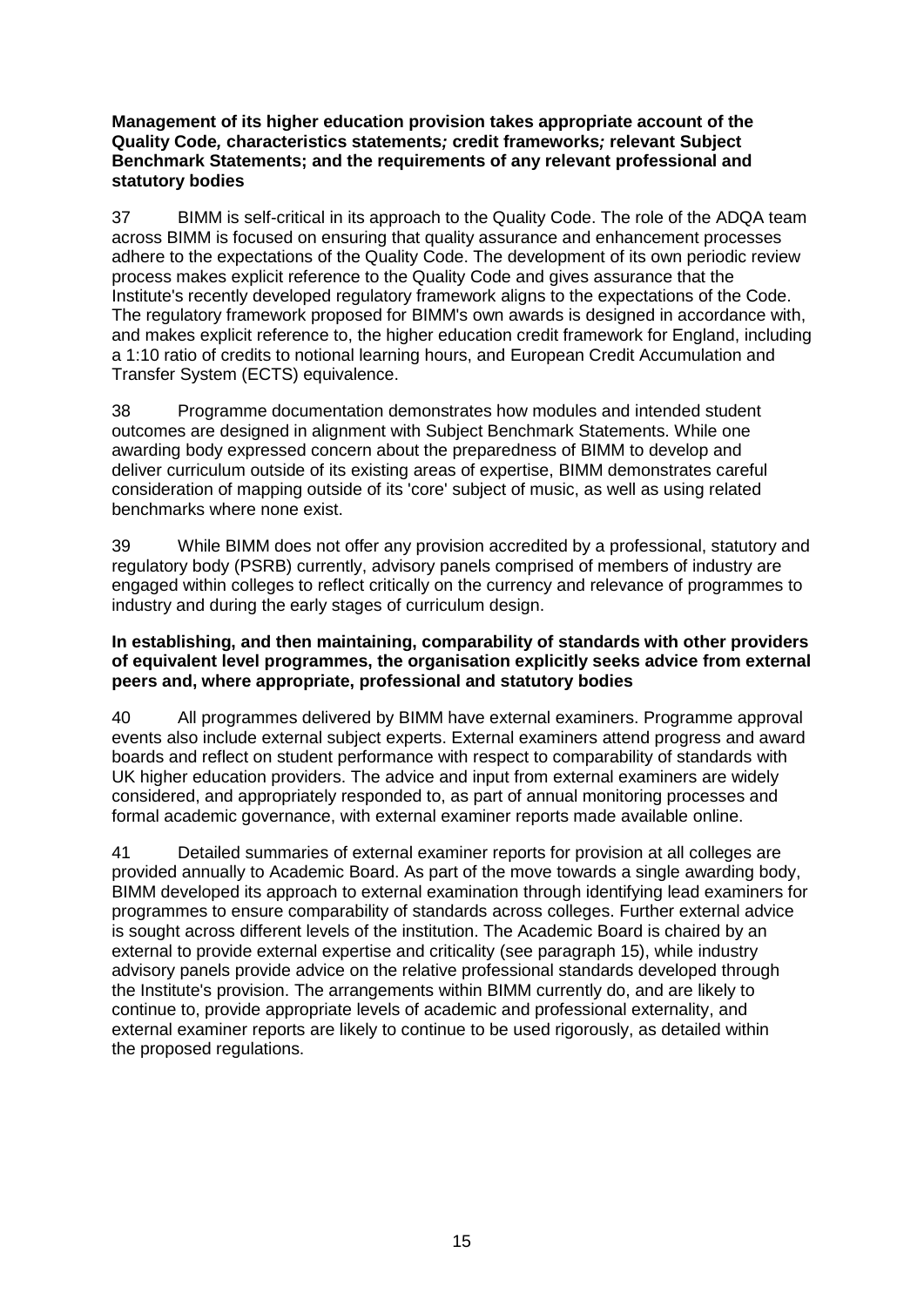#### **Programme approval, monitoring and review arrangements are robust, applied consistently, have at all levels a broadly based external dimension and take appropriate account of the specific requirements of different levels of award and different modes of delivery**

42 BIMM has developed its own programme approval, monitoring and review processes, while currently operating those of its awarding institutions. Programme approval, monitoring and review arrangements are detailed within the ADQA Manual. A four-stage process involves outline approval by LTEC, approval by the awarding body, an internal approval event and an external approval/validation event. External assessors are involved in stages two and four, and internal panel members are given a particular focus on the proposed curriculum in relation to BIMM's curriculum framework(s) and, through their design, national frameworks and standards. LTEC has been supported by the Curriculum Steering Group in the 'task and finish' aspects of moving towards a single awarding body. LTEC is effective in overseeing programme approval during the pre-TDAP validation schedule, with a particular focus on monitoring validation outcomes. Programme approval of the BA (Hons) Performing Arts programme included appropriate consideration of the robustness of the programme's academic offer, the relative standards and resource provision. Internal approval for the Postgraduate Certificate followed a similarly robust process, with the outcome reports highlighting all the areas expected under the Quality Code. Centre-level approval, like that of BRICTT, is considered also by EMG. The ADQA team is currently in a process of developing support and training for staff less experienced in programme design.

43 Programmes are monitored annually through annual monitoring reports (AMRs). Course and college reports include consideration of external examiner comments, numbers and/or outcomes of appeals and complaints, with Student Services contributing to their development. Reports are considered at QAC, which plays an important role in the AMR process, notably through its active and detailed monitoring of progress against actions throughout the year, on which it reports regularly to Academic Board. While LTEC 'owns' the course/centre approvals processes, QAC keeps an overview of the quality assurance aspects of these activities, as well as receiving updates on AMR action plans at each meeting.

44 BIMM programmes are currently subject to periodic review from its awarding bodies, the outcomes of which are received by QAC. BIMM demonstrates confidence in engaging with periodic review processes. In readiness for TDAP, an institutional periodic review process and handbook has been approved, designed with reference to the Quality Code, with outcomes considered by committees within the academic governance structure.

45 Programme approval, monitoring and review arrangements allow for appropriate levels of scrutiny to be provided at all stages, with reference to the specific requirements of different levels of award. At present, only one programme is not delivered full-time to undergraduate students, with differentiation of experience facilitated through multi-site delivery.

#### **There is an explicit and close relationship between academic planning and decisions on resource allocation**

46 Responsibility for academic planning and decisions on resource allocation lies ultimately with the EMG, who set academic priorities in relation to the funding allocated by TopCo Board. BIMM's growth is managed at the executive level, and estates provision within BIMM (and by extension each college within) is monitored in relation to capacity. This process is transparent for both staff and students.

47 During the scrutiny period, reorganisation of the leadership structure has resulted in some minimal change to the way in which academic planning and resource allocation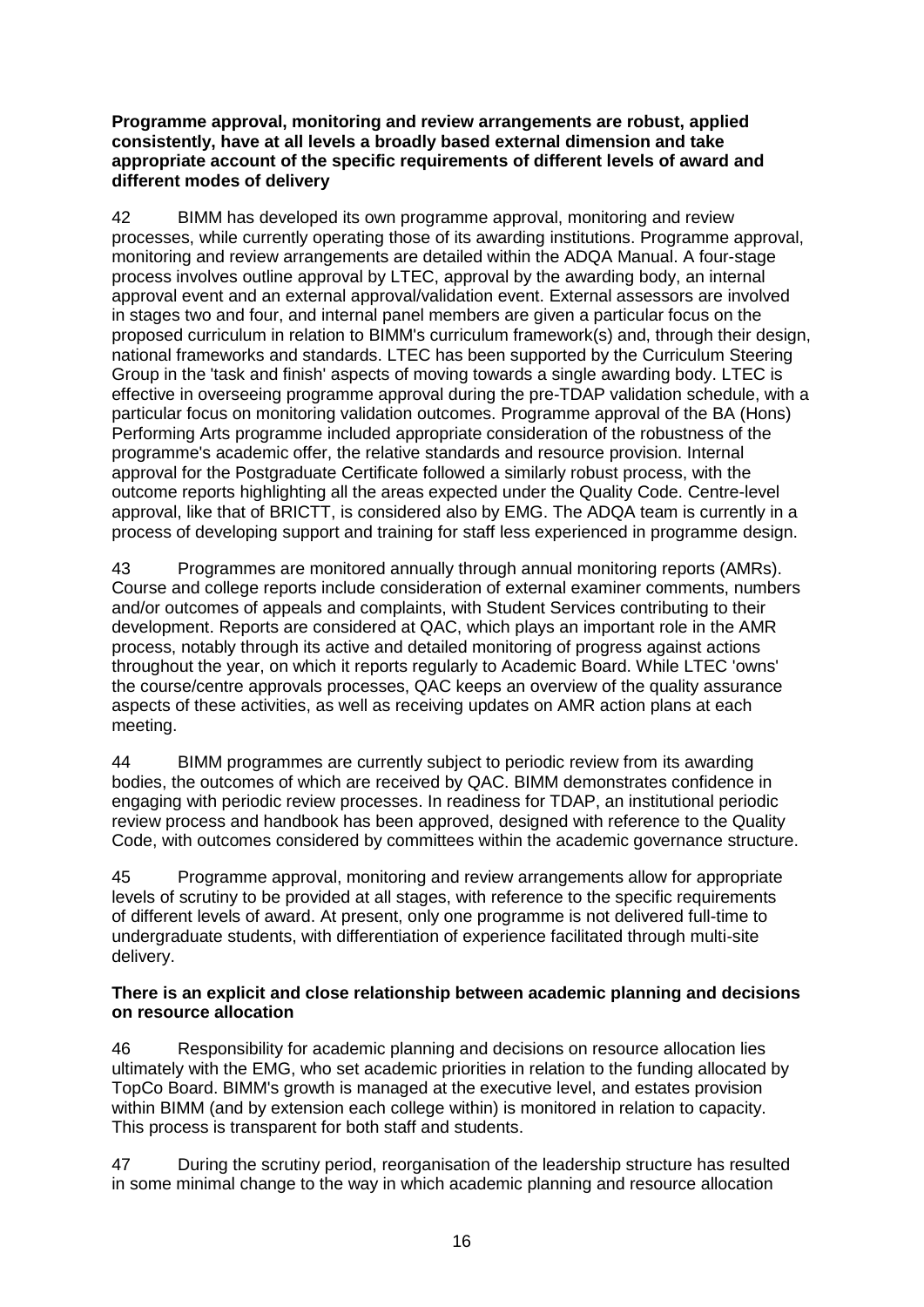decisions are made; however, the fundamental principles have been retained. These changes included the creation of a single SMG, which the team recognised as improving cross-organisational oversight. Physical resource needs are planned on an annual and periodic basis. Annual budgeting is informed by expected progression in relation to UCAS data, with specific needs from services or academic departments fed through college-level financial planning. Annual review of programmes encourages reflection on learning resources.

48 BIMM uses student feedback to identify academic and support resource needs. Feedback is collected through annual student surveys, informal direct student feedback and through student representation on committees such as Boards of Studies. Specific actions are identified and incorporated into college-level action plans in response to the National Student Survey (NSS) to address physical and electronic resource issues, with specific contingencies built into budgets to respond to specific in-year demand.

49 The cross-institute ARG is responsible for making recommendations concerning the VLE, monitoring agreed actions in relation to improving academic learning resources, and for sharing good practice between colleges. BIMM is considering the need to differentiate learning resources such as core texts and online journals in order to adequately deliver postgraduate taught provision. While ARG is not explicitly related to academic planning, its working and oversight across BIMM indicates capacity for identification, development and implementation of the resources required for successful curriculum delivery.

50 Following the identification of some concerns about the student experience at BIMM Institute Manchester, an internal review was conducted of the existing College site. Alongside other areas addressed within the review, there was a holistic assessment of the College that identified the existing resource limitations and resulted in recommendations to address estate and resource issues.

51 BIMM experienced more challenges in relation to its BRICTT developments. Following acquisition of Bird Studios to establish BRICTT, a protracted approval process was undertaken as a result of the awarding body being concerned about the suitability of the premises and expertise within the staff resource to deliver the curriculum with sufficient quality.

52 Conditions were set in respect of the delivery at the BRICTT site that included the need to provide suitable large teaching spaces and establishing a resource centre for student computer access. Recommendations included planning for the eventuality of full cohort intakes. BIMM had met all the recommendations and requirements of its internal processes and engaged in rigorous and detailed discussions with the Sussex panel. Following ongoing engagement with the awarding body, BIMM was approved for delivery of the Performing Arts programmes (see also paragraph 92).

53 Similarly, the scrutiny team observed a centre approval from the University of Sussex for the operation of an already validated suite of music programmes at its new Birmingham Centre; this was approved, with one of the approved programmes having a limited cohort intake to allow BIMM to complete its programme of specialist physical expansion. BIMM was careful in its attention to detail, its preparation of high quality paperwork and its swift and positive responses to the recommendations and conditions of both internal and external validation panels.

54 Students on the new programme were broadly positive about their experience and recognised the benefits (such as the high levels of individualised support and access to resources) and challenges, which had been experienced in the first year of a new programme. For example, in Birmingham one-off expenditure was required to provide off-site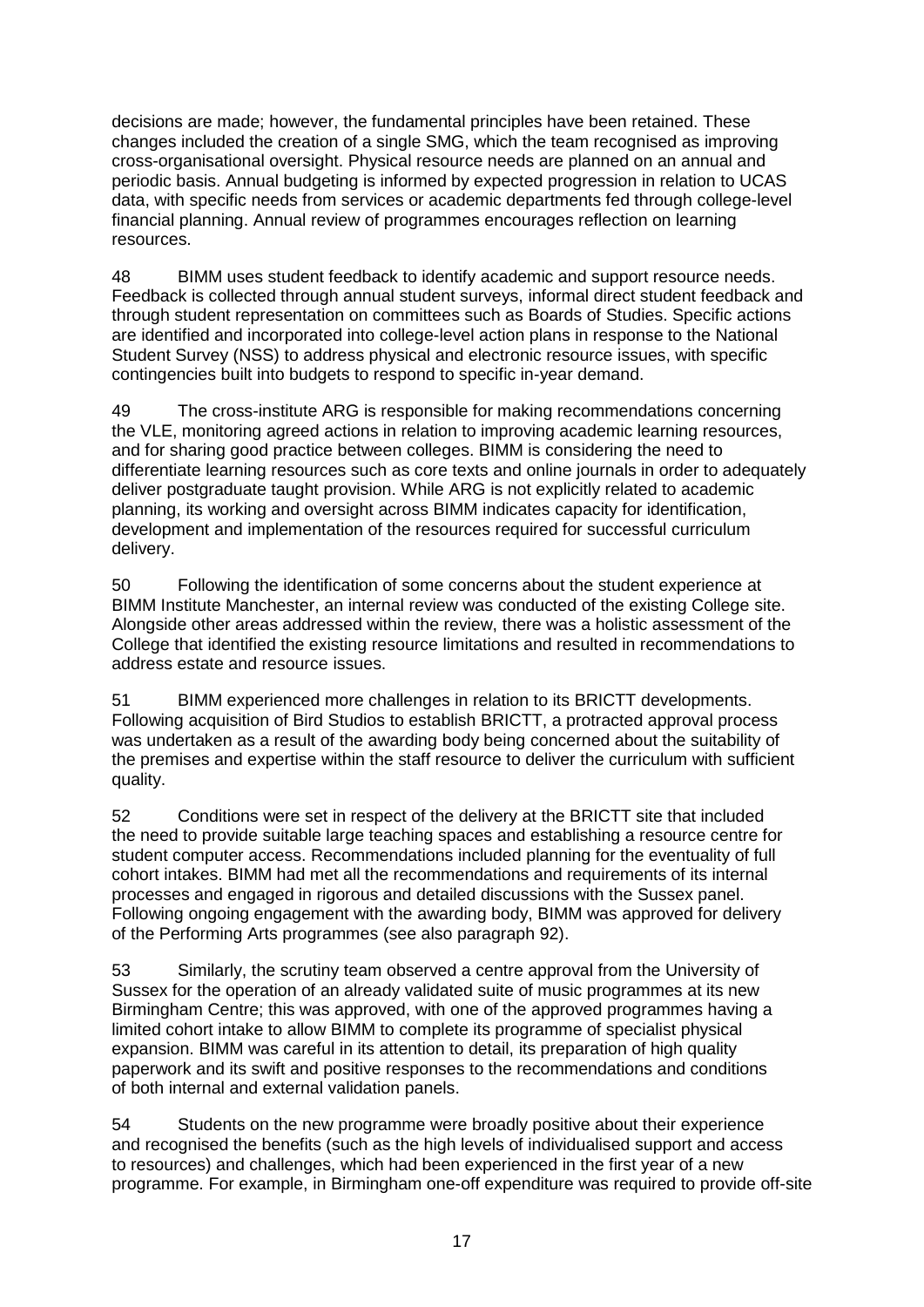facilities due to anticipated shortages, though a regional partnership with the established BIMM Institute Manchester provided support and guidance in getting the Birmingham operation established.

### **Criterion B3**

The education provision of an organisation granted taught degree awarding powers consistently meets its stated learning objectives and achieves its intended outcomes.

#### **Strategies for learning and assessment are consistent with stated academic objectives and intended learning outcomes**

55 BIMM's Learning and Teaching Strategy, overseen by LTEC, relates to both learning and assessment. The strategy's aims are to provide high quality teaching and support for students, addressing differentiated needs for all learners; assessment is intended to inform day-to-day learning and teaching. Academic Board (through and with LTEC) drives enhancements to learning and assessment opportunities in support of this strategy. Students reflected positively on the relationship between programme objectives, learning and assessment.

#### **Relevant staff are informed of, and provided with guidance on, its policies and procedures for programme design, monitoring and review**

56 BIMM's policies and procedures for programme design, monitoring and review are contained within an electronically published manual (the ADQA Manual), available to all staff. Changes to policies and procedures are cascaded through academic governance and team meetings, and staff can also access these online through central committee minutes. External examiners are provided with bespoke guidance on these procedures. The ADQA team provides effective direct support to relevant staff in executing its responsibilities for programme design, monitoring and review through a central, coordinated tutor development plan. The Curriculum Steering Group facilitated identification of additional training needs to support less experienced staff through their engagement with these processes. The team was assured that staff are informed of (and are aware of how to) find guidance and policies and procedures for programme design, monitoring and review.

#### **Responsibility for amending or improving new programme proposals is clearly assigned and subsequent action is carefully monitored**

57 New programme proposals are submitted by course development teams who are responsible for responding to conditions and recommendations arising from internal and external approval events. Outcomes of these events are documented and reported through LTEC to Academic Board and the Curriculum Steering Group. LTEC oversees and monitors progress on addressing recommendations effectively, while individual Boards of Studies are active in ensuring responses are made to new programme proposals. Responsibility is clearly assigned, with related policies in this area reviewed to ensure they remain valid.

#### **Coherence of programmes with multiple elements or alternative pathways is secured and maintained**

58 Conceptually, the move to a single awarding body has created alternative pathways through the approach taken to localise single programmes at each individual college. The salience of this is further emphasised through plans to enable easier movement of students between different sites of delivery. Developing the external examination processes to ensure parity between institutions provides a robust means of maintaining coherence.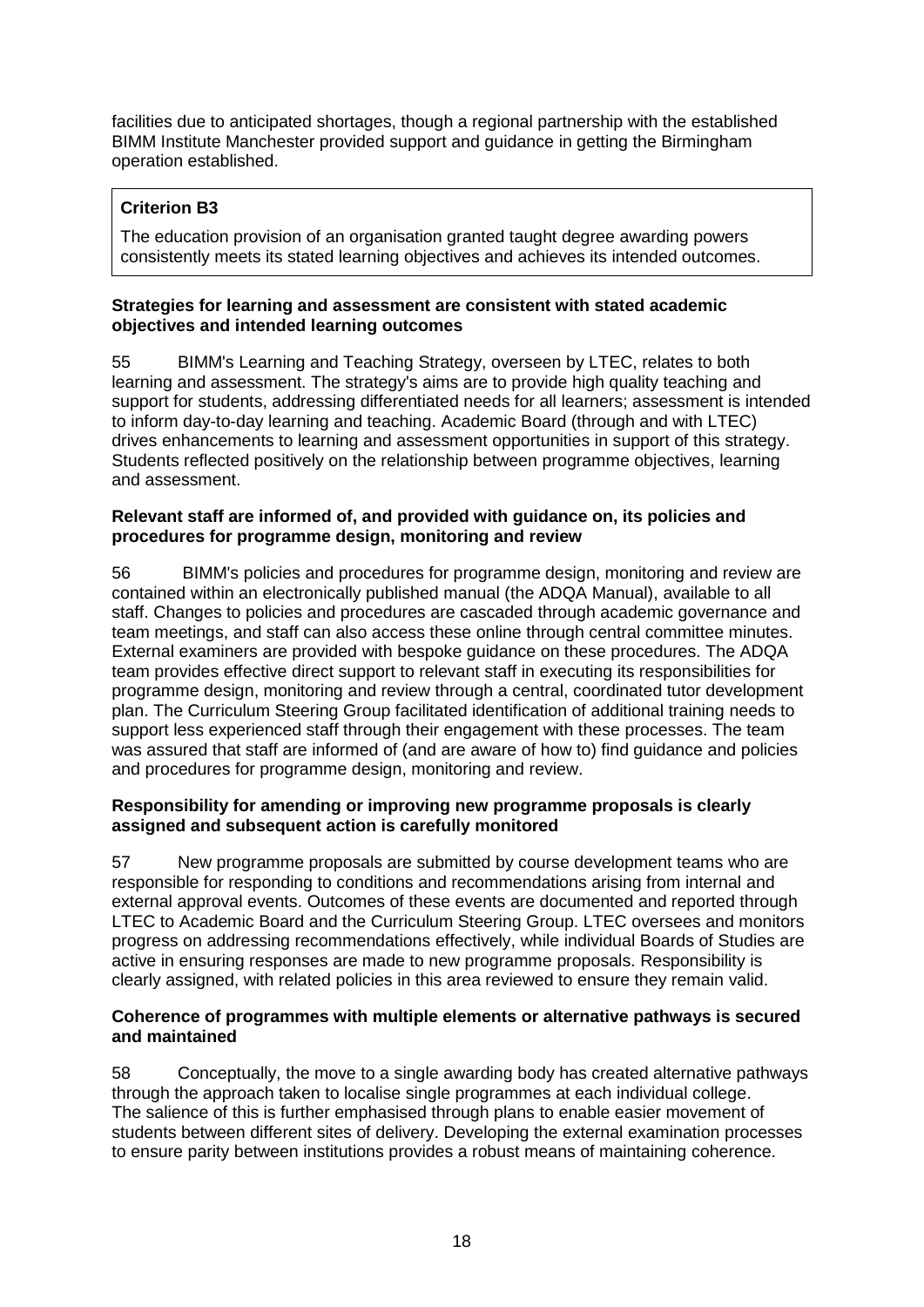Further, the Curriculum Steering Group is effective in commanding consistency in approaches between different colleges (see paragraph 86).

#### **Close links are maintained between learning support services and the organisation's programme planning, approval, monitoring and review arrangements**

59 The ARG membership includes academic and support staff from across BIMM, providing an effective forum to share practice and identify enhancements as part of the academic review of programmes. The Heads of Student Services manage learning support services, report to CMTs and contribute to discussions concerning programme planning, approval, monitoring and review within site-specific meetings (such as Boards of Studies). The move to a constituency-based model of representation on cross-institute committees has retained membership of a representative Head of Student Services. As a result, student support has been identified as a strength both within and external to the organisation. Staff from learning support services engage proactively and reactively to programme development and review.

#### **Robust arrangements exist for ensuring that the learning opportunities provided to those students that may be studying at a distance from the organisation are adequate**

60 BIMM does not deliver programmes by distance learning. The ARG is responsible for collating feedback and practice with regard to the VLE to support student access to resources off-site. The group maintains effective oversight across BIMM to ensure that resources provided through the VLE are appropriate and support curriculum delivery.

61 Students benefit from work placements available to second and third year undergraduates and these were identified as good practice during the 2016 QAA Higher Education Review (Alternative Providers). Work-based learning is supported through Careers and Industry teams within colleges. Students reflected positively on the strong support structures in place to facilitate work experience within and outside the curriculum. All work-based learning is governed by policies and procedures, developed by the Careers and Industry team and approved by Academic Board. These policies are included in the ADQA manual. All placements are supported by a learning agreement that has to be signed off by the relevant module leader and all students are covered by employers' and public liability insurances.

62 BIMM reflected that providing enough placements to students is a challenge; however, placement provision is identified by students as a strength across all colleges. Some placements are offered to other colleges where this is geographically more suitable for students. A central log of all careers and industry-related projects is maintained, and placements are discussed as part of industry forums, and within the SMG. The team was satisfied that there is parity of opportunity for placement across all colleges.

#### **Through its planning, approval, review and assessment practices, the organisation defines, monitors, reviews and maintains its academic standards**

63 BIMM's programme approval procedures require the definition of academic standards with reference to appropriate Subject Benchmark Statements and the FHEQ. At present, internal approval procedures confirm a proposal's readiness for submission to the awarding body while identifying any recommendations to enhance the proposal. BIMM programmes have undergone external approval and this process has confirmed that programme proposals meet threshold academic standards, which was soundly evidenced during the scrutiny.

64 Annual programme monitoring incorporates reflection on student performance and on external examiner reports in relation to academic standards. Actions were found to be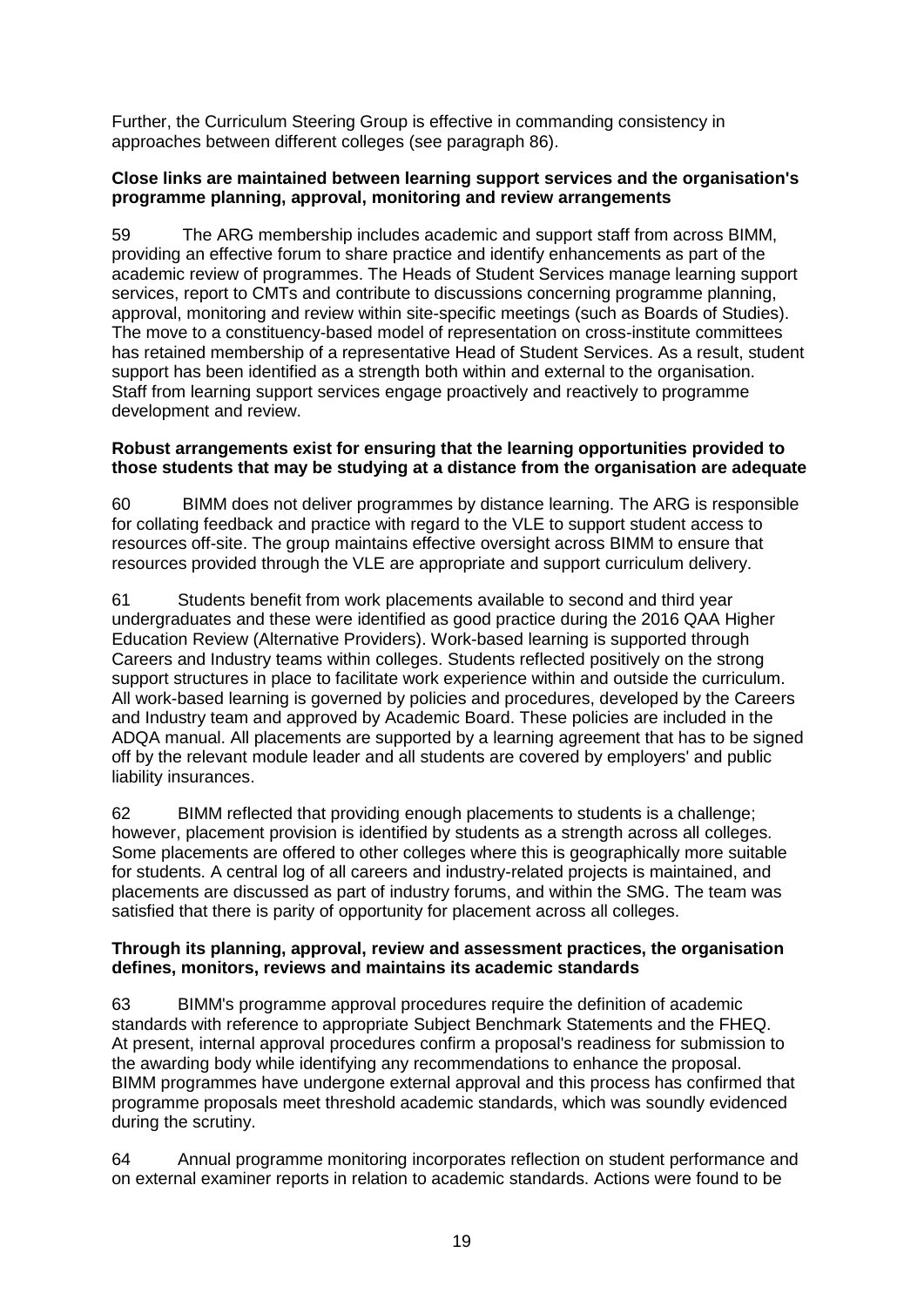appropriately framed and are reported and monitored at college and group level in relation to matters of academic standards. Periodic review and revalidation processes, presently owned and operated by the awarding bodies, further ensure that academic standards are maintained. Consideration of programme development by Curriculum Steering Group demonstrates robust internal scrutiny of standards.

65 BIMM currently monitors, reviews and maintains the academic standards of its programmes. The academic framework proposed for post-TDAP is designed to appropriately assure standards through programme approval and review.

#### **Assessment criteria and practices are communicated clearly to students and staff**

66 Assessment criteria and marking schemes are made available to staff through the ADQA Manual and staff are trained and supported in assessment. Programme specifications and student handbooks provide a definitive point of reference for staff and students, communicating assessment criteria and practices. Students are confident that BIMM makes every effort to ensure assessment criteria and practices are understood. Clear assessment briefs are provided, and BIMM demonstrates appropriate efforts to ensure that these are consistent and adhere strictly to the definitive programme specifications. Staff and students have been consulted, within colleges and through group-wide academic committees, on proposals to transfer to a categorical marking scheme (implemented from the 2017-18 academic year), as well as in discussions concerning generic marking criteria, resulting in approval and subsequent incorporation into the post-TDAP regulatory framework.

#### **Assessment practices fully cover all declared learning objectives, learning outcomes and modes of delivery**

67 The proposed academic regulations assign responsibility for designing and setting assessment to relevant Heads of Education, course and module leaders, and in accordance with course specifications and internal quality assurance guidelines. Within the ADQA Manual, assessment is identified as being integral to course design, and requiring direct relation to course aims and learning outcomes. External examiner reports seek confirmation of the alignment of learning outcomes, with respect to both the full-time undergraduate and part-time postgraduate taught provision. Annual monitoring, through reflection on external examiner reports, student outcomes and, as well as critical self-reflection as part of ongoing enhancement of provision, provides a holistic opportunity for BIMM to confirm the validity of assessment practices. BIMM staff demonstrated critical review and evaluation of the efficacy of assessment practices during periodic review, which took full account of external examiner reports and evaluations by students. Summaries of external examiner reports are also considered in detail by Academic Board; for instance, in 2016-17, all external examiners confirmed 'Assessment processes measure student achievement rigorously and fairly against the intended course and module learning outcomes'.

#### **Appropriately qualified external peers are engaged in the organisation's assessment processes and consistency is maintained between internal and external examiners' marking**

68 External examiners are engaged to assure academic standards are maintained and that assessment processes are rigorous and fair, as well as acting as critical friends. A log of external examiners is maintained, which details the higher education institutions from which they are appointed. BIMM values the expertise and qualifications of their external examiners, which form part of the criteria for nominations. They also highlighted the importance of engaging appropriately qualified and experienced examiner appointments when entering new disciplinary areas. QAC is responsible for confirming examiner recommendations/nominations to awarding institutions.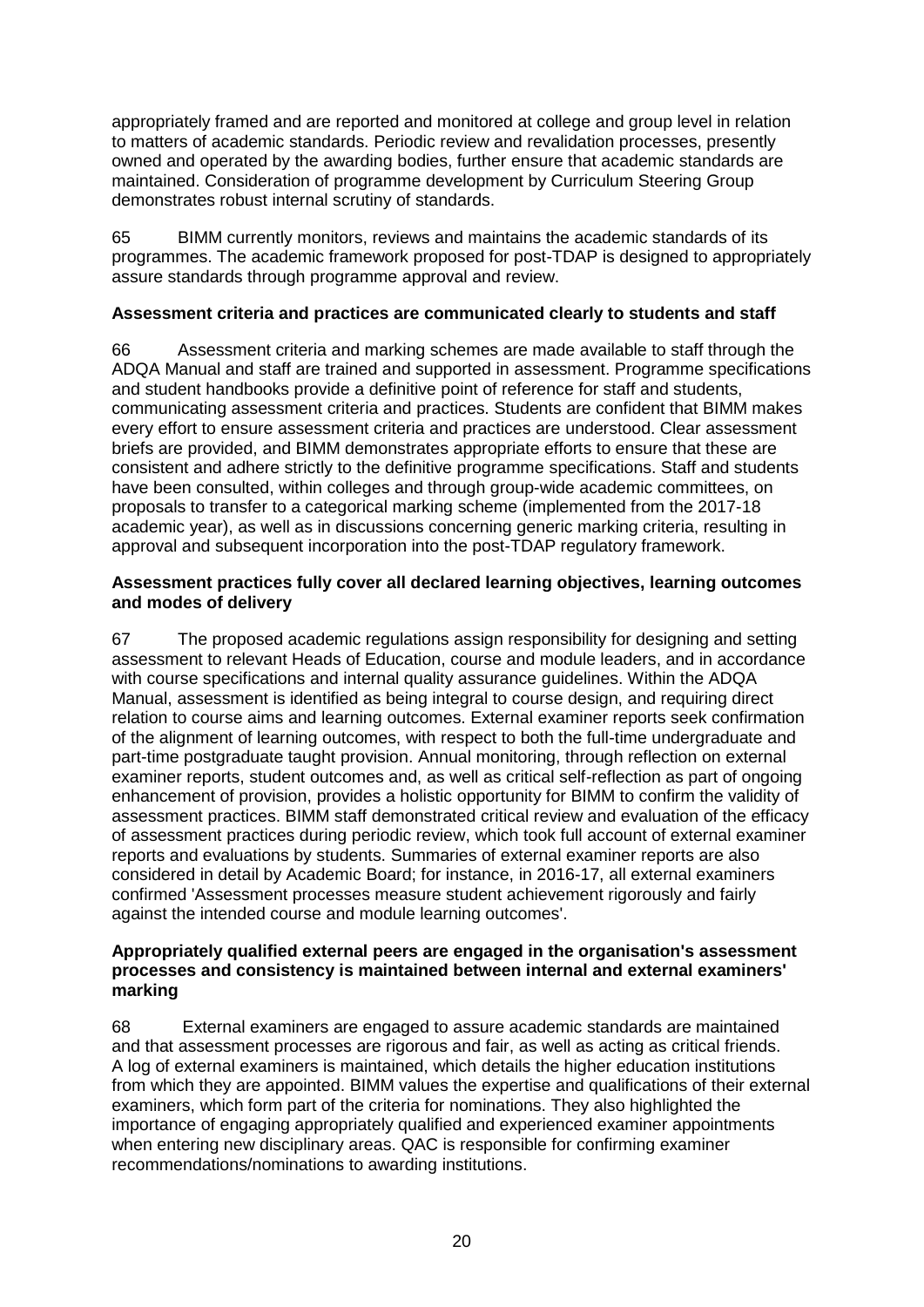69 Appropriately qualified or experienced external peers also form the membership of industry advisory panels, as well as programme validation and periodic review panels. There is widespread use of external peers to ensure assessment processes are consistent.

#### **The reliability and validity of the organisation's assessment procedures are monitored, and its assessment outcomes inform future programme and student planning**

70 Assessment procedures are approved and overseen by Academic Board. External examiners are asked to confirm the validity of assessment procedures in their reports and through active participation during assessment board and progress meetings. Academic Board is supported by other committees (QAC and LTEC) in ensuring procedures are reliable and valid through receiving external examiner reports and responses (QAC) and through creating actions to address concerns as part of annual monitoring processes (LTEC). New staff are trained to engage in assessment (see paragraph 91).

71 Assessment outcomes are considered within colleges at Boards of Studies, with overall consideration of progression and outcomes also provided at senior management levels. Boards of Studies ensure assessments are conducted in accordance with agreed course requirements. MABs and PABs operate in accordance with described procedures, and with sufficient focus on the reliability and validity of assessment processes and outcomes. BIMM is well aware of the need to maintain parity of assessments and assessment practice across the colleges and in order to enhance this are proposing to appoint examiners to courses delivered across BIMM rather than to courses at individual colleges.

#### **Clear mechanisms are in place for use when a decision is taken to close a programme or programme element, and in doing so, students' interests are safeguarded**

72 Decisions to close programmes or elements are made in consultation with BIMM's awarding bodies, and in such an event, BIMM is committed to ensuring that students are not disadvantaged in any way. Consideration is given to the management of resources and the impact on other provision, as well as following statutory and sector guidance. BIMM proposes that Academic Board be responsible for making such decisions in the event of TDAP being awarded, though this is not explicitly detailed in the approved regulatory and policy frameworks.

73 During the scrutiny period, no programmes were closed although provision was consolidated to a single awarding body and therefore there was teaching out of provision. BIMM demonstrated a robust approach to safeguarding student interests through its engagements with the awarding bodies and were proactive in the planning and preparation of these transitional arrangements in college-based and institute-wide committees. This included the development of detailed exit strategies and teach-out arrangements, as well as tracking the impact on student satisfaction through surveys.

### **Criterion B4**

An organisation granted taught degree awarding powers takes effective action to promote strengths and respond to identified limitations.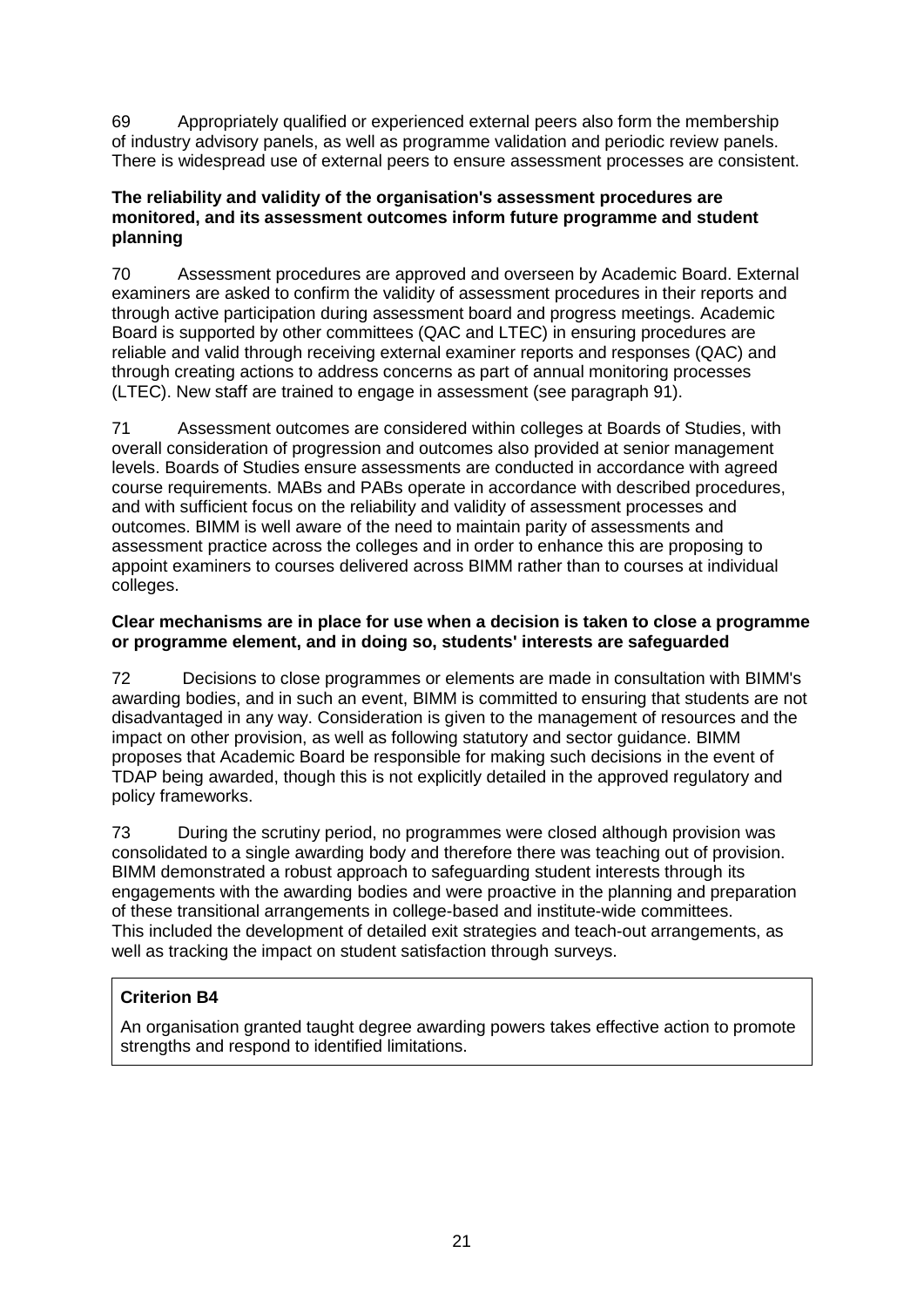#### **Critical self-assessment is integral to the operation of the organisation's higher education provision and action is taken in response to matters raised through internal or external monitoring and review**

74 BIMM sees itself as a self-critical institution at all levels, with senior staff expressing the view that criticality is integral to how it operates. Strategic direction and KPIs are set by the TopCo Board, with quarterly reports on progress, and targets fed down through the committee structure. Alignment between committees has been improved, for example to make clear the role of Boards of Studies in colleges and to clarify responsibilities for action. Some KPIs are now set at course level, for example in relation to progression and NSS satisfaction scores. The academic and quality committee structure provides for centralised oversight of all internal and external monitoring and review processes, with information fed up from separate colleges, and fed back as appropriate through reports and minutes. There are also lines for personal responsibility.

75 To provide a sound basis for critical self-assessment, AMRs comment on points raised in programme and student committee minutes, feedback forms, NSS data and external examiner reports, and draw on centrally provided data on student recruitment, retention, progression and achievement. AMR outcomes are collated into an overall institutional AMR Action Plan by the ADQA team, which is considered by QAC and then approved by Academic Board. An overall BIMM AMR Action Plan is maintained by the Academic Registrar and monitored by QAC. AMR Action Plans are discussed in a range of meetings, including at Higher Education Management Group and Board of Studies. AMR Action Plans are used by colleges to prioritise academic and learning resource development and enhancement, alongside the College Enhancement Action Plans. The team saw a wide range of AMR Action Plans and College Action Plans, with effective monitoring, and many examples of actions being taken effectively, for example in relation to external examiner comments and student requests.

76 Systematic periodic review and reapproval processes include critical selfassessment and lead to the identification of actions. For example, the reapproval process for the Postgraduate Certificate in Learning and Teaching involved a thorough review of the programme, considering a range of data and views, and leading to a significant redesign of programme structure, delivery and assessment. At reapproval events there was active discussion about further development of the programme. BIMM considers enhancement to be part of periodic review and is beginning to develop periodic review processes to assist in sharing good practice across colleges, using best practice from its current validators**.**

77 Examples of self-critical action being taken in response to other external and internal stimuli include the Manchester Student Experience Review, which was carried out following rapid growth at BIMM Institute Manchester. Challenges to resourcing and staffing and declines in student satisfaction scores were reviewed robustly leading to a specification plan, and the potential for appropriate actions to be rolled out to other BIMM colleges. A constructive approach was also taken in relation to the approval of new sites and new types of provision, although the team noted some concern about the scale of actions identified at a relatively late stage. In general terms the University of Sussex expressed the view that BIMM responds to conditions in a timely and conscientious way. However, in the formal approval of the new provision with BRICTT, the University of Sussex imposed significant conditions in relation to matters such as premises, resources and staffing. In the initial validation event for the new BIMM Institute Birmingham there were also conditions and recommendations as regards space and resourcing. In each case BIMM responded constructively and met the conditions before delivery commenced, but were TDAP to be granted, it would be important that planning for new provision was more detailed and timely (see also paragraphs 52-53 and 92).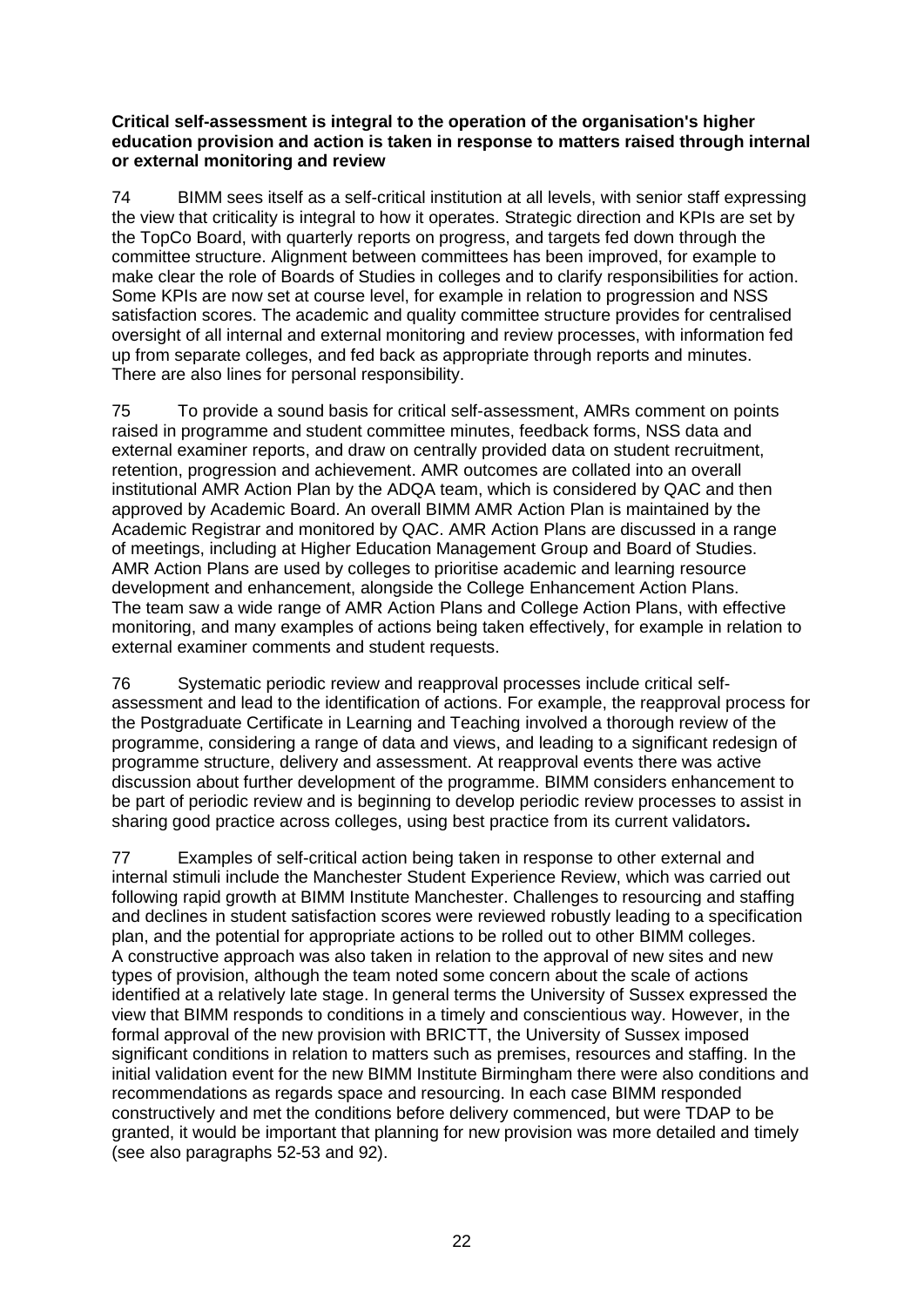#### **Clear mechanisms exist for assigning and discharging action in relation to the scrutiny, monitoring and review of agreed learning objectives and intended outcomes**

78 Once set through programme and course approval, oversight and review of learning objectives and intended outcomes lies with the external examining, annual monitoring and periodic review processes. Any actions relating to learning objectives and outcomes are likely to become part of the institutional action plan, overseen by LTEC, and within each college monitoring is carried out through the Board of Studies. The single academic regulatory framework established across all colleges from 2014-15 provides the framework for review and monitoring, followed by consolidation to a single awarding body. Learning objectives and outcomes were understood by staff and students met by the team with few issues arising. Specific steps have been taken to enhance the assessment process with the introduction of a single set of level-based grading criteria across all BIMM sites, the use of audio feedback, and peer assessment. There are some issues around standardising practice in relation to assessment brief guidance and how far localisation is permitted now all colleges offer University of Sussex qualifications, but BIMM is addressing such matters.

#### **Ideas and expertise from within and outside the organisation (for example on programme design and development, on teaching and on student learning and assessment) are drawn into its arrangements for programme design, approval and review**

79 BIMM values relevant expertise and builds it into institutional structures. There are significant current links with the music industry at TopCo Board and Executive Principal level, significant external academic expertise at Board level, and external research representation on REC. Should TDAP be granted, it is planned to extend externality, with appropriate external members on LTEC and QAC. Relevant industry expertise is an important criterion for the appointment of staff, and BIMM regards the community of practice of industry professionals, staff and students as a unique selling point. Staff consider currency with practice as an important part of course design and development, and their awareness of practice helps ensure students get access to industry-level facilities. Students value staff knowledge and experience of industry as enhancing both module content and student experience.

80 As regards to external expertise, BIMM sees proactive engagement with creative industries and alumni as a defining aspect of its operation. Extensive use is made of creative industry reference points at a range of levels. For new course developments and revisions, an Industry Advisory Panel (IAP) is convened to offer advice and ensure curriculum development meets industry expectations, for example in relation to the BA (Hons) Music Journalism at BIMM Institute Brighton. An external subject expert may be appointed on a consultancy basis to assist with programme development, and every course approval/reapproval or centre approval includes an academic external subject specialist. A Performing Arts IAP informs the learning, teaching and student experience more generally, and this informs course design, for example as regards the use of technology in performance. There may be consultation with the local music industry before the reapproval of a programme. There is a very active alumni community with representation on IAPs. Alumni talk to current students about their projects and there are strong connections with alumni working in the industry, which all helps to inform student experience and expectations. The BIMM Institute Creative Collaboration and Industry Links Forum (CCILF) has been established to share industry connections across the institute, and to promote opportunities for creative collaborations between the colleges, ensuring a strategic and deliberative approach on a national and regional basis.

81 There is currently no provision with PSRB accreditation, but BIMM is proud of its range of industry partnerships, including bodies such as The Performing Rights Society for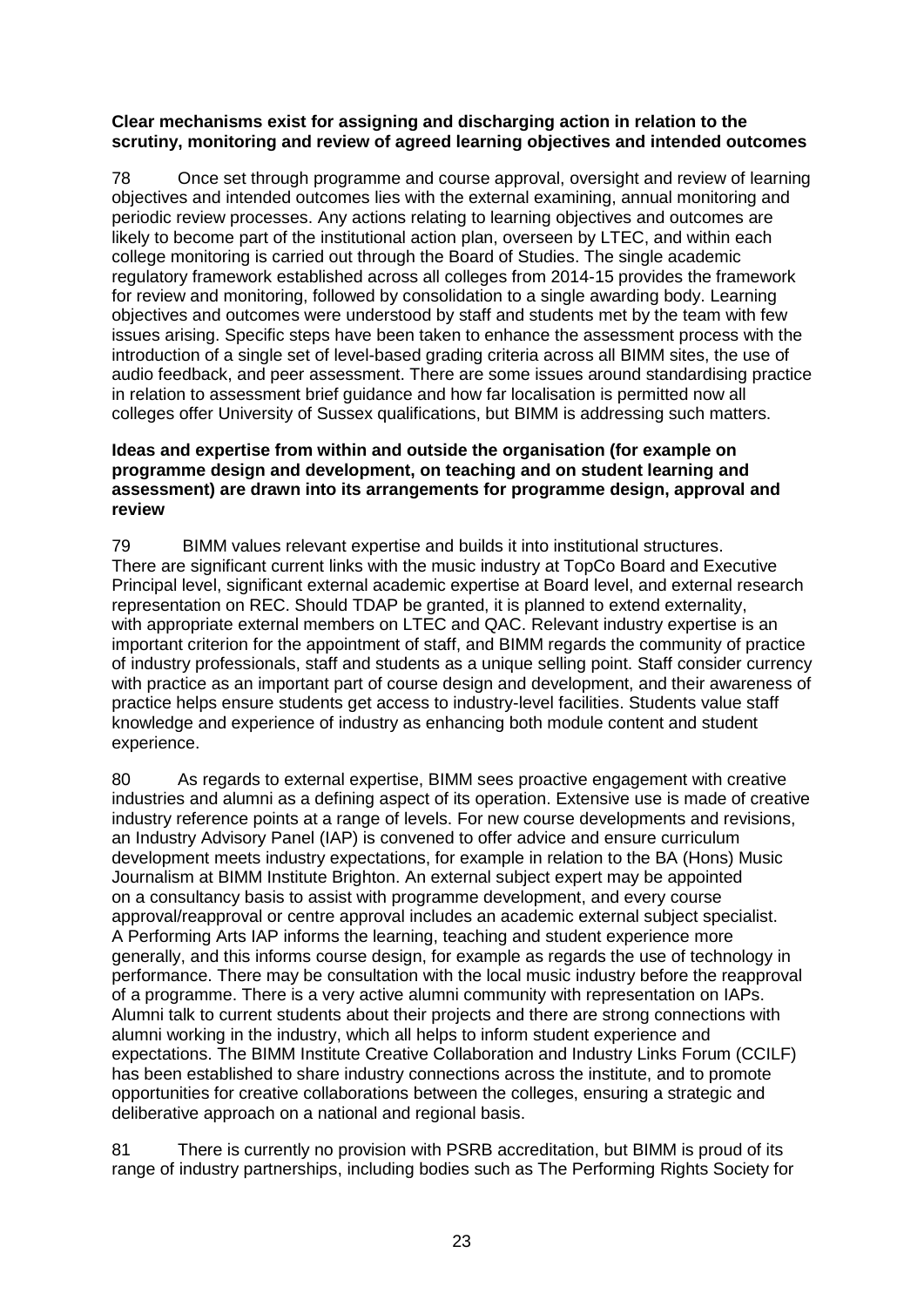Music. BIMM also has a formal partnership with Sony Music on both its A&R Academy and its Digital Partner Development Project, and there are significant links with the Association of Independent Festivals Congress, and projects such as the Great Escape Festival in Brighton. BIMM is closely linked with a wide range of other industry bodies.

82 BIMM makes use of external academic reference points. In meeting the requirements of its three awarding bodies, BIMM has built on the best models offered by each in developing its own academic policies and procedures. BIMM has sought external expert advice in developing its own academic credit framework. BIMM is a subscriber to the Higher Education Academy (HEA), Higher Education Policy Institute (HEPI), GuildHE, OIA and the National Association for Music in Higher Education (NAMHE).

#### **Effective means exist for encouraging the continuous improvement of quality of provision and student achievement**

83 BIMM has an ethos of encouraging enhancement, which is built into strategic planning and quality assurance processes. A five-year strategic plan incorporates feedback from College Principals and is reviewed quarterly by the TopCo Board. Under the Quality Assurance and Enhancement Policy, enhancement is considered alongside quality and standards, with overall Academic Board oversight. The primary vehicle is annual monitoring, alongside the AMR Action Plan, with enhancement actions gathered into a Learning and Teaching Enhancement Plan (LTEP), linked to the Teaching and Learning Strategy and owned by LTEC. Colleges produce separate College Enhancement Action Plans (CEAPs) in response to the LTEP. Heads of Education are primarily responsible for actioning these plans and sharing of good practice, though some further work needs to be done on measuring progress and actions. Progress on implementing the LTEP is overseen by LTEC and reported to Academic Board.

84 Since December 2016, Academic Board has asked for additional thematically based reports from College Principals on key academic matters linked to strategic objectives. Enhancement themes and actions may come from sources such as student surveys, focus groups and NSS results. Student feedback has led to the improvement of room booking facilities, availability of rehearsal space, communication channels, and increased core academic texts. External examiner forms have a specific section for comments on good practice and opportunities for enhancement. The NSS action plan also includes a commitment to improving communication between staff and tutors. Nevertheless, NSS results demonstrate the need for a high-level strategic approach to enhancing resources related to existing programmes.

85 While the BIMM ethos is strong, the colleges have their own identities, influenced by the flavour of the local music scene. While programmes have the same core across all colleges, local options are provided. While not wanting to make the sites identical, BIMM recognises the challenges presented in achieving sufficient standardisation across a range of sites. The move to common validation by Sussex has had significant implications in moving towards shared practice. This has facilitated cross-college collaboration and the sharing of good practice, such as sharing academic study skill support developed at BIMM Institute Bristol. Since 2017 the Curriculum Steering Group has helped to identify and spread best practice across colleges, having been set up to support the consolidation of quality and standards for all programmes under University of Sussex validation, for example looking at cross-college moderation. The team saw various examples of enhancement activities, such as the expansion of the alumni network, the establishment of college-based Careers and Industry Hubs, and the development of a Student Creative Career Development Strategy, which has resulted for example in the Music Cities Project.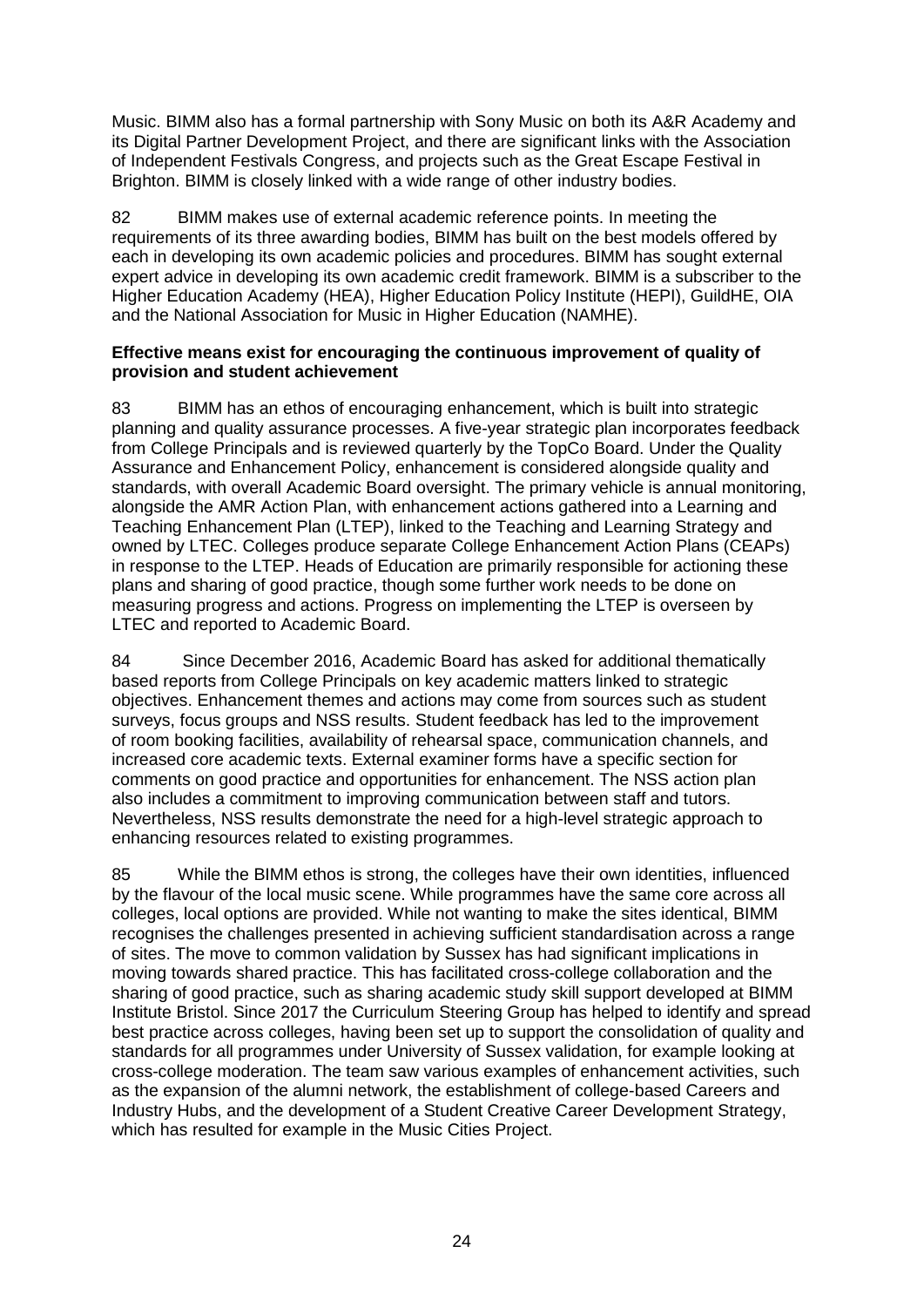86 There are still areas for development. Support services have not been monitored outside the processes for academic monitoring, though student services report into committee structures, and monitoring these will be introduced as part of developing periodic review processes. There is no single estates strategy, and while there is a basic template for college resources, needs are identified locally with budgets based on student numbers. The team saw many examples of improvements in facilities, but these were in reaction to student requests rather than necessarily being pre-planned. Two recent validations attracted conditions regarding facilities, though these conditions were promptly and effectively met. In enhancing student achievement and progression, BIMM has focused on how to better understand the obstacles facing students. Steps have been put in place to address progression issues, including a Student Engagement Policy and a Student at Risk Committee. There have been significant improvements but, as acknowledged by BIMM, further work remains.

# <span id="page-25-0"></span>**C Scholarship and the pedagogical effectiveness of academic staff**

#### **Criterion C1**

The staff of an organisation granted powers to award taught degrees will be competent to teach, facilitate learning and undertake assessment to the level of the qualifications being awarded.

#### **All higher education teaching staff have relevant academic and/or professional expertise**

87 BIMM has a distinctive body of staff in that teaching staff are professional creative industries practitioners, many of whom combine teaching with an active profile in the industry. Of the 315 academic management and teaching staff, a core body of 33 staff are employed on a full-time basis in senior academic roles, with a substantial proportion of the remaining staff having fractional appointments or being hourly paid as sessional tutors. Part-time staff tend to be drawn from an existing network of contacts with limited turnover year on year, and some staff teaching at more than one college. The tension between using current practitioners to teach and encouraging staff to engage academically in their subject area is acknowledged by BIMM, but it seeks to achieve an effective balance. For middle and senior management roles BIMM seeks to recruit staff with postgraduate qualifications and experience of working in higher education, and it is now the norm for appointed academic staff to have a degree. From the total of 315 academic management and teaching staff, 220 hold a minimum of an undergraduate degree, 70 a postgraduate degree, and 10 a doctorate. While these levels of qualification have been sufficient for programme development and delivery to date, BIMM is aware of the need for higher levels of staff qualifications to meet plans for future developments. Core competency as regards quality and standards in teaching is maintained by having staff with good knowledge and experience of these areas in key quality roles, and through the Postgraduate Certificate training for other academic staff outlined below.

88 College Principals act as academic leaders and managers, with support from central staff. College Heads of Education line-manage the course leaders and Heads of Department. Course leaders are responsible for the day-to-day running of each course, with Heads of Department responsible for each area of practice. The Heads of Education are all full time. Course leaders are engaged on permanent contracts between 0.4 full-time equivalent and full-time depending on student numbers, but the majority are at least 0.5. Heads of Department are all 0.2 and module leaders are on very small fractions. Other teaching staff are sessional, teaching on set days per week. Staff numbers are agreed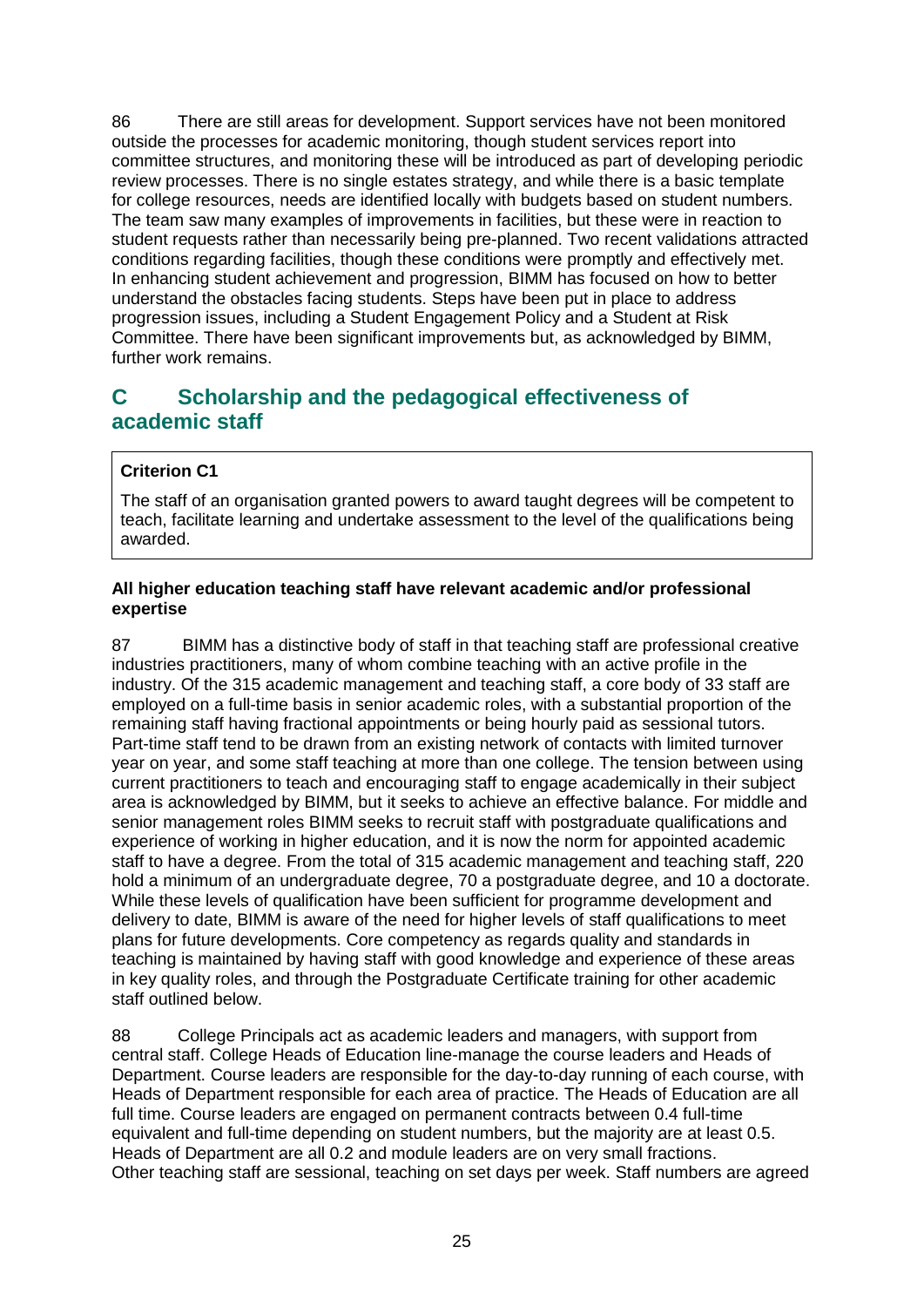annually as part of budget setting, in the light of student numbers and approved strategic projects. Teaching budgets are held by College Principals, who make appointments with some central involvement. There is a formal process for requesting additional staff. Job descriptions are standardised across colleges, with some slight variations.

89 A micro-teaching session is part of the appointment process**,** and there is college-based induction for new staff at the start of the year. Staff are then mentored, and their teaching is observed. BIMM seeks to ensure that all teaching staff are appropriately trained to teach at higher education level through pre-term tutor training, in-year staff development, mentoring, and enrolment on the in-house HEA-accredited Postgraduate Certificate in Learning and Teaching. All staff teaching more than five hours a week who do not already hold an appropriate higher education teaching qualification are required to enrol on the Postgraduate Certificate course, which is provided at no charge to staff. This approach is sufficient, when linked to teaching observations and willingness to address any student concerns about teaching. This programme is taught and overseen centrally but delivered in each BIMM college in groups of up to 15 with some local tutors. Staff with lower teaching hours can take the course voluntarily. The Postgraduate Certificate has resulted in 68 staff across the colleges being qualified to teach at postgraduate level (with 29 further staff having a general teaching qualification), and staff reviews of the benefits are very positive. The programme has recently been fully reviewed and revalidated as Postgraduate Certificate in Learning and Teaching (Professional Practice) to be taken part-time over two years by staff, with a separate one-year version delivered in Brighton for other students seeking a higher education qualification in teaching creative arts. BIMM gained HEA accreditation for its Postgraduate Certificate for Fellow status in 2017 and plans to support about 20 staff in gaining fellowship each year. Currently 10 members of staff hold HEA Fellowship, including a Principal Fellow.

90 Training days are provided during the year in relation to teaching and assessment with input from the ADQA team and monitoring by LTEC. All staff engaged in assessment are trained prior to assessing by college teams, with mentoring to ensure appropriate standards are reached. Further training may be provided if a particular need is identified. Learning and teaching is monitored through the BIMM Teaching Observation Scheme which is overseen by LTEC and the ADQA team. Both the process and its oversight are effectively managed. The process is collaborative but is mandatory and may lead to actions. Observations are carried out by senior staff, and oversight reports are discussed by Boards of Studies, and submitted to LTEC, with outcomes feeding into staff development planning. Students are generally very positive about teaching staff and their range of industry experience, though there are some issues about staff availability for individual discussions.

91 Staffing in relation to setting up new centres and extending into new areas of professional practice requires vigilance. The University of Sussex, as the awarding body, imposed conditions in relation to staffing for such provision. At the initial approval of BRICTT and the validation of the BA (Hons) Performing Arts the low level of higher education experience of the proposed course team led to a condition that a full-time, performing arts specialist higher education practitioner with experience and expertise in pedagogy and scholarship be appointed to act as Course Convenor and Head of Higher Education, with a second condition that the person filling the role of College Principal have appropriate qualifications and experience. The conditions were addressed to the satisfaction of the validator, but this indicates that BIMM was slow in appreciating what was needed. In setting up the new centre at Birmingham, support was provided by appointing experienced module leaders from the Manchester centre as part of the team for the first year, and induction and training was available for new tutors. BIMM has indicated it will take lessons learned into account in future developments.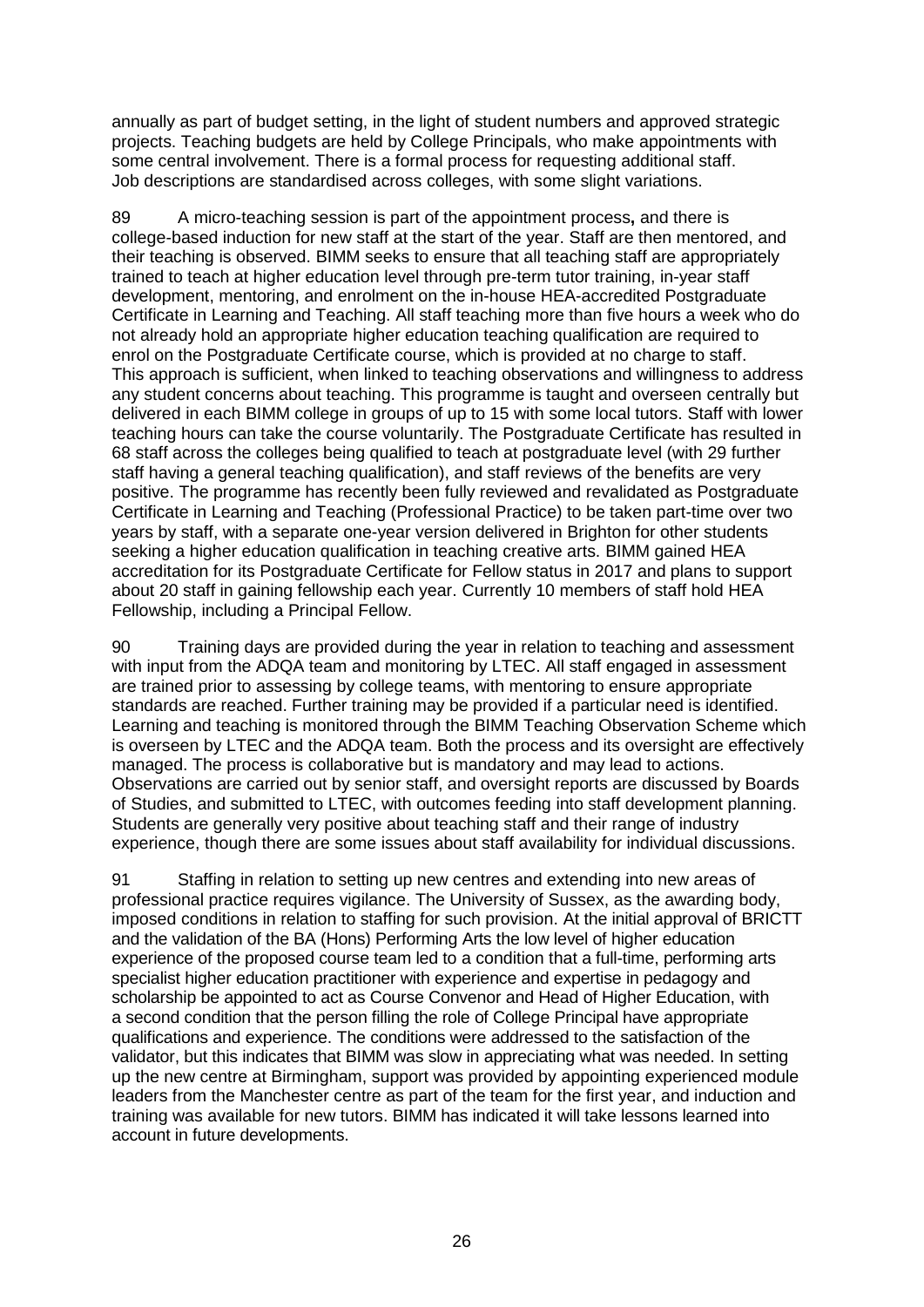92 Overall, the University of Sussex has expressed satisfaction with the strength and depth of staffing for the current validated awards, and the scrutiny team takes a similar view, albeit noting that actions were needed to address issues raised about a small number of staff through the Student Experience Review at BIMM Institute Manchester (see paragraph 77). However, the University has expressed reservations about BIMM's current ability to deliver master's courses beyond the Postgraduate Certificate, a point considered more fully in paragraph 96 below.

#### **All higher education teaching staff have relevant engagement with the pedagogic development of their discipline (through, for example, membership of subject associations, learned societies and professional bodies)**

93 BIMM supports staff in undertaking pedagogical research related to teaching in creative arts. The Postgraduate Certificate includes an action research element designed to support research into teaching and learning practice, which feeds directly into enhancing classroom experience. Reports on these projects go to LTEC. In addition, LTEC provides a mechanism through which staff can bid for funds for small-scale teaching development research projects. In discussion, senior staff show a good grasp of relevant pedagogical concepts. A member of staff has recently achieved a Doctorate in pedagogical research.

94 As staff are active in the creative arts industry, many are members of a range of subject societies, learned societies and professional bodies, bringing the benefits in wider links to the sector. Over 20 relevant professional bodies are listed in BIMM's Critical Self Analysis, submitted as part of its TDAP application. Some 26 are members of the Institute for Learning, 42 are members of a professional body, and 33 are members of other relevant bodies. Staff were not aware of support provided by BIMM for membership of professional bodies, but this was not a matter of concern for them.

#### **All higher education teaching staff have relevant knowledge and understanding of current research and advanced scholarship in their discipline area and such knowledge and understanding directly inform and enhance their teaching**

95 As BIMM matures as an organisation it is starting to encourage staff to engage more widely in research and scholarly activity through funding and practical support. However, it is aware that current engagement in postgraduate research (save for pedagogical research) is low and it relies on a small number of staff who can make time for these activities. There is a base for building research as BIMM is a leader in the area of modern music industry practice, but development work is in its early stages. A REC, reporting to LTEC, has two external members with specific experience in popular music research. An Ethical Review subcommittee, and a Research Funding subcommittee have been set up. Senior research staff from awarding bodies provide advice on developing strategy, and there are possibilities for joint research initiatives with other universities. A Research and Enterprise Strategy has been developed by the REC and approved by Academic Board, and there is a draft action plan to implement it, though the actions proposed are relatively modest, noting the need to increase collaborative research, papers written, conference attendance and presentations, and levels of postgraduate qualifications among staff. Research Excellence Framework requirements are being tracked with the ambition of entering at some point, and there is a proposal that BIMM set up a peer-reviewed Music Business Journal.

96 BIMM is making relevant connections, for example hosting the 2016 International Association for the Study of Popular Music (IASPM) UK and Ireland conference with the University of Sussex. It is a member of relevant bodies such as the 21st Century Music Practices Research Network and BIMM's Music Industry Ambassador has played a part in several commercial research projects by students, including working with UKMusic.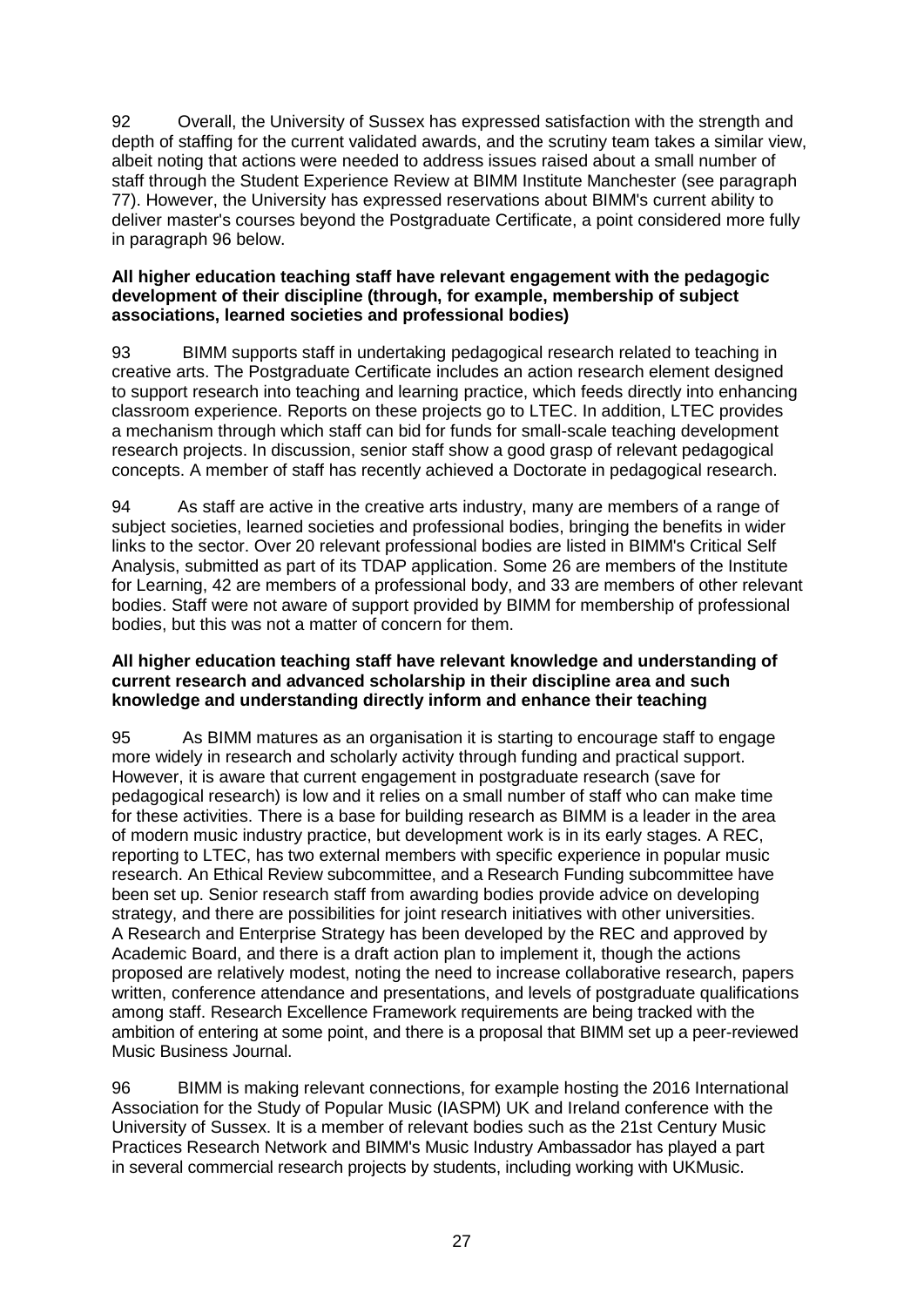Projects include the involvement of undergraduates in industry-focused research, overseen by the BIMM Research and Enterprise Centre (BREC), which sends an Annual Research and Enterprise Report to Academic Board. A conference on 'Appetite for Disruption - building a new music industry' was arranged by BIMM Institute Brighton in early 2018. This was aimed at students but involved keynote speakers and industry panel members. It is hoped to develop more such events.

97 A very small number of staff are involved in postgraduate research in their discipline area, with some carrying out independent research for master's or doctoral qualifications. Currently only 10 staff hold doctorates, but BIMM supports staff financially in gaining higher degrees. A Research Projects Scheme provides funding for staff projects but overall the budget to support research is still very modest. Some individuals have gained private industry funding for data gathering and research. Staff note that they are being encouraged to undertake research, but still tend to see keeping industry knowledge up to date as more important. There are 235 staff active in practice and consultancy with 15 per cent (36) having given conference presentations, 10 per cent (23) having written an article and 9 per cent (12) a book. BIMM senior staff accept research is at an early stage. A database of staff research has been established over the last 18 months, overseen by REC, and an online survey has been carried out. It is accepted that raising the number and profile of staff engaged in research will be a major challenge, and targets will be added to future annual reports.

98 Research may be relevant to teaching but does not yet inform teaching on a wide scale, although there is an understanding of the need to develop research skills in students. Currently the Postgraduate Certificate is the only provision BIMM delivers at level 7. It is proposed this be extended to become a full MA, followed by the development of wider master's level provision for 2022-23 at the earliest. This is seen as a natural progression, but BIMM appreciates there would need to be a detailed plan to implement such a move. This would need to include significant support for the development of staff through master's level and PhD completion. There would also need to be substantial investment in library resources, which are currently relatively limited for research purposes.

99 Overall, a structure for the academic management of research is in place, and this appears to be working adequately at a central level. There is clear scope for the development of research activity related to the courses BIMM offers and some steps have been taken to develop relevant links. However, while there is support for research and scholarly activity, the number of staff currently actively involved is small. Development is at an early stage and there is not yet a general research environment. In principle, BIMM understands the need for significant development in this area before it will be properly positioned to offer master's degrees, but there is not yet detailed planning for the level of investment that would be needed to create a sufficiently wide and active research environment, with sufficient research resources.

#### **All higher education teaching staff have relevant staff development and appraisal opportunities aimed at enabling them to develop and enhance their professional competence and scholarship**

100 BIMM appreciates the need to develop people and invest in them, and this has led to significantly increased expenditure on development activities. The development of academic staff centres on the ADQA team and the Postgraduate Certificate provision as outlined above. A wider range of staff development and continuing professional development workshops are offered across all colleges and BIMM's LTEP includes staff development as a key area of enhancement. There is a Staff Recruitment and Development Policy, which meets current needs appropriately but will need to be further developed to meet any future plans to deliver postgraduate provision. The LTEP is accompanied by a staff development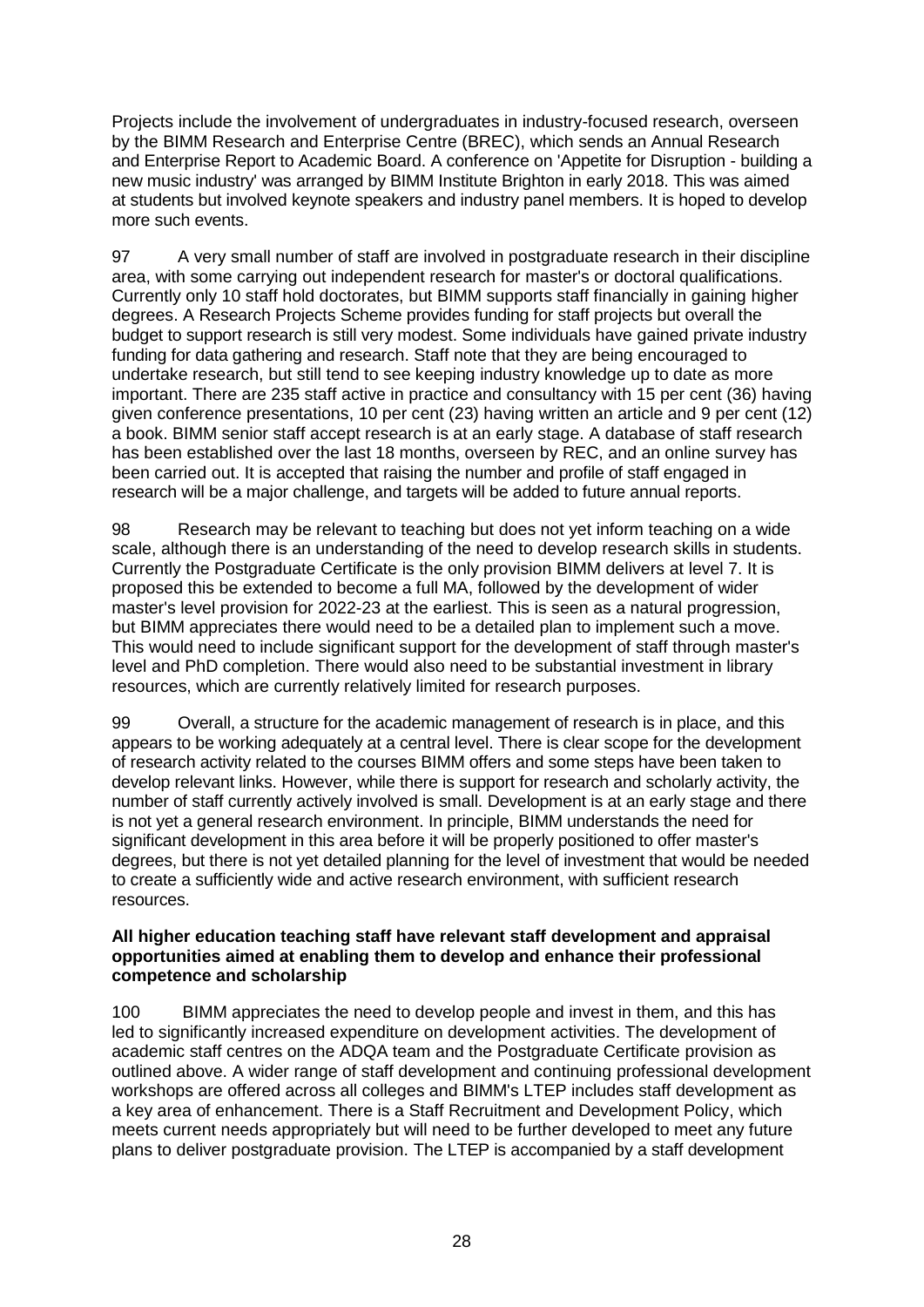plan and has been approved by Academic Board, and there are college-level plans. A Group Staff Development Plan has also been approved.

101 For academic staff, sessional staff who do not join the Postgraduate Certificate have a two-day course with the Head of Education. For all teaching staff there is a further day at the start of every year, and mandatory training on assessment. All colleges hold tutor development days to address any issues and spread good practice. Higher Education Team meetings at colleges, chaired by the relevant Head of Higher Education and attended by relevant course leaders and administrative staff may identify needs. Tutors are expected to attend development events and are paid to do so. Support staff are invited to relevant sessions. There are also more general events, such as Learning and Teaching Conferences, held at different centres. General training needs may be identified centrally by the ADQA team. Individual development needs for salaried staff are identified through annual staff appraisals and may also be noted through teaching observations. There is training for specific functions, such as for Admissions Tutors. All staff are informed about training opportunities by email and are kept updated through regular higher education team meetings. In addition to internal development, BIMM staff may also attend external staff development events offered by the awarding bodies. Overall, staff development provision is appropriate and sufficient.

102 BIMM operates an appraisal system under which all employed staff are appraised each year. The appraisal system is owned, monitored and operated by BIMM Human Resources department under the oversight of the CEO. The form includes questions about staff development and research support and there are direct links to staff development and teaching observation, ensuring that developmental needs can be captured. Staff met by the team reported that appraisal helped staff to progress and was a two-way process. Course leaders are appraised and have regular meetings with their Head of Education. Sessional tutors are not appraised but are mentored and have two discussions a year with their managers. There is oversight of training and development by line managers and by College Principals. The training of staff is discussed at Higher Education Team meetings. While training is available, and needs are identified, staff may not always go to all training that might be of benefit to them. Senior managers consider there is some further work to be done, for example as regards some challenges in dealing with a small number of sessional tutors.

#### **Staff with key programme management responsibilities have experience of curriculum development and assessment design**

103 Over some years BIMM staff have worked closely with their awarding bodies in developing an extensive curriculum offer in the field of popular music studies. This approach has allowed the senior staff teams at each college to develop significant expertise in course and assessment design that is now shared with less experienced colleagues. The ADQA team delivers staff development sessions dealing with course and assessment design, and for staff designing new programmes there is training on writing learning outcomes, and on effective assessment design. Staff involved in course development will also normally have completed BIMM's Postgraduate Certificate in Learning and Teaching, which includes training on curriculum and assessment design or be supported by staff who have done so. Senior ADQA staff are assigned as critical friends to college teams developing significant new course proposals or redeveloping existing courses, including individual mentoring for teams preparing for validation/revalidation. Overall, the arrangements work effectively. Over 100 staff have relevant experience, and staff the team met showed a good understanding of course design, standards and assessment processes in higher education.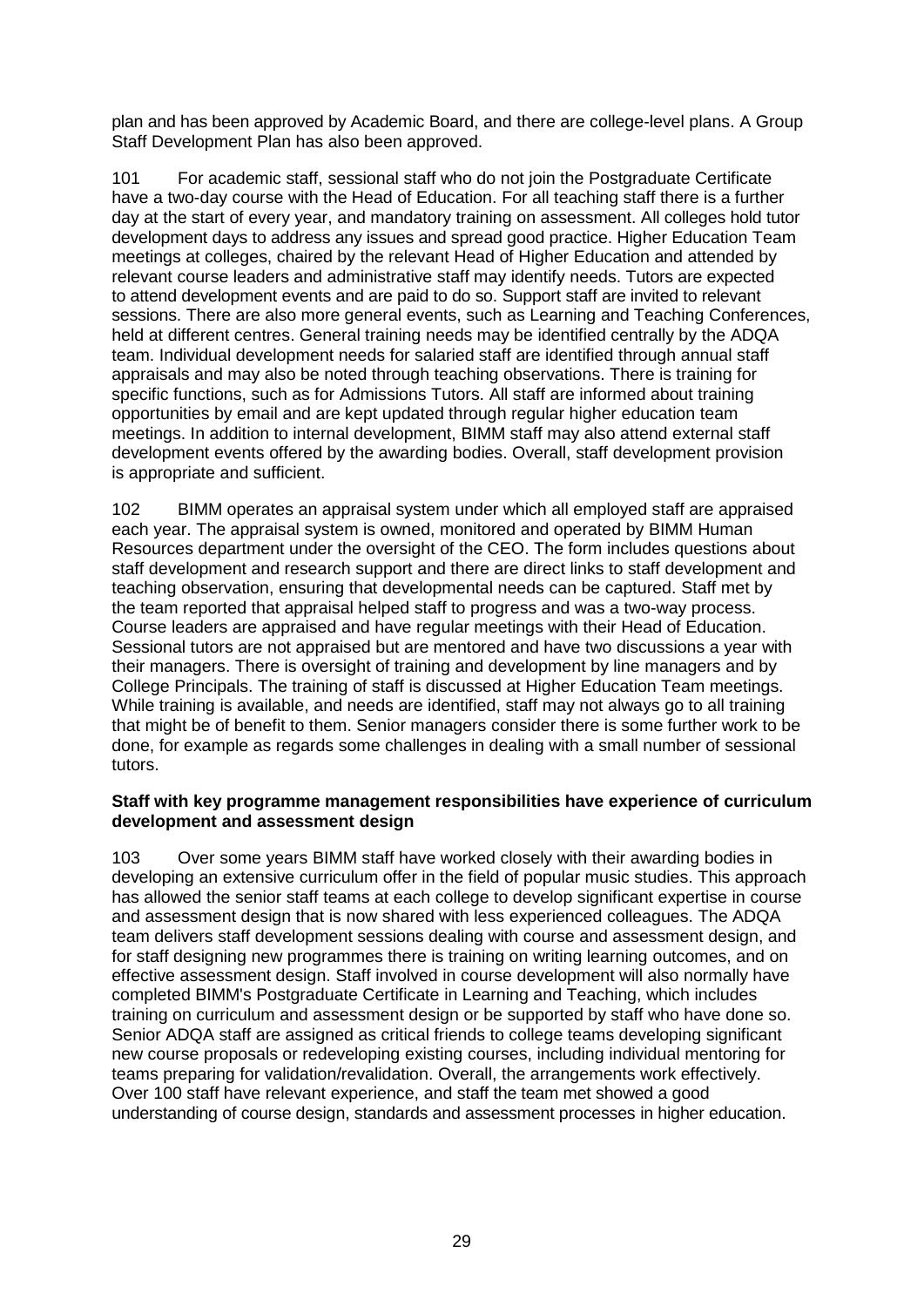#### **Staff with key programme management responsibilities have engagement with the activities of providers of higher education in other organisations (through, for example, involvement as external examiners, validation panel members, or external reviewers)**

104 In general terms, BIMM encourages and supports staff in becoming involved with other higher education organisations, understanding the value of such activities, and this is formalised in the academic staff development policy. In practice many staff do not have much time to engage in such activity. Some 11 members of academic staff currently act as external examiners, six have acted on course validations, and 13 in other capacities. The colleges allow time for staff to engage in such activities, but individuals may not find it fits easily with their commitments.

105 Two staff members are trained as QAA reviewers, and two are trained as TEF assessors, and one also having been awarded Principal Fellowship by the HEA. Academic Board has a watching brief in relation to higher education sector developments, and there are regular reports from the Provost and the Dean of Higher Education. Staff see keeping up with current practice as an important part of course design and development and get information about current higher education practice in other organisations.

106 As an institution BIMM has engaged with the wider higher education community, becoming a member of GuildHE, the Higher Education Academy, and the Higher Education Policy Institute. In 2015-16 it voluntarily engaged with the NSS and the Destinations of Leavers of Higher Education survey for the first time. The Provost was a member of the team that revised the Music Subject Benchmark Statement in 2016.

# <span id="page-30-0"></span>**D The environment supporting the delivery of taught higher education programmes**

### **Criterion D1**

The teaching and learning infrastructure of an organisation granted taught degree awarding powers, including its student support and administrative support arrangements, is effective and monitored.

#### **The effectiveness of learning and teaching activities is monitored in relation to stated academic objectives and intended learning outcomes**

107 Responsibility for monitoring the effectiveness of learning and teaching is vested in LTEC at institutional level and Boards of Study at college level. Enhancements to teaching and learning are articulated in LTEP and the associated staff development plan which forms part of the Learning and Teaching Strategy (LTS), both of which are kept under review by LTEC. At the most recent review, LTEC approved changes designed to make the plan more strategically focused, with a reduction in the number of goals to ensure that intended actions are achievable. Institutional themes are followed through by each college in College Enhancement Action Plans (CEAPs) which are monitored and reviewed regularly by LTEC. Each college has identified a manager with responsibility for Learning and Teaching; at Group level the key manager is the Head of Learning and Teaching Enhancement.

108 The effectiveness of learning and teaching activities is monitored and assessed through a range of internal and external monitoring and review processes including robust arrangements for annual monitoring and periodic review of programmes, incorporating thorough consideration of feedback from external examiners and students and key performance data; and a developmental teaching observation scheme. The appointment process for sessional tutors includes delivering a teaching session. Once employed, new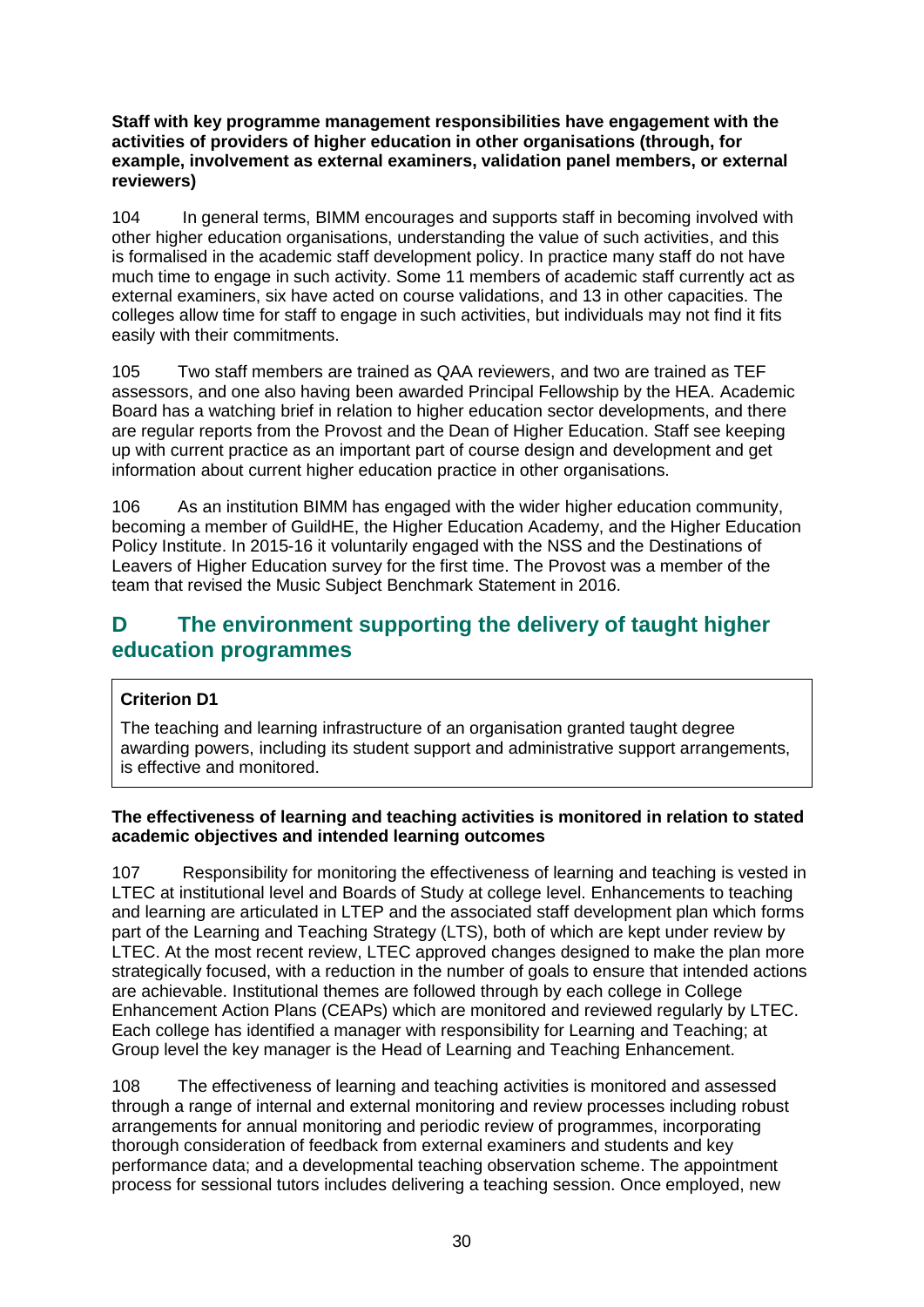staff have their first teaching observation within 10 weeks which is used to identify development needs. Thereafter, tutors engage in a two-stage observation process designed to support developmental practice. The outcomes of teaching observation may include individual staff development activities, sessions at College Development Days and Group-wide activities. The revised peer observation scheme has been well received by tutors and steps are being taken to widen the pool of observers to address variability in completion of the expected two observations a year for each tutor. Innovation in teaching and learning and the sharing of good practice is fostered by the availability of small grants for teaching development projects and the annual Learning and Teaching Conference.

#### **Students are informed of the outcomes of assessments in a timely manner**

109 Appropriate arrangements are in place to provide students with timely feedback on their assessments. Most assessments are submitted electronically through the VLE, marked online and feedback provided online or by email. BIMM's policy is that feedback on assessed work, including examinations, should be provided within 15 working days. Students confirm that this target is normally met or, where this is not possible, explanations are provided. Individual tutorials can be booked if more detailed feedback is required. Despite these positive reports, BIMM's NSS satisfaction rates for 'Assessment and Feedback' are significantly lower than the sector average. Actions to address the issues identified are contained in College and institutional NSS Action Plans. The effectiveness of these plans is being monitored by LTEC and CMTs through teaching observations and feedback from students in Boards of Study and student representative forums.

110 Students are informed of the outcomes of Assessment Boards by email within one week. BIMM provides transcripts to students after each Board and provides a Diploma Supplement for those receiving an award. Degree certificates are prepared by the awarding bodies and distributed either by the University or BIMM. These arrangements function well.

#### **Constructive and developmental feedback is given to students on their performance**

111 The development of approaches to assessment and feedback to improve student achievement and progression is one of four primary goals of the recently revised LTEP. Students receive continuous developmental feedback from tutors, peers and audiences but they do not always recognise this as feedback. BIMM recognises that it has more work to do to address students' concerns as expressed in the NSS about the quantity and quality of feedback. Ongoing tutor development is focused on ensuring that feedback is clear, timely and developmental, using a medal and mission approach. Initiatives to improve feedback include the use of audio feedback, interpretation sessions within sessions to help students look at and use feedback and the introduction of feedback tutorials. Students receive constructive and developmental feedback on their performance.

#### **Feedback from students, staff (and where relevant) employers and other institutional stakeholders is obtained and evaluated, and clear mechanisms exist to provide feedback to all such constituencies**

112 BIMM obtains extensive feedback from students through the student representation system, questionnaires and surveys and student engagement with validation and review panels. Elected student representatives attend College-based SRFs and Boards of Study. Students are also represented at senior central deliberative committees including Academic Board, LTEC and QAC. While there is generous provision for student representation at these key committees and good take-up in attendance, there is no student presence at TopCo Board, or at ARG. TopCo Board receives the student voice through the minutes of Academic Board and reports from senior managers. Student representatives are supported in their role by training events, a handbook and dedicated pages set up on the VLE; however, effective peer-to-peer communication has yet to be developed. BIMM does not have a collective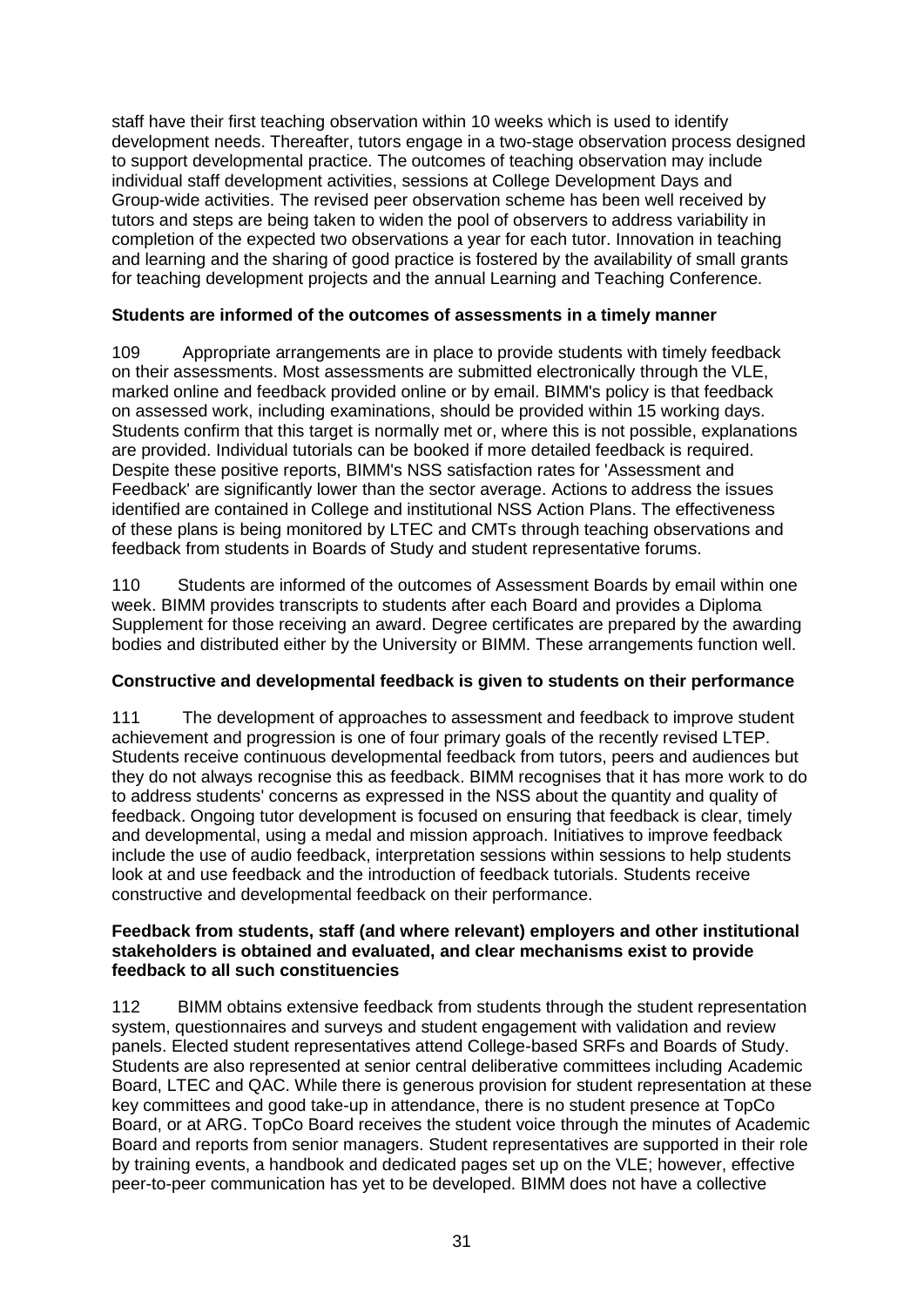representative body for students; however, Academic Board has recently approved the development of a BIMM Student Association with a focus on the development of non-curricular and social activities. Academic Board, assisted by QAC, has responsibility for monitoring the effectiveness of the student representative system.

113 BIMM obtains feedback from individual students through a range of mechanisms including internal and external surveys, for example, module evaluations, course questionnaires and an annual enrolment survey; focus groups on specific issues; student representation at formal committees; and course leader sessions. BIMM has participated in the NSS since 2016 and consequently has two years of data. Analyses of these feedback sources are used to identify areas for enhancement. These are recorded in annual monitoring reports and resulting action points monitored through the committee structure. NSS outcomes are analysed meticulously at programme, college and institutional level; detailed action plans at College and Group level prepared in response are monitored regularly by senior management and deliberative committees. Students' views are also sought by internal and external validation and review panels and the internal course approval process includes a student member of the panel where possible. Training has been delivered to interested undergraduate student representatives to widen the pool of potential panel members.

114 Feedback from employers and alumni is gathered through formal and informal means. The non-executive members of TopCo Board have senior level experience of the music industry and arts education. Industry advisory panels are convened to provide advice on new course developments. Feedback from work experience providers is also used to inform enhancements to provision. BIMM has an extensive network for alumni whose continuing contact with BIMM is facilitated through BIMM Connect, an interactive digital platform.

115 Academic and professional support staff provide formal feedback through their membership of deliberative committees and management. Less formal feedback is obtained through staff conferences and college-based tutor development days. The TopCo Board, EMG and SMG hold meetings at different BIMM locations and senior staff visit colleges on a regular basis.

#### **Students are advised about, and inducted into, their study programmes in an effective way, and account is taken of different students' needs**

116 Information, advice and guidance about study courses are provided through BIMM's website, College prospectuses and Open Days and by recruitment and admissions staff. BIMM holds a UK Visas and Immigration Tier 4 licence enabling the recruitment of non-EU overseas students; advice and guidance is provided by a dedicated International team. Information about the support and facilities available to disabled students is provided in college-specific Disability Guides; support for applicants is provided by College Student Support teams. As part of its plans to improve retention, BIMM is exploring the correlation between entry qualifications and continuation and achievement rates. It is anticipated that this work will be completed by the end of 2018 to inform the review and development of the course portfolio.

117 Students apply to UK BIMM colleges through UCAS. All students are interviewed or in the case of performance students undergo an audition. Unsuccessful students receive feedback with advice on areas for improvement, alternative options including pre-degree courses available at BIMM, or offered the opportunity to be re-auditioned. If applicants are made an offer they receive an Applicant Offer Pack that includes links to the terms and conditions of their contract. Prior to enrolment, students receive joining instructions that include induction arrangements. Students met by the team confirm that they had received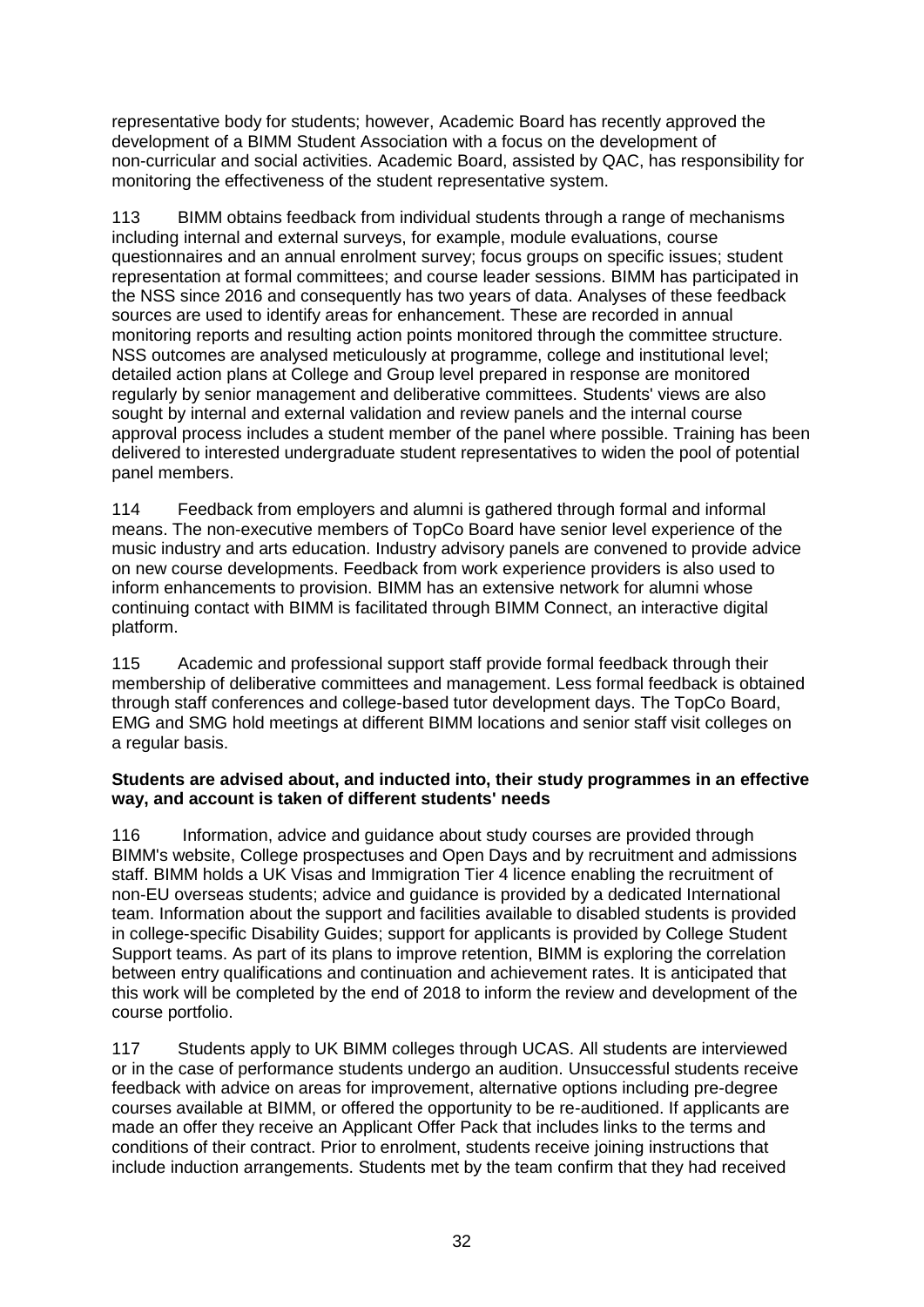a useful induction which typically includes an introduction to student handbooks, timetables, key staff and their roles, college facilities, IT facilities, the VLE and electronic library, and access to local libraries. One of the colleges has trialled a longer induction period that incorporates timetabled study skills sessions related to the context of modules. Students have been helped to understand what is meant by independent learning and pass rates have improved.

118 BIMM's Admissions Policies comply with the requirements of partner awarding bodies and align with the Quality Code. They have been checked to ensure compliance with the consumer legislation and alignment with Competition and Markets Authority (CMA) guidance. They include details of pre-application information, interview and audition requirements, English language requirement for overseas students, opportunities for recognition of prior learning, arrangements for disabled students, and complaints and appeals about admission decisions. Students who met the team confirmed that they had been kept informed of any changes to their intended programmes or the progress of validation of new courses.

#### **Available learning support materials are adequate to support students in the achievement of the stated purposes of their study programmes**

119 EMG has the overall responsibility for the procurement and development of adequate resources to support student learning. Its role includes: recommending for the approval of the TopCo Board proposals for capital expenditure and annual budgets; approving and monitoring staffing complements at Group and College levels; and ensuring that appropriate learning resources are in place to deliver the approved programmes.

120 The key deliberative committees are LTEC and ARG, at Group level, and Boards of Study locally. ARG can make recommendations to LTEC concerning any academic resource matter with a particular focus on the development of the VLE, the provision of printed course notes, core texts and other student learning resources. ARG plays a key role in ensuring that software required for successful delivery of the curriculum is obtained and staff developed in its use. College academic managers are well represented on ARG, but its potential is reduced by the absence of student representatives and professional support staff.

121 Learning resources attracts the lowest satisfaction rate for all question areas in BIMM's most recent NSS. Resources are planned on an annual and periodic basis. Application and progression data is used to identify the required physical resources and staffing levels for each college. Resource needs are also identified by support services and academic departments, drawing on student feedback and tutor knowledge of industry standards. BIMM does not have an estates strategy; the accommodation required for delivery of the curriculum, including specialist spaces such as rehearsal and performance rooms, is considered at each stage in the development of a new college or discipline and on an ongoing basis. Observation of two major developments identified weaknesses in BIMM's capacity to plan the physical resource required for new developments (see also paragraphs 52-53). While BIMM acted quickly to address the conditions set by the awarding body, it remains a concern that internal processes work to some extent on a 'just in time' basis.

122 BIMM acknowledges that student access to rehearsal and performance spaces and the adequacy of library, study and social spaces are ongoing challenges that require flexible, local solutions. These include extended opening hours, room booking software, acquiring external rehearsal space, working with local libraries and investing in electronic library resources. Students at all colleges have access to the same VLE interface and home page. Staff are supported in their use of the VLE through a specification guide and training videos. Minimum standards for module materials on the VLE are set with some flexibility for tutors. BIMM has established a minimum provision of five hard copy texts for each module at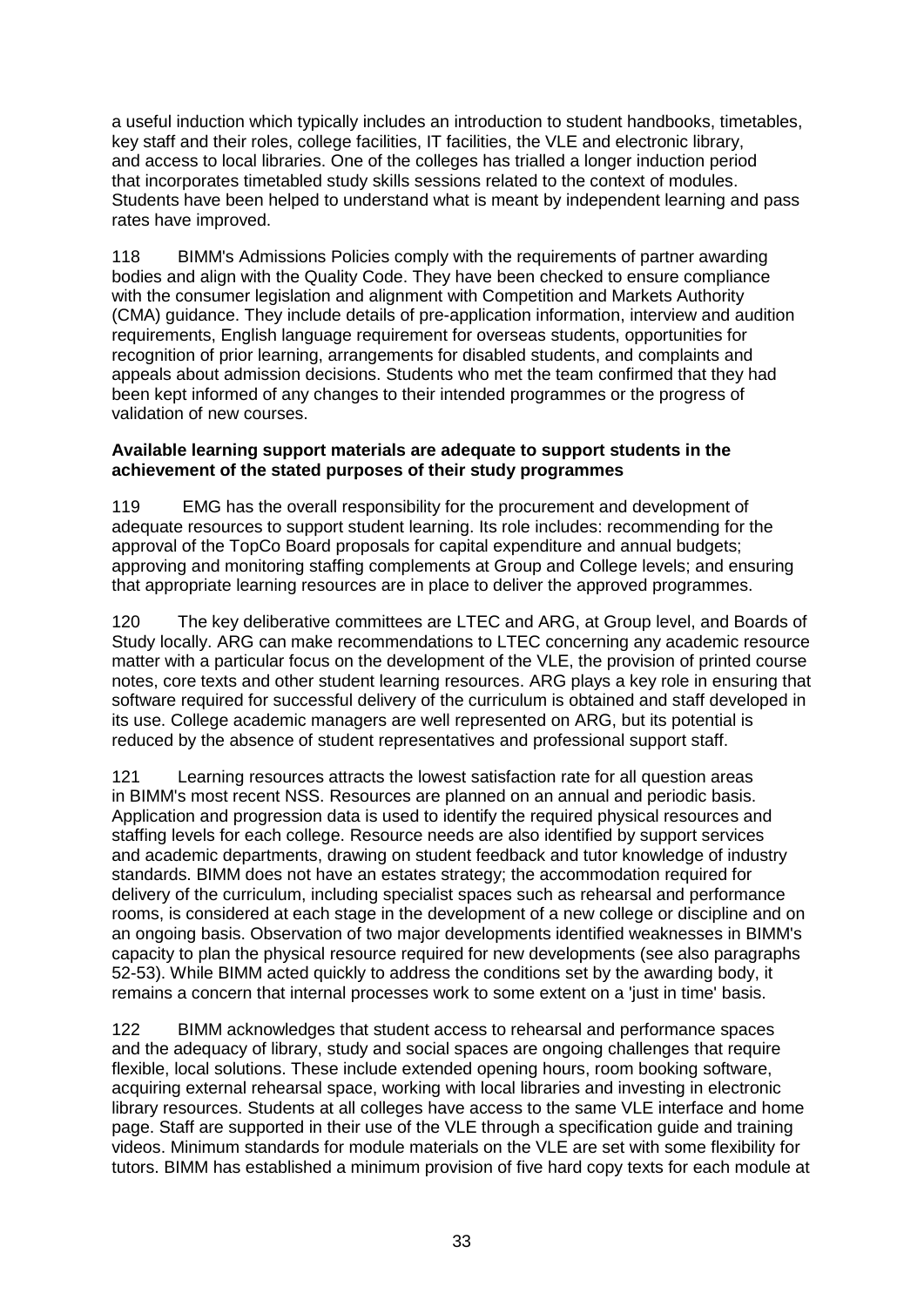each college and has invested in enhancing the provision of electronic texts. These improvements have been well received by students and BIMM is acting to address the licensing problems that limit concurrent access to e-resources.

#### **The effectiveness of any student and staff advisory and counselling services is monitored, and any resource needs arising are considered**

123 BIMM's Student Support Policy encompasses academic support and tutorials, careers advice, pastoral and welfare arrangements, monitoring of student progress, support for students with additional learning needs, and provision for career development in the music industry. All colleges offer tutorials, which give students access to tutors, module leaders, heads of department, course leaders, student services, careers and Industry liaison staff. Students are very positive about their access to tutorials, but the system is largely reactive to student requests although weaker students are encouraged to attend. Support for students with additional learning needs is provided by college Student Services departments. Details of the services provided are set out in college-specific Disability Guides. There is also a Reasonable Adjustment Policy covering assessment. Opportunities to improve accessibility are actively sought; for example, during the scrutiny period LTEC considered a policy on the recording of lectures by students with additional needs drawing on sector good practice.

124 Counselling services are provided by a mixture of in-house provision and the use of external agencies. BIMM recognises the growing demand for and importance of accessible counselling services. There is evidence of sharing of ideas and good practice across colleges to make counselling more readily available and effective. Each college operates a Students at Risk Committee (SARC) which regularly monitors attendance and other risk indicators with the aim of making interventions to provide targeted support. Staff also have access to the counselling service.

125 Careers information, advice and guidance is provided at all stages of students' engagement with BIMM. Information about the range of career paths within the music industry are provided through the website, prospectuses and at open days. Enrolled students can access career-planning tutorials, masterclasses, guest events, internships and work experience, and extracurricular courses, known as BIMM Extra. Graduates keep in touch through the BIMM alumni network and BIMM Connect. Employability is promoted through exposure to tutors who are music industry practitioners, and real-life experiences such as managing and performing gigs, working on festivals and industry events, contributing to an in-house music label and publishing company. Connections to the music industry are also advanced through BIMM's associate membership of an extensive number of trade and professional associations. The Careers and Industry Liaison team operating through college-based Careers and Industry Hubs are involved in sourcing placements, arranging masterclasses, hosting employability activities such as CV reviews, mock interviews with industry professionals, House Band auditions, careers fairs, and small group seminars with creative arts companies. The approach to employability and career preparation is thorough, proactive and well resourced, providing exceptional opportunities for students to achieve a sustainable career in the music and broader creative arts industries. Students are appreciative of the range of opportunities available to them and the support provided to help them prepare for a career in the industry.

126 Support services are monitored as part of BIMM's processes for the approval, monitoring and review of its provision. Student feedback on support services is gathered through surveys, SRFs and Boards of Study. Support services staff are represented on and contribute to college and central committees and management groups. The Internal Student Experience Review which was carried out at one college in November 2017 considered the effectiveness of student support services as part of its remit: this approach will be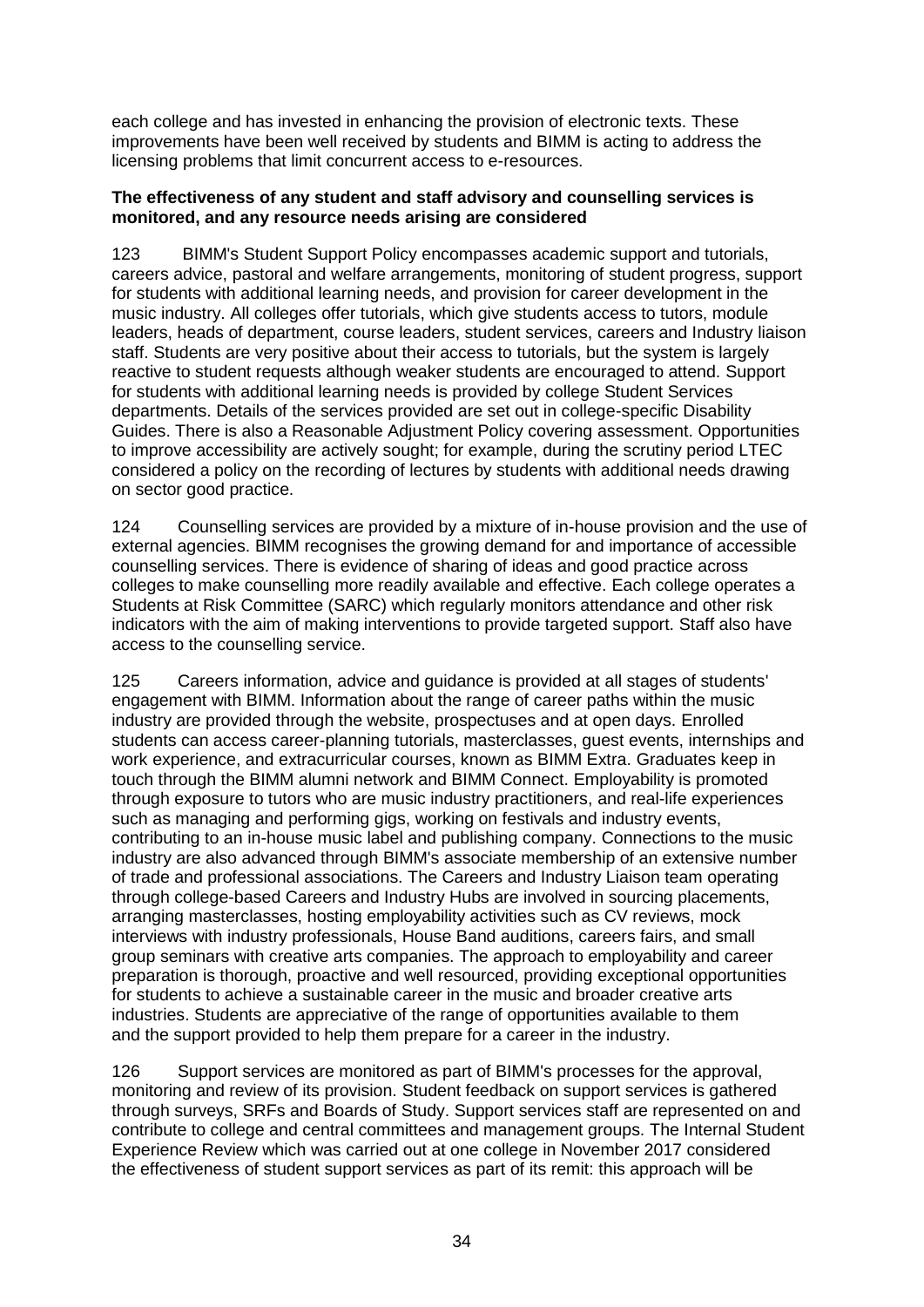standardised in future with visits to a different college each year. In addition, the college intends to undertake a review different support functions each year, starting with Estates and Facilities in 2018-19.

127 The provision of student support, including counselling, disability support and career preparation, is good. The service is well resourced, opportunities to enhance provision are actively pursued and staff have access to a wide range of professional development opportunities. The development of a periodic review process which incorporates a review of support services will provide a formal and systematic way of assessing the effectiveness of these services.

#### **Administrative support systems are able to monitor student progression and performance accurately, and provide timely and accurate information to satisfy academic and non-academic management information needs**

128 BIMM uses a commercially available student record system for internal and external reporting of student data. Academic and support staff have access to the system, with some restrictions in respect of sensitive information.

129 BIMM's committees and management groups make effective use of student-related data to identify areas for improvement and to aid decision-making. Student attendance is recorded and analysed leading to interventions, such as support for individual students, changes in timetabling or assessment methods. KPIs in respect of student progression, completion, achievement and satisfaction are set for all courses. The leaders of courses acquiring two or more red flags are required to prepare an enhancement plan, which is monitored by QAC. Analysis of differences in NSS outcomes, attendance, progression and achievement between colleges led the Executive Principal and Academic Director and Provost to commission a formal review of the student experience at one of its colleges. The self-evaluation document prepared by the CMT for the review made good use of detailed trend data to analyse the issues requiring attention. Now that BIMM has access to comparative data for alternative providers, it is able to benchmark its performance against competitor specialist providers and more generally against private providers.

130 BIMM is currently subject to a Department for Education (DfE) notice to improve its non-continuation rates of students from level 4 to level 5. While continuation rates have improved, they have yet to meet the increasingly challenging benchmarks set by the DfE. Retention and continuation strategies are developed at college level to address local issues and are approved centrally. Projects are underway to map the link between attendance and student achievement in modules and to analyse the relationship between entry qualifications, progression and achievement. The College participated in the HEA Retention Project during 2017-18 to gain a better understanding of its data and good practice across the sector.

131 BIMM accepts that it has found the increasing demands of reporting to a range of external agencies a significant challenge. An internal audit report on BIMM's processes for data collection, data quality checks and data reporting for the 2016-17 HESA return identified a number of weaknesses in its arrangements. A credible management action plan to address the auditors' recommendations is in place; the plans include a restructure of the MIS and IT teams and the recruitment of a Head of MIS and IT.

132 BIMM is responsible for preparing data for examination boards. Administrative support for boards is good with considerable effort invested in ensuring that Board members have full information about students including any extenuating circumstances to ensure consistent decision-making in accordance with the applicable regulations. Analyses of student performance at module level are included in module leaders' reports, which feed into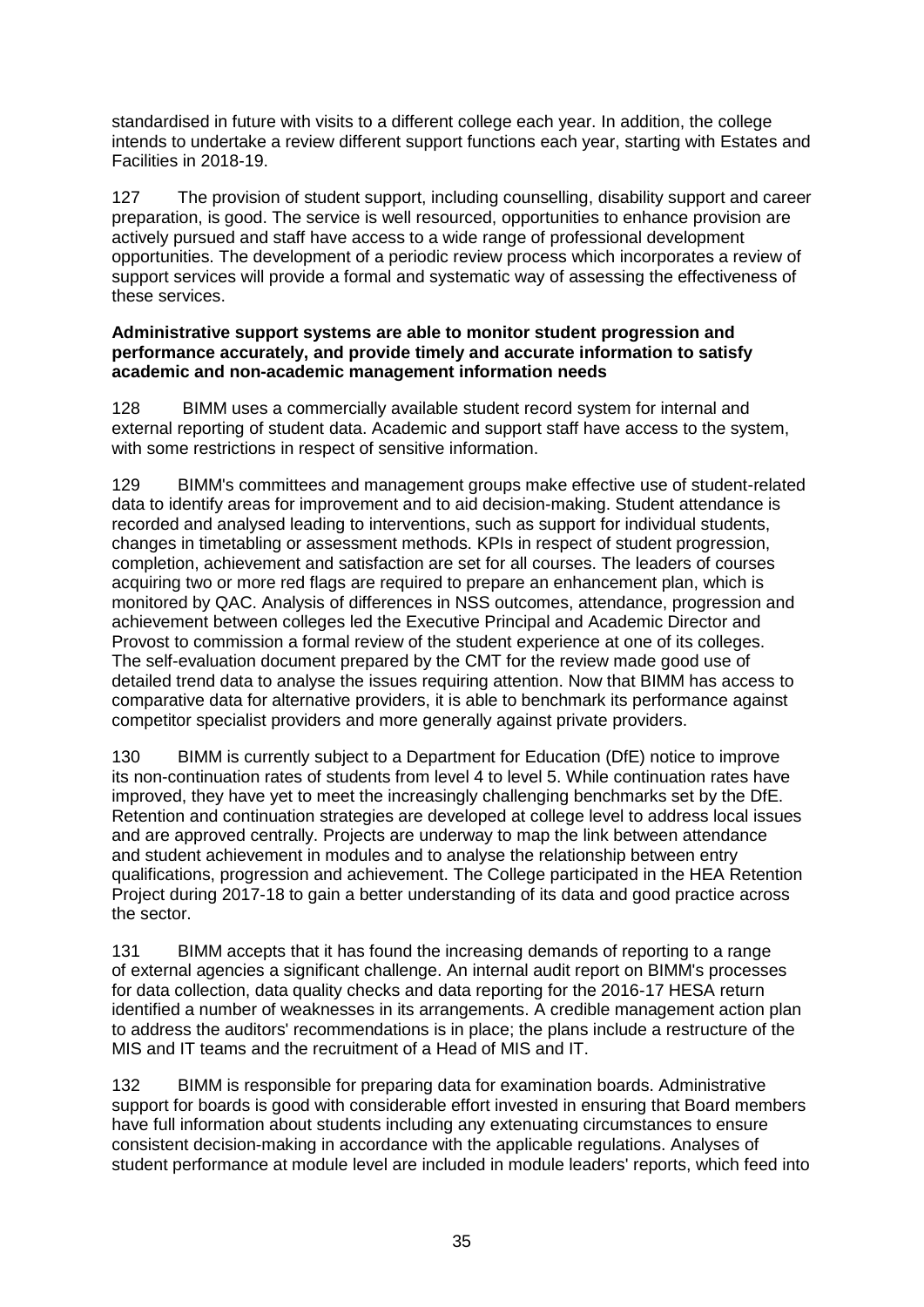course reports scrutinised by QAC. The percentage of first time pass rates is one of the course-related KPIs.

#### **Effective and confidential mechanisms are in place to deal with all complaints regarding academic and non-academic matters**

133 Students can raise concerns collectively through their student representatives at the college level at SRFs and Boards of Studies and centrally at Academic Board, LTEC and QAC. The complaints and academic appeals policies set out the formal procedures for individual students to make a complaint or an academic appeal. These are contained in the ADQA Manual available to students on the BIMM website and are explained at induction. The procedures set out the stages of the internal process and opportunities for reviews by the awarding institutions and the OIA. The procedures were revised in 2015-16 to ensure alignment with the OIA's Good Practice Framework. Students can lodge a complaint or appeal using an online system; support is available from tutors, course leaders, student support staff and student union officers from the awarding body. Relevant BIMM staff and student representatives have received training in the revised procedures.

134 Complaints and appeals are monitored by the central ADQA team, Academic Board receives an annual report on complaints and appeals, which contains a comprehensive analysis of data and consideration of how institutional processes could be improved. Annual reports to partner universities also include details of complaints and appeals. The number of appeals and formal complaints is relatively small and to date the OIA has not received any requests for reviews from BIMM students.

#### **Staff involved with supporting the delivery of the organisation's higher education provision are given adequate opportunities for professional development**

135 Staff development needs of those supporting the delivery of BIMM's higher education provision are identified through the appraisal process and by managers. All staff undergo an annual appraisal with a mid-year follow up. Overall staff development priorities are determined by the SMG and logged by each college on a Staff Development and Training Planner. The LTEP is accompanied by a Staff Development Plan, which sets out supporting development activities for academic staff, professional services, managers and student representatives ensuring an integrated and focused approach.

136 Professional support staff have access to the same professional development opportunities as academic staff, including the Postgraduate Certificate Learning and Teaching and the Graduate Bursary Scheme, if appropriate. Professional development and training sessions are delivered at both group and college level. Staff are encouraged to engage with relevant sector associations including attendance at conferences. Staff confirm that they have good access to a wide range of opportunities to support their professional development.

#### **Information that the organisation produces concerning its higher education provision is accurate and complete**

137 BIMM has a Public Information Policy designed with reference to Part C of the Quality Code and to ensure compliance with consumer protection legislation. The Policy provides an indicative list of the types of information covered and where executive-level responsibility for the management and approval of information lies. Overall responsibility for ensuring public information is accessible, accurate and trustworthy rests with the EMG, reporting to the TopCo Board. The Public Information Policy provides a sound framework aligned to national expectations for the oversight of public information. Policies, procedures and practices have been audited to ensure compliance with legal requirements and